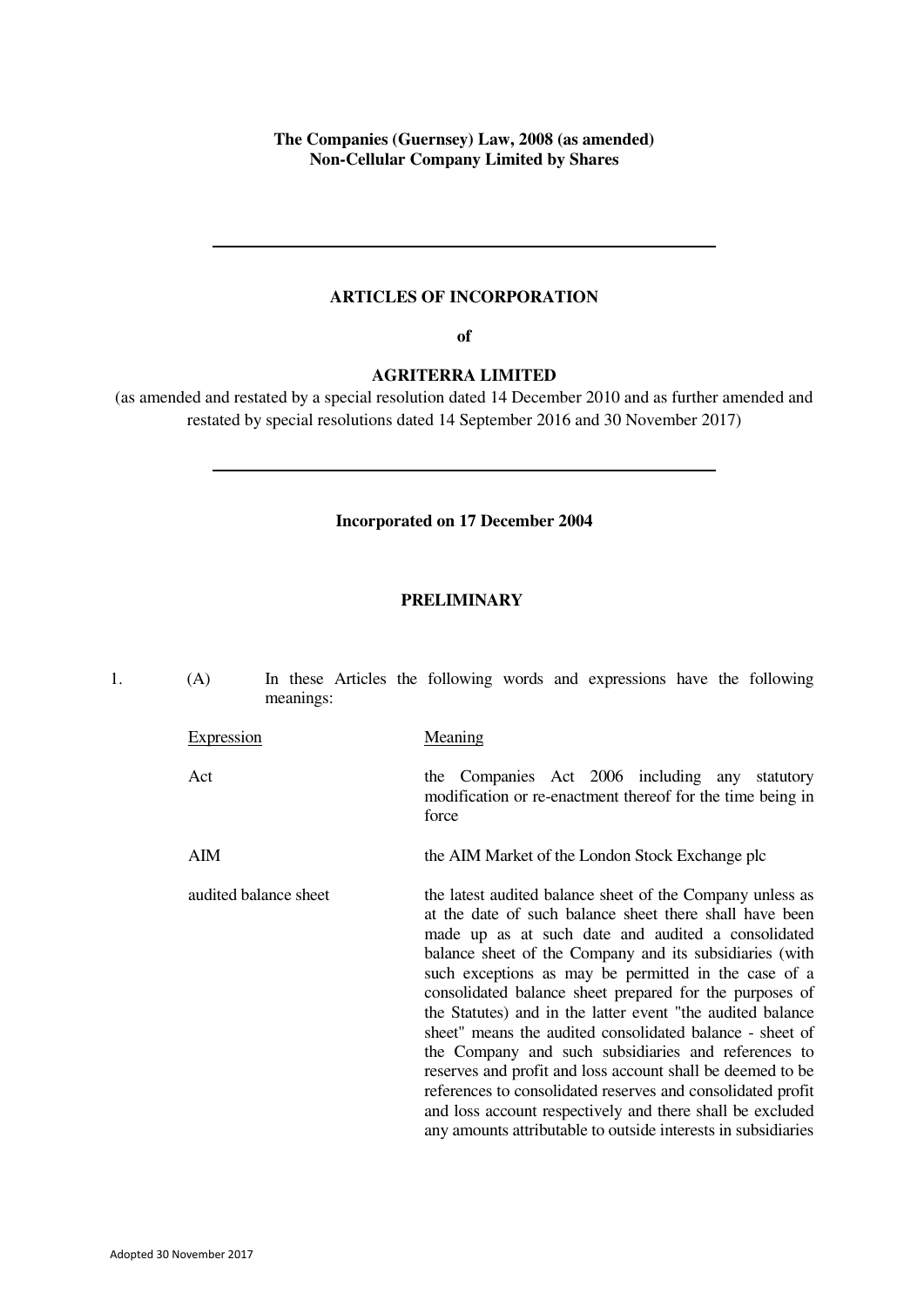| Auditors                         | the auditors for the time being of the Company                                                                                                                                                                                                                                    |
|----------------------------------|-----------------------------------------------------------------------------------------------------------------------------------------------------------------------------------------------------------------------------------------------------------------------------------|
| Board                            | the Board of Directors for the time being of the Company<br>or the Directors present at a duly convened meeting of<br>Directors at which a quorum is present and acting by<br>resolution duly passed at a meeting of the Directors or<br>otherwise as permitted by these Articles |
| <b>Business Days</b>             | days (excluding Saturdays and Sundays or public holidays<br>in Guernsey) on which banks generally are open for<br>business in Guernsey for the transaction of normal<br>business                                                                                                  |
| <b>Certificated Share</b>        | a share which is not an Uncertificated share and reference<br>to a share being held in certificated form should be<br>construed accordingly                                                                                                                                       |
| clear days                       | in relation to the period of a notice, the period excluding<br>the day on which the notice is given or deemed to be<br>given, and the day for which it is given or on which it<br>takes effect                                                                                    |
| Company                          | Agriterra Limited                                                                                                                                                                                                                                                                 |
| <b>Default Interests</b>         | has the meaning given in Article 3A.7                                                                                                                                                                                                                                             |
| <b>Deferred Shares</b>           | the deferred shares of £0.001 par value in the capital of the<br>Company                                                                                                                                                                                                          |
| <b>Direction Notice</b>          | has the meaning given in Article 3A.6                                                                                                                                                                                                                                             |
| Director                         | a director of the Company for the time being                                                                                                                                                                                                                                      |
| dividend                         | includes bonus, if not inconsistent with the subject or<br>context                                                                                                                                                                                                                |
| <b>Electronic Communications</b> | any communication "sent in electronic form" (as such<br>term is defined in the Law)                                                                                                                                                                                               |
| Group                            | the Company and its subsidiaries (within the meaning of<br>section 1159 of the Act) for the time being                                                                                                                                                                            |
| <b>Interested Party</b>          | has the meaning given in Article 3A.1                                                                                                                                                                                                                                             |
| Law                              | The Companies (Guernsey) Law, 2008, as amended                                                                                                                                                                                                                                    |
| Member                           | in relation to shares means the person whose name is<br>entered in the Register as the holder of the shares.                                                                                                                                                                      |
| month                            | calendar month                                                                                                                                                                                                                                                                    |
| Office                           | the registered office for the time being of the Company                                                                                                                                                                                                                           |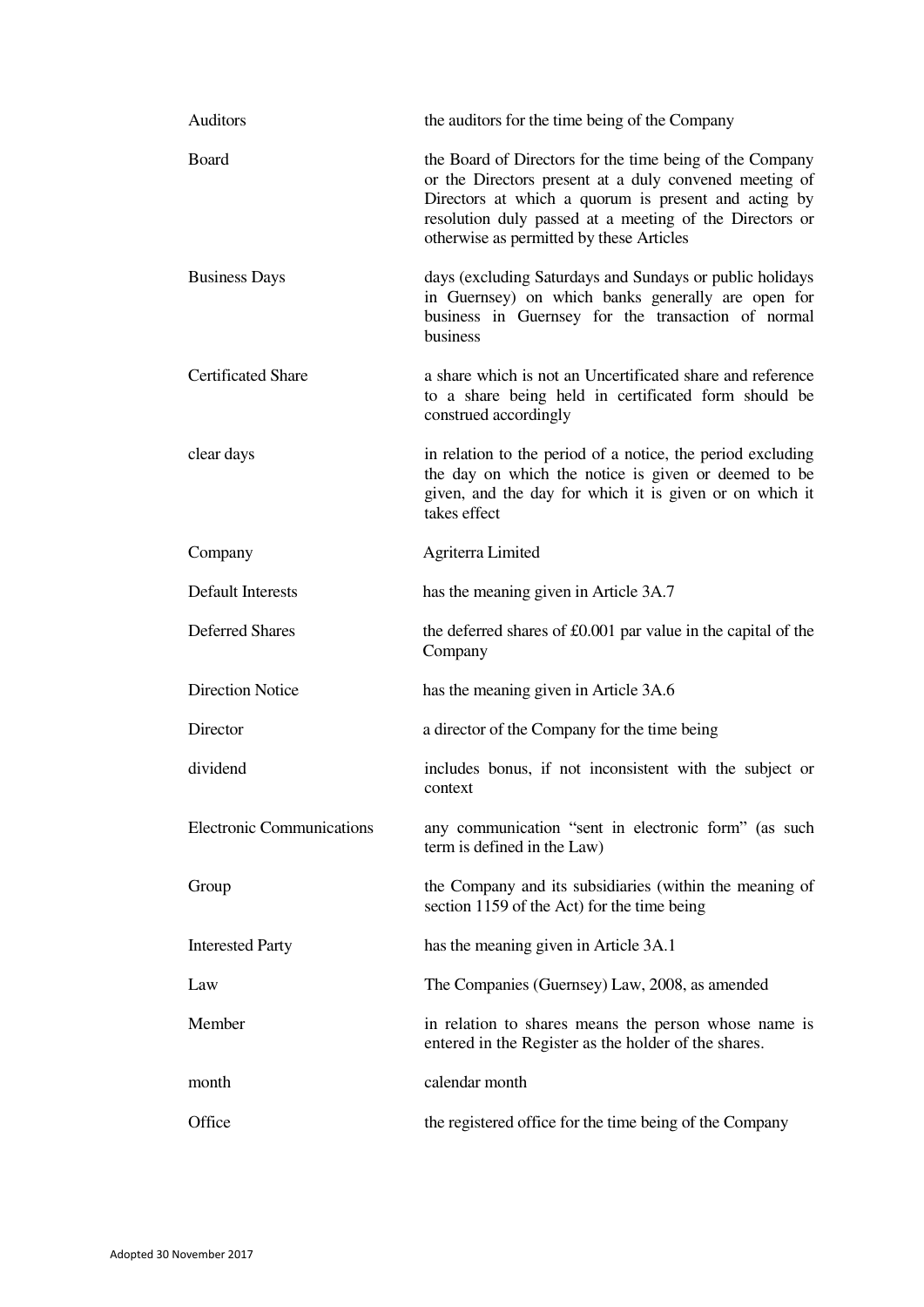| Operator                           | Euroclear UK & Ireland Limited or such other persons as<br>may for the time being be authorised under the<br>Regulations to operate a Relevant System                                                                                                                                                                                          |
|------------------------------------|------------------------------------------------------------------------------------------------------------------------------------------------------------------------------------------------------------------------------------------------------------------------------------------------------------------------------------------------|
| <b>Ordinary Resolution</b>         | a resolution of the Company passed by a simple majority<br>of the votes of the Members entitled to vote and voting<br>in person or by attorney or by proxy at the meeting                                                                                                                                                                      |
| <b>Ordinary Shares</b>             | the ordinary shares of £0.001 par value in the capital of the<br>Company                                                                                                                                                                                                                                                                       |
| paid up                            | paid up or credited as paid up in respect of the nominal<br>amount of a share                                                                                                                                                                                                                                                                  |
| Register                           | the register of Members of the Company which shall,<br>unless the context requires otherwise, include the register<br>required to be kept by the Company under the Regulations<br>and the System's Rules in respect of shares held in<br>Uncertificated form                                                                                   |
| Regulations                        | The Uncertificated Securities (Guernsey) Regulations,<br>2009                                                                                                                                                                                                                                                                                  |
| <b>Relevant Electronic Address</b> | shall have the meaning ascribed to it by the Law                                                                                                                                                                                                                                                                                               |
| <b>Relevant System</b>             | any computer-based system, and its related facilities and<br>`procedures that are provided by an Operator, which<br>enable title to units of a security (including shares) to be<br>evidenced and transferred without a written instrument,<br>and which facilitate supplementary and incidental matters<br>in accordance with the Regulations |
| Seal                               | the common seal of the Company                                                                                                                                                                                                                                                                                                                 |
| Secretary                          | subject to the provisions of the Statutes includes joint<br>Secretaries, a temporary or an assistant Secretary and any<br>person appointed by the Board pursuant to Article 147 to<br>perform any of the duties of the Secretary                                                                                                               |
| Special Resolution                 | a resolution of the Members passed as a special<br>resolution in accordance with the Statutes by a majority<br>of not less than seventy five per cent of the votes of the<br>Members entitled to vote and voting in person or by<br>attorney or by proxy at the meeting                                                                        |
| <b>Statutes</b>                    | the Law and every other Order in Council, Ordinance or<br>Statute for the time being in force concerning companies<br>registered in Guernsey and affecting the Company<br>including any statutory re-enactment or modification of<br>the Law and every other Order in Council, Statute or<br>Ordinance                                         |
| System's Rules                     | the rules, including any manuals, issued from time to time<br>by an Operator governing the admission of securities to                                                                                                                                                                                                                          |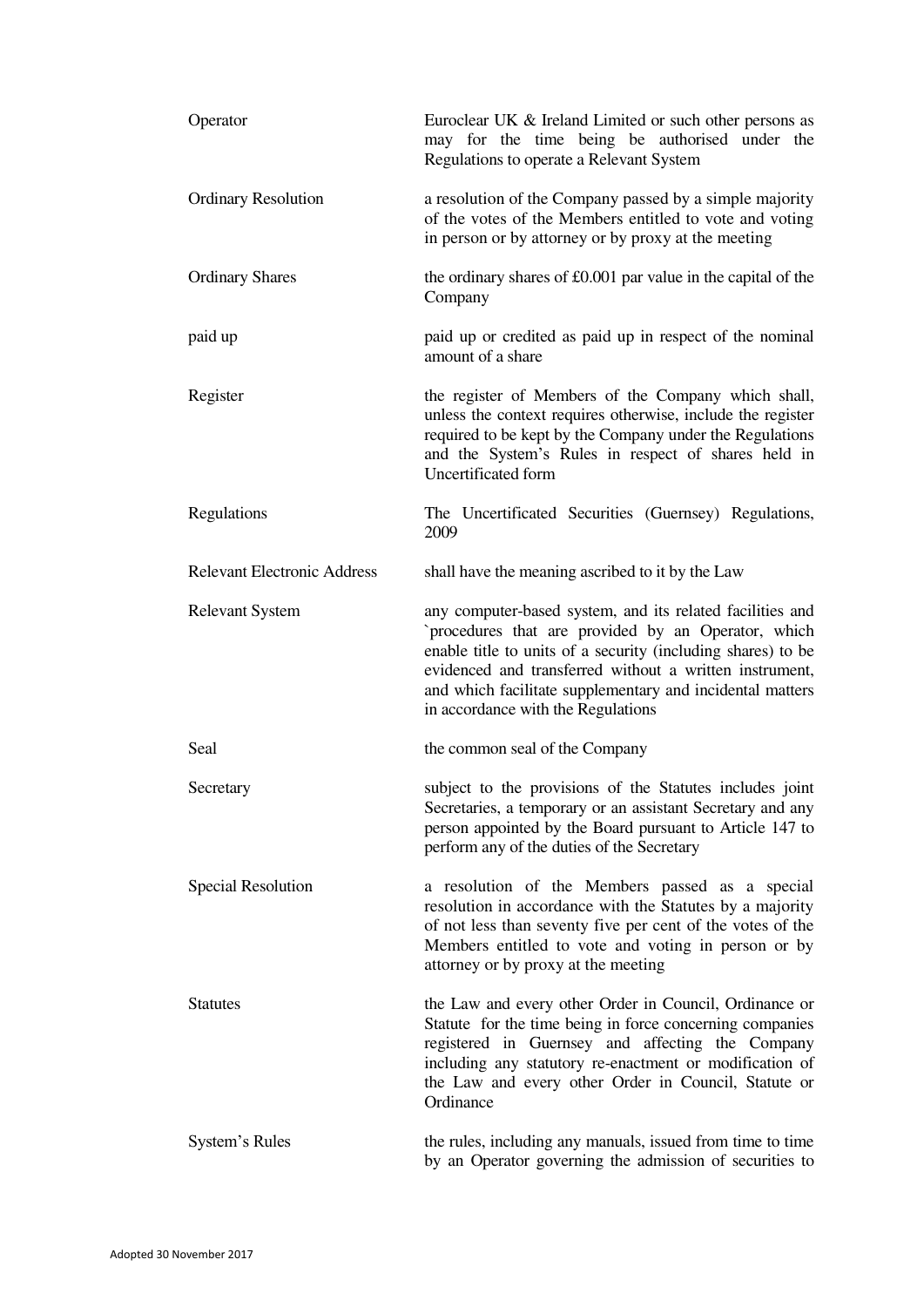| and the operation of the Relevant System managed by<br>such Operator<br>these Articles<br>these Articles of Incorporation of the Company as altered<br>from time to time<br>Uncertificated<br>a unit of a Guernsey security, title to which is recorded on<br>the relevant register of members or on the Company's<br>register of non-share securities as being held in<br>uncertificated form, and title to which may be transferred<br>by means of any Relevant System in accordance with the<br>Regulations and the System's Rules, if any<br>Great Britain and Northern Ireland<br><b>United Kingdom</b><br>writing<br>includes printing, typewriting, lithography, photography<br>and any other mode or modes of presenting or reproducing<br>words in a visible form<br>year from the 1st January to the 31st December inclusive<br>year<br>Words importing:<br>(B)<br>(i)<br>the singular number only include the plural number and vice versa;<br>the masculine gender only include the feminine gender;<br>(ii)<br>(iii)<br>persons include corporations.<br>(C)<br>References to:<br>"mental disorder" mean mental disorder as defined in section 1 of the<br>(i)<br>Mental Health Act 1983 and "mentally disordered" shall be construed<br>accordingly;<br>(ii)<br>any section or provision of the Law, if not inconsistent with the subject<br>or context, include any corresponding or substituted section or<br>provision of any Statute amending consolidating or replacing the Law;<br>an Article by number are to the particular Article of these Articles.<br>(iii)<br>share includes a fraction of a share and save where these Articles<br>(iv)<br>otherwise provide, a fraction of a share shall rank pari passu and<br>proportionately with a whole share of the same class<br>(D)<br>Subject as aforesaid, any word or expression defined in the Statutes shall, if not<br>inconsistent with the subject or context, bear the same meaning in these Articles.<br>(E)<br>The headings are inserted for convenience only and shall not affect the<br>construction of these Articles. |  |  |  |  |  |  |  |  |
|-----------------------------------------------------------------------------------------------------------------------------------------------------------------------------------------------------------------------------------------------------------------------------------------------------------------------------------------------------------------------------------------------------------------------------------------------------------------------------------------------------------------------------------------------------------------------------------------------------------------------------------------------------------------------------------------------------------------------------------------------------------------------------------------------------------------------------------------------------------------------------------------------------------------------------------------------------------------------------------------------------------------------------------------------------------------------------------------------------------------------------------------------------------------------------------------------------------------------------------------------------------------------------------------------------------------------------------------------------------------------------------------------------------------------------------------------------------------------------------------------------------------------------------------------------------------------------------------------------------------------------------------------------------------------------------------------------------------------------------------------------------------------------------------------------------------------------------------------------------------------------------------------------------------------------------------------------------------------------------------------------------------------------------------------------------------------------------------------------------|--|--|--|--|--|--|--|--|
|                                                                                                                                                                                                                                                                                                                                                                                                                                                                                                                                                                                                                                                                                                                                                                                                                                                                                                                                                                                                                                                                                                                                                                                                                                                                                                                                                                                                                                                                                                                                                                                                                                                                                                                                                                                                                                                                                                                                                                                                                                                                                                           |  |  |  |  |  |  |  |  |
|                                                                                                                                                                                                                                                                                                                                                                                                                                                                                                                                                                                                                                                                                                                                                                                                                                                                                                                                                                                                                                                                                                                                                                                                                                                                                                                                                                                                                                                                                                                                                                                                                                                                                                                                                                                                                                                                                                                                                                                                                                                                                                           |  |  |  |  |  |  |  |  |
|                                                                                                                                                                                                                                                                                                                                                                                                                                                                                                                                                                                                                                                                                                                                                                                                                                                                                                                                                                                                                                                                                                                                                                                                                                                                                                                                                                                                                                                                                                                                                                                                                                                                                                                                                                                                                                                                                                                                                                                                                                                                                                           |  |  |  |  |  |  |  |  |
|                                                                                                                                                                                                                                                                                                                                                                                                                                                                                                                                                                                                                                                                                                                                                                                                                                                                                                                                                                                                                                                                                                                                                                                                                                                                                                                                                                                                                                                                                                                                                                                                                                                                                                                                                                                                                                                                                                                                                                                                                                                                                                           |  |  |  |  |  |  |  |  |
|                                                                                                                                                                                                                                                                                                                                                                                                                                                                                                                                                                                                                                                                                                                                                                                                                                                                                                                                                                                                                                                                                                                                                                                                                                                                                                                                                                                                                                                                                                                                                                                                                                                                                                                                                                                                                                                                                                                                                                                                                                                                                                           |  |  |  |  |  |  |  |  |
|                                                                                                                                                                                                                                                                                                                                                                                                                                                                                                                                                                                                                                                                                                                                                                                                                                                                                                                                                                                                                                                                                                                                                                                                                                                                                                                                                                                                                                                                                                                                                                                                                                                                                                                                                                                                                                                                                                                                                                                                                                                                                                           |  |  |  |  |  |  |  |  |
|                                                                                                                                                                                                                                                                                                                                                                                                                                                                                                                                                                                                                                                                                                                                                                                                                                                                                                                                                                                                                                                                                                                                                                                                                                                                                                                                                                                                                                                                                                                                                                                                                                                                                                                                                                                                                                                                                                                                                                                                                                                                                                           |  |  |  |  |  |  |  |  |
|                                                                                                                                                                                                                                                                                                                                                                                                                                                                                                                                                                                                                                                                                                                                                                                                                                                                                                                                                                                                                                                                                                                                                                                                                                                                                                                                                                                                                                                                                                                                                                                                                                                                                                                                                                                                                                                                                                                                                                                                                                                                                                           |  |  |  |  |  |  |  |  |
|                                                                                                                                                                                                                                                                                                                                                                                                                                                                                                                                                                                                                                                                                                                                                                                                                                                                                                                                                                                                                                                                                                                                                                                                                                                                                                                                                                                                                                                                                                                                                                                                                                                                                                                                                                                                                                                                                                                                                                                                                                                                                                           |  |  |  |  |  |  |  |  |
|                                                                                                                                                                                                                                                                                                                                                                                                                                                                                                                                                                                                                                                                                                                                                                                                                                                                                                                                                                                                                                                                                                                                                                                                                                                                                                                                                                                                                                                                                                                                                                                                                                                                                                                                                                                                                                                                                                                                                                                                                                                                                                           |  |  |  |  |  |  |  |  |
|                                                                                                                                                                                                                                                                                                                                                                                                                                                                                                                                                                                                                                                                                                                                                                                                                                                                                                                                                                                                                                                                                                                                                                                                                                                                                                                                                                                                                                                                                                                                                                                                                                                                                                                                                                                                                                                                                                                                                                                                                                                                                                           |  |  |  |  |  |  |  |  |
|                                                                                                                                                                                                                                                                                                                                                                                                                                                                                                                                                                                                                                                                                                                                                                                                                                                                                                                                                                                                                                                                                                                                                                                                                                                                                                                                                                                                                                                                                                                                                                                                                                                                                                                                                                                                                                                                                                                                                                                                                                                                                                           |  |  |  |  |  |  |  |  |
|                                                                                                                                                                                                                                                                                                                                                                                                                                                                                                                                                                                                                                                                                                                                                                                                                                                                                                                                                                                                                                                                                                                                                                                                                                                                                                                                                                                                                                                                                                                                                                                                                                                                                                                                                                                                                                                                                                                                                                                                                                                                                                           |  |  |  |  |  |  |  |  |
|                                                                                                                                                                                                                                                                                                                                                                                                                                                                                                                                                                                                                                                                                                                                                                                                                                                                                                                                                                                                                                                                                                                                                                                                                                                                                                                                                                                                                                                                                                                                                                                                                                                                                                                                                                                                                                                                                                                                                                                                                                                                                                           |  |  |  |  |  |  |  |  |
|                                                                                                                                                                                                                                                                                                                                                                                                                                                                                                                                                                                                                                                                                                                                                                                                                                                                                                                                                                                                                                                                                                                                                                                                                                                                                                                                                                                                                                                                                                                                                                                                                                                                                                                                                                                                                                                                                                                                                                                                                                                                                                           |  |  |  |  |  |  |  |  |
|                                                                                                                                                                                                                                                                                                                                                                                                                                                                                                                                                                                                                                                                                                                                                                                                                                                                                                                                                                                                                                                                                                                                                                                                                                                                                                                                                                                                                                                                                                                                                                                                                                                                                                                                                                                                                                                                                                                                                                                                                                                                                                           |  |  |  |  |  |  |  |  |
|                                                                                                                                                                                                                                                                                                                                                                                                                                                                                                                                                                                                                                                                                                                                                                                                                                                                                                                                                                                                                                                                                                                                                                                                                                                                                                                                                                                                                                                                                                                                                                                                                                                                                                                                                                                                                                                                                                                                                                                                                                                                                                           |  |  |  |  |  |  |  |  |

2. No regulations for management of a company set out in any regulations or in any schedule to any statute concerning companies registered in Guernsey or the United Kingdom shall apply to the Company, but the following shall be the Articles of Incorporation of the Company.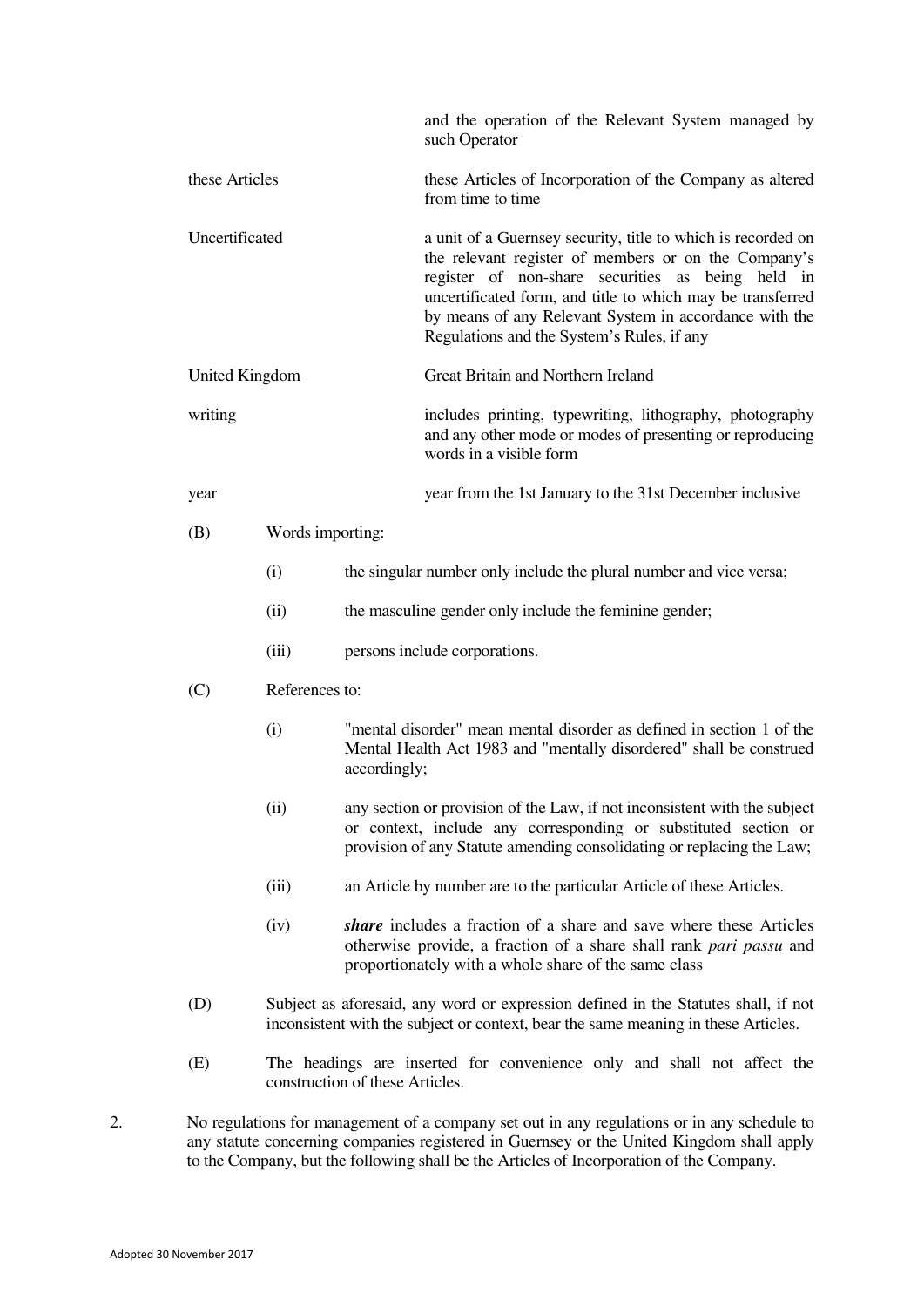#### **STANDARD ARTICLES NOT TO APPLY**

3. The standard articles prescribed by the States of Guernsey Commerce and Employment Department pursuant to Section 16(2) of the Law shall not apply to the Company.

#### 3A **DISCLOSURE OF OWNERSHIP**

- 3A.1 The Directors shall have power by notice in writing to require any Member to disclose to the Company the identity of any person(s) other than the Member (an "**Interested Party**") who:
	- (a) has any interest (whether direct or indirect); and/or
	- (b) have been so interested at any time during the three years immediately preceding the date on which the notice is issued,

in the shares held by the Member, and to require the Member to disclose the nature of such interest.

- 3A.2 For the purposes of this Article 3A, a person shall be treated as having an interest in shares if they have any interest in any Ordinary Shares or Deferred Shares whatsoever, including but not limited to any interest acquired by any person as a result of:
	- (a) entering into a contract to acquire them;
	- (b) being entitled to exercise, or control the exercise of, any right conferred by the holding of the shares;
	- (c) having the right to call for delivery of the shares; or
	- (d) having the right to acquire an interest in the shares or having the obligation to acquire such an interest.
- 3A.3 For the purposes of this Article 3A and without prejudice to the general requirements of Articles 3A.1 and 3A.2, a holder of Ordinary Shares or Deferred Shares is obliged to disclose to the Company by virtue of a notice issued pursuant to Article 3A.1:
	- (a) whether such shareholding is held legally and beneficially by that holder, without any residual or equitable interest or encumbrance or other third party interest in such shareholding of any sort; and
	- (b) if such holder does not hold his shareholding legally and beneficially for himself only, in what capacity he holds it (for example, whether as trustee, nominee or otherwise); and
	- (c) the class of persons for whom or on whose behalf he ultimately holds it or which otherwise has the ultimate interest or interests in such shareholding including, but not limited to, whether or not such interest is held on behalf of a family trust, individual holding or investment company, trading company or otherwise; and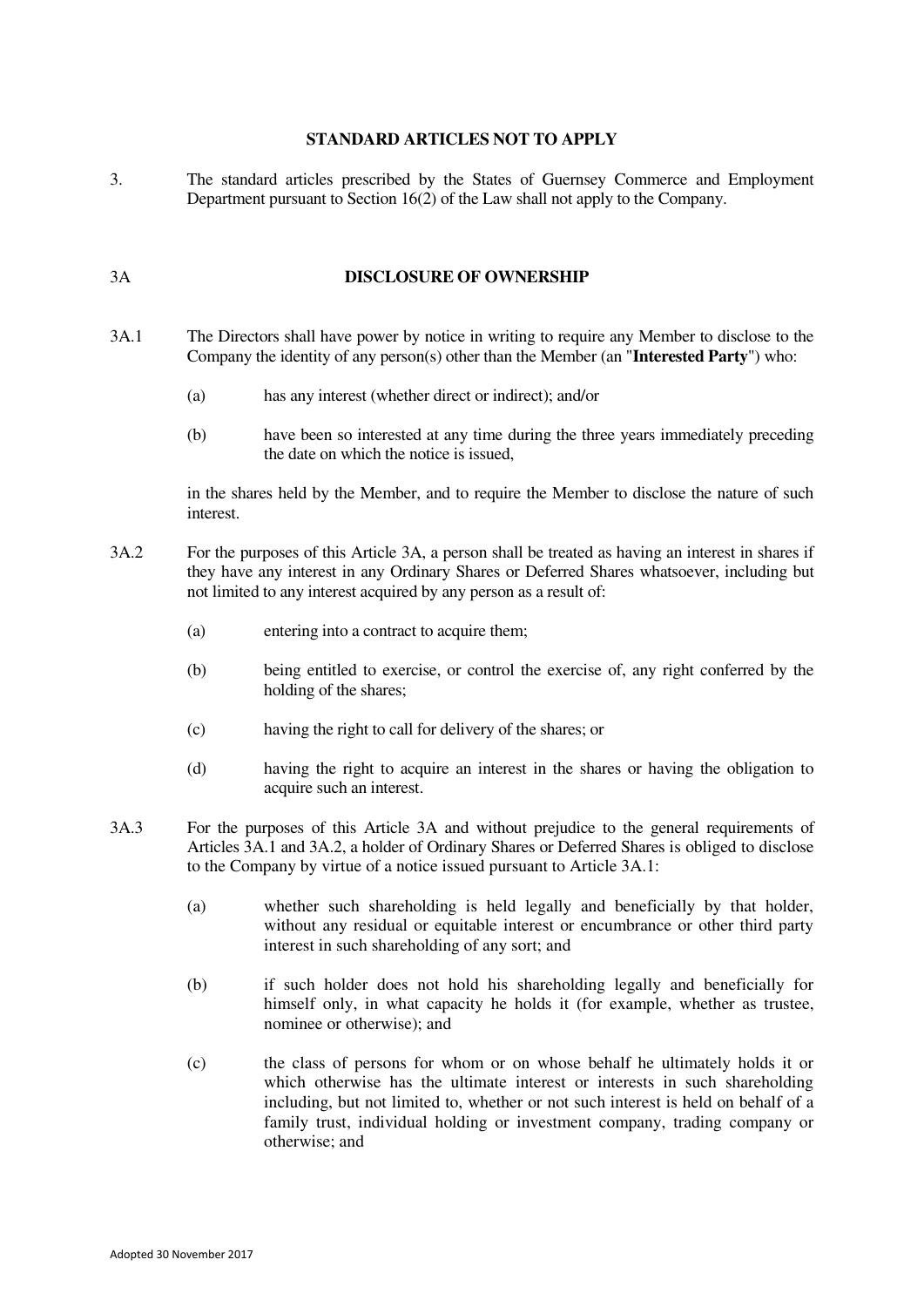- (d) the identity or identities of all persons or entities for whom or on whose behalf the relevant shares are ultimately held or the persons or entities which hold the ultimate beneficial interest or have a beneficial interest in the shares or which ultimately influence or control the holding of the shares, to the extent these are known by him.
- 3A.4 Any such notice shall require any information in response to such notice to be given in writing within such reasonable time as the Directors (or authorised advisors to the Company) shall determine subject to Article 3A.12(b).
- 3A.5 The Company shall maintain a register of Interested Parties and whenever in pursuance of a requirement imposed on a Member as aforesaid the Company is informed of an Interested Party the identity of the Interested Party and the nature of the interest shall be promptly inscribed therein together with the date of the request. At no time shall the Company permit the register of Interested Parties:
	- (a) to be kept or maintained in the United Kingdom; or
	- (b) to be inspected by anyone other than a director of the Company (or authorised advisors to the Company).
- 3A.6 If any Member has been duly served with a notice given by the Directors in accordance with Article 3A.1 and is in default after the prescribed deadline (as determined by the Directors in accordance with Article 3A.4) in supplying to the Company the information thereby required, then the Directors may in their absolute discretion at any time thereafter serve a notice (a "**Direction Notice**") upon such Member.
- 3A.7 A Direction Notice may direct that, in respect of:
	- (a) any shares in relation to which the default occurred (all or the relevant number as appropriate of such shares being the "**Default Interests**"); and
	- (b) any other shares held by the Member,

the Member shall not be entitled to vote at a general meeting or meeting of the holders of any class of shares of the Company either personally or by proxy or exercise any other right conferred by membership in relation to meetings of the Company or of the holders of any class of share of the Company.

- 3A.8 Where the Default Interests represent at least one quarter of one per cent. (0.25%) of the number of shares in issue of the class of shares concerned, the Direction Notice may additionally direct that in respect of the Default Interests:
	- (a) any Dividend or Distribution or the proceeds of any repurchase or repayment on the Default Interests or part thereof which would otherwise be payable on such shares shall be retained by the Company without any liability to pay interest thereon when such money is finally paid to the Member; and
	- (b) no transfer of the Default Interests held by such Member shall be registered unless:
		- (i) the Member is not himself in default as regards supplying the information requested; and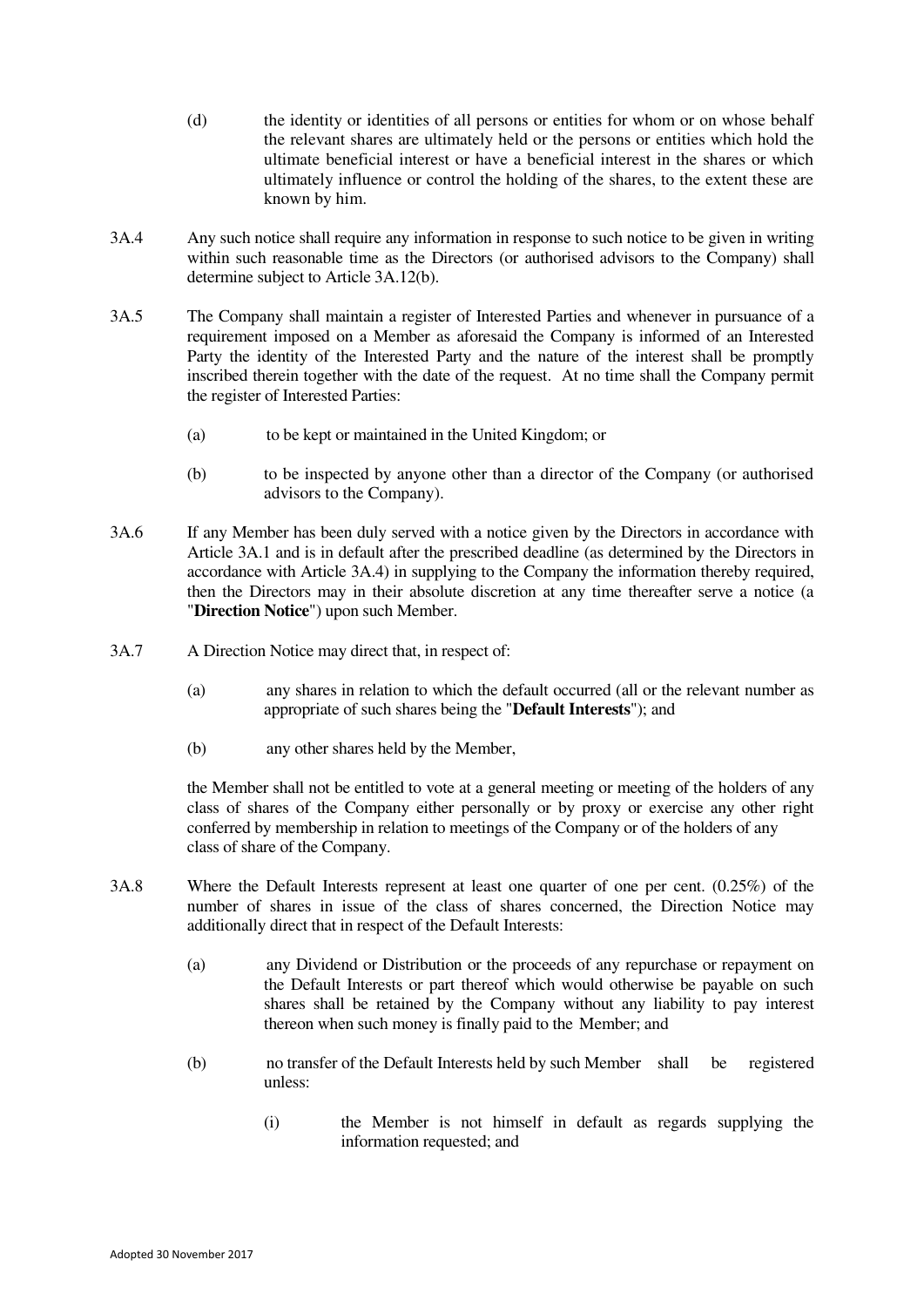- (ii) when presented for registration the transfer is accompanied by a certificate by the Member in a form satisfactory to the Directors to the effect that after due and careful enquiry the Member is satisfied that no person who is in default as regards supplying such information is interested in any of the shares the subject of the transfer.
- 3A.9 The Company shall send to each other person appearing to be interested in the shares the subject of any Direction Notice a copy of the notice, but failure or omission by the Company to do so shall not invalidate such notice.
- 3A.10 If shares are issued to a Member as a result of that Member holding other shares in the Company and if the shares in respect of which the new shares are issued are Default Interests in respect of which the Member is for the time being subject to particular restrictions, the new shares shall on issue become subject to the same restrictions whilst held by that Member as such Default Interests. For this purpose, shares which the Company procures to be offered to Members pro rata (or pro rata ignoring fractional entitlements and shares not offered to certain Members by reason of legal or practical problems associated with offering shares outside the United Kingdom or Guernsey) shall be treated as shares issued as a result of a Member holding other shares in the Company.
- 3A.11 Any Direction Notice shall have effect in accordance with its terms for as long as the default, in respect of which the Direction Notice was issued, continues. As soon as practicable after the Direction Notice has ceased to have effect (and in any event within five working days thereafter) the Directors shall procure that the restrictions imposed by Articles 3A.7 and 3A.8 shall be removed and that any sums withheld pursuant to Article 3A.8(a) are paid to the relevant Member.
- 3A.12 For the purpose of this Article 3A:
	- (a) a person shall be treated as appearing to be interested in any shares if the Member holding such shares has given to the Company a notification which either:
		- (i) names such person as being so interested; or
		- (ii) fails to establish the identities of those interested in the shares,

and (after taking into account the said notification and any other relevant notification) the Company knows or has reasonable cause to believe that the person in question is or may be interested in the shares; and

- (b) the prescribed deadline in respect of any particular Member is twenty eight days from the date of service of the said notice in accordance with Article 3A.1 except where the Default Interests represent at least one quarter of one per cent.  $(0.25\%)$ of the number of shares in issue of the class of shares concerned in which case such deadline shall be fourteen days.
- 3A.13 Any Member who has been given notice of an Interested Party in accordance with Article 3A.1 who subsequently ceases to have any party interested in his shares or has any other person interested in his shares, shall notify the Company in writing of the cessation or change in such interest and the Company shall promptly amend the register of Interested Parties accordingly.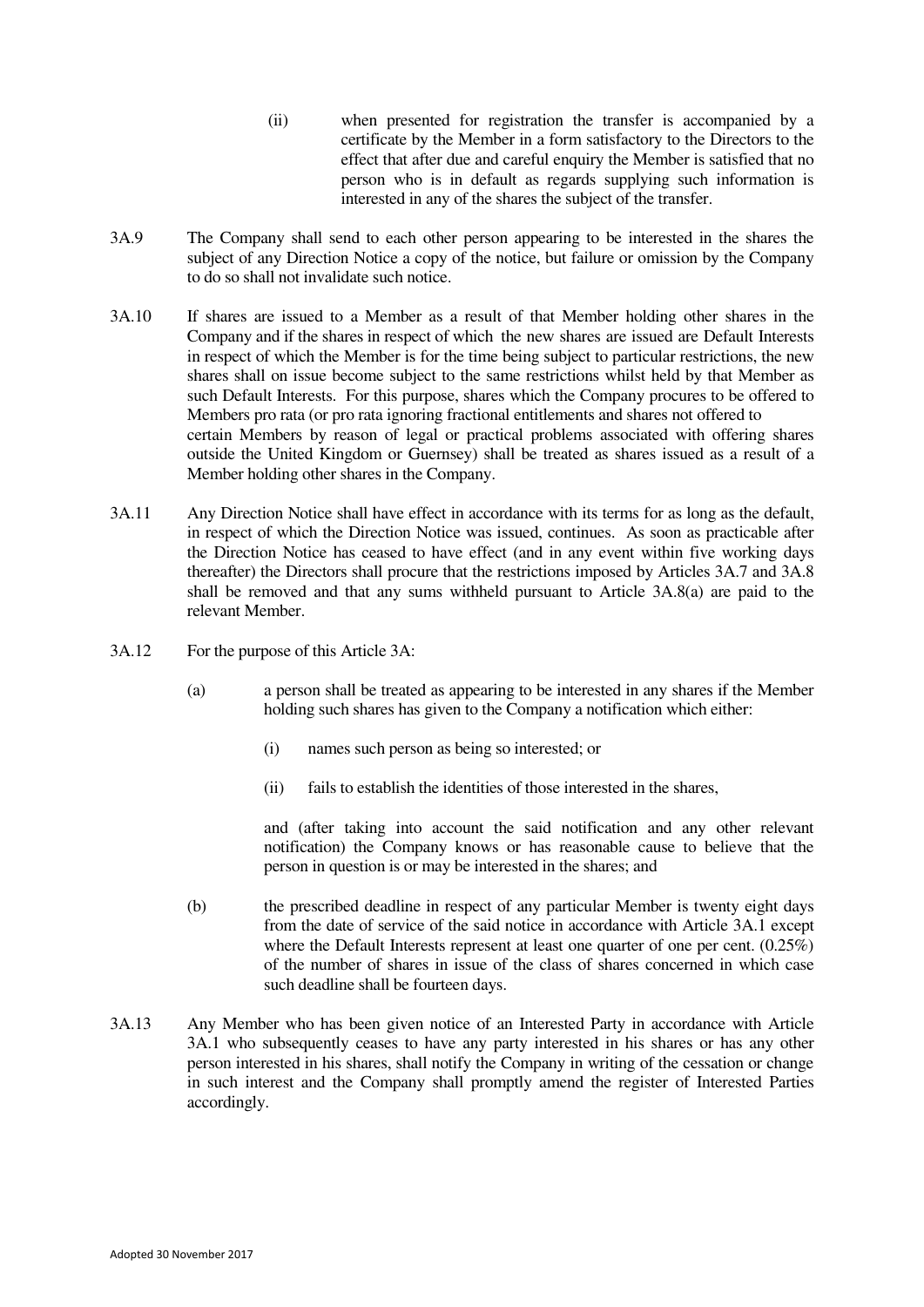## **SHARE CAPITAL**

- 4. The Board is generally and unconditionally authorised to exercise all powers of the Company to issue an unlimited number of shares.
- 5. All the Ordinary Shares created hereunder shall constitute one class and rank pari passu in all respects.
- 6. The special rights privileges restrictions and limitations attaching to the Deferred Shares are as follows:
	- (a) as regards dividends, the Deferred Shares shall carry no right to any dividend;
	- (b) as regards capital, or of a return of assets on a liquidation or otherwise, the holders of the Deferred Shares shall be entitled to the amount paid up thereon per share after payment of the Company's liabilities and after the holders of the Ordinary Shares shall have received £1,000,000 per share;
	- (c) as regards voting, the holders of the Deferred Shares shall not (in respect of the holdings of such shares) be entitled to receive notice of or attend and vote at general meetings of the Company;
	- (d) notwithstanding any of the provisions of these Articles, and unless specifically required by the provisions of the Statutes, the Company shall not be required to issue any certificates in respect of the Deferred Shares; and
	- (e) the Deferred Shares may be converted into Ordinary Shares by a resolution of the Board, and upon such conversion the share capital of the Company shall be adjusted accordingly.
- 7. Without prejudice to any special rights previously conferred on the holders of any existing shares or class of shares (which special rights shall not be affected, modified or abrogated except with such consent or sanction as is provided in these Articles), any share may be issued with or have attached thereto such preferred, deferred or other special rights or such restrictions, whether in regard to dividend, voting, return of capital or otherwise, and either at par, at a premium or at a discount, as a majority of the Directors may determine.
- 8. The Company may issue fractions of shares in accordance with and subject to the Statutes, provided that:
	- (a) a fraction of a share shall be taken into account in determining the entitlement of a Member as regards dividends or on a winding up; and
	- (b) a fraction of a share shall not entitle a Member to a vote in respect thereof.
- 9. Subject to the Statutes, any shares may, with the sanction of an Ordinary Resolution, be issued on the terms that they are, or at the option of the Company are, liable to be redeemed on such terms and in such manner as the Company before the issue of the shares may by Ordinary Resolution determine.
- 10. The Company may make arrangements on the issue of shares for a difference between the Members in the amounts and times of payment of calls on their shares.
- 11. The rights conferred upon the holders of the shares of any class issued with preferred or other rights shall not, unless otherwise expressly provided by the terms of issue of the shares of that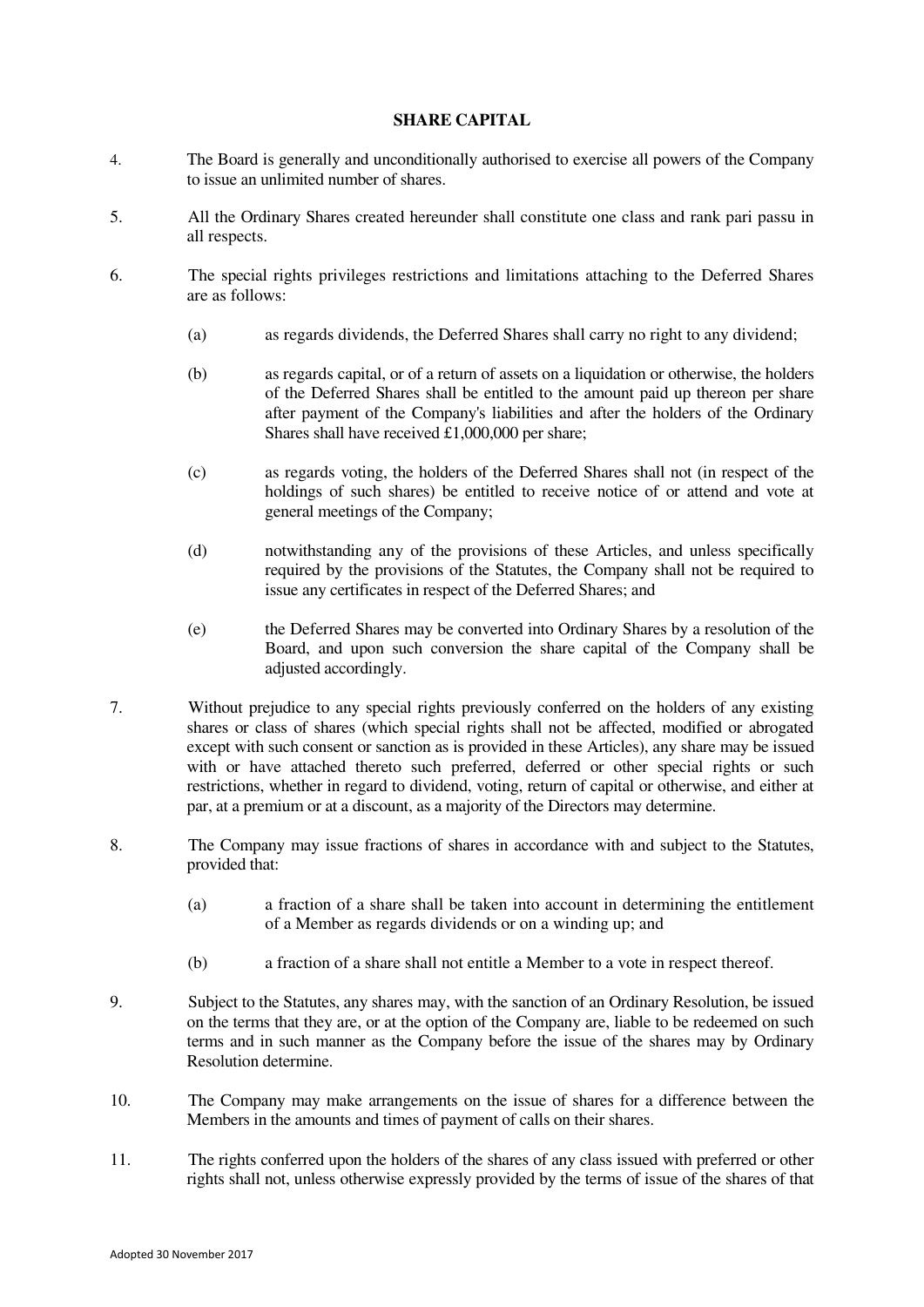class, be deemed to be varied by the creation or issue of further shares ranking *pari passu* therewith.

- 12. The Company may in connection with the issue of any shares exercise all powers of paying commission and brokerage conferred or permitted by the Statutes provided that the rate per cent or the amount of the commission paid or agreed to be paid shall not exceed the rate of 10 per cent of the price at which the shares in respect whereof the same is paid are issued or an amount equal to 10 per cent of such price (as the case may be). Such commission may be satisfied by the payment of cash or the allotment of fully or partly paid shares or partly in one way and partly in the other. The Company may also on any issue of shares pay such brokerage as may be lawful.
- 13. The Company may hold treasury shares in accordance with the Statutes.
- 14. The Company shall have power, subject to and in accordance with the Statutes, to purchase any of its own shares and, with respect to such shares, cancel them or hold them as treasury shares.
- 15. If two or more persons are registered as joint holders of any share any one of such persons may give effective receipts for any dividends or other moneys payable in respect of such share, but such power shall not apply to the legal personal representatives of a deceased member.
- 16. The Company shall not be bound to register more than four persons as joint holders of any share.
- 17. Except as otherwise expressly provided by these Articles or as required by law or as ordered by a Court of competent jurisdiction, no person shall be recognised by the Company as holding any share on any trust, and the Company shall not be bound by or required to recognise (even when having notice thereof) any equitable, contingent, future or partial interest in any share or any right whatsoever in respect of any share or any interest in any fractional part of a share other than an absolute right to the entirety thereof in the registered holder.
- 18. Every Member (except a recognised clearing house or nominee and a holder of shares in respect of whom the Company is not by law required to complete and have ready for delivery a certificate) shall be entitled, without payment, to receive within two months after allotment or lodgment of a transfer (unless the conditions of issue provide for a longer interval) one certificate under the Seal for all the shares of each class registered in his name, specifying the number, class, and distinguishing numbers (if any) of the shares in respect of which it is issued and the amount paid up thereon.
- 19. If and so long as all the issued shares in the capital of the Company or all the issued shares of a particular class are fully paid up and rank pari passu for all purposes, then none of those shares shall bear a distinguishing number. In all other cases each share shall bear a distinguishing number.
- 20. In the case of joint holders the Company shall not be bound to issue more than one certificate to all the joint holders, and delivery of such certificate to any one of them shall be sufficient delivery to all.
- 21. Where a member has transferred part only of the shares comprised in a certificate, the old certificate shall be cancelled and he shall be entitled without charge to a certificate for the balance of his shares.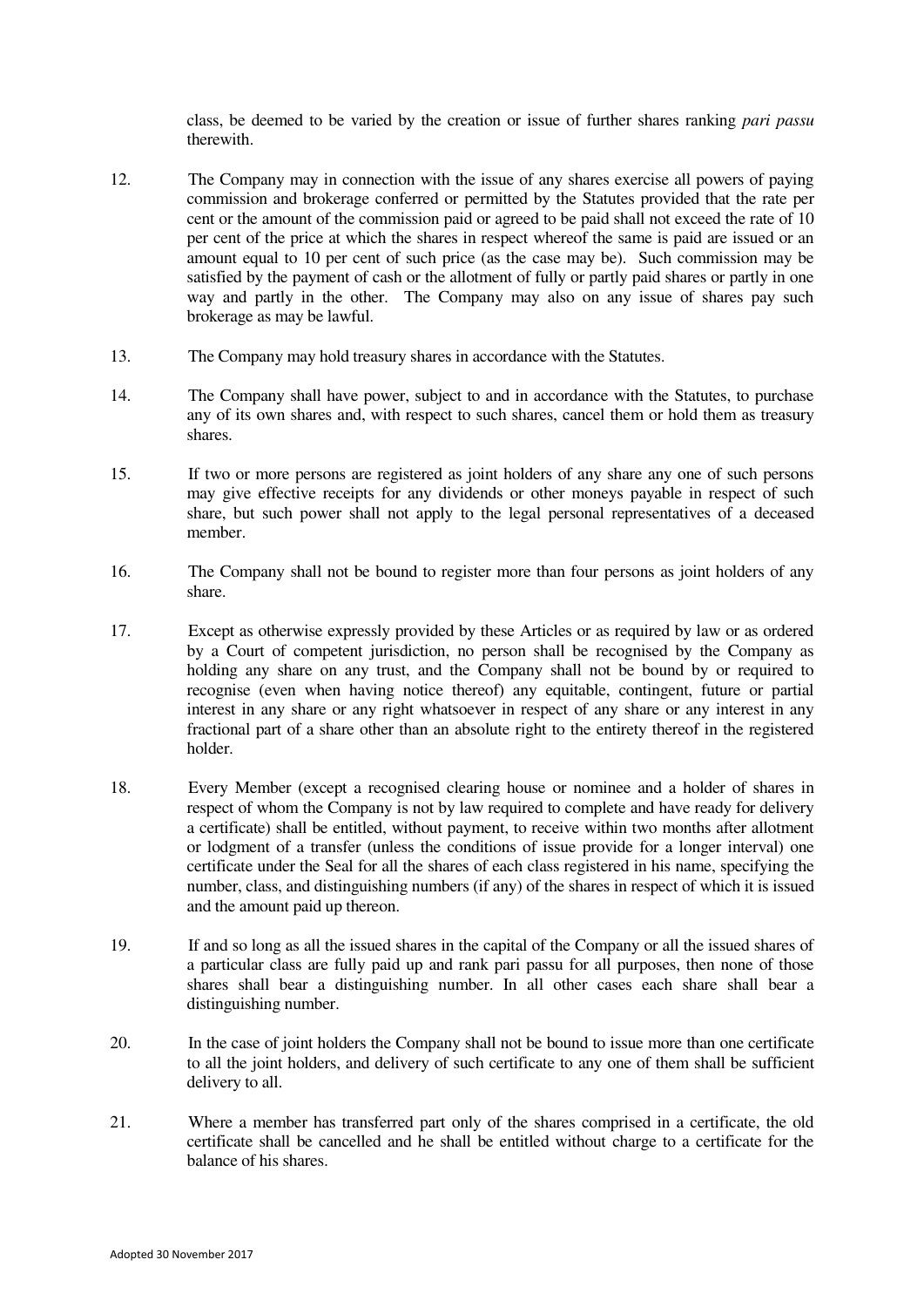- 22. Every certificate for shares or debentures or representing any other form of security of the Company shall in accordance with Articl[e 145](#page-30-0) be issued under the Seal, or an official seal kept by the Company or, in the case of shares on a branch register, an official seal for use in the relevant territory.
- 23. No certificate shall be issued representing shares of more than one class, or in respect of shares held by a recognised clearing house or nominee or a holder of shares in respect of which the Company is not required by law to complete and have ready a certificate.
- 24. (A) Any two or more certificates representing shares of any one class held by any member may at his request be cancelled and a single new certificate for such shares issued in lieu without charge.
	- (B) If any member shall surrender for cancellation a share certificate representing shares held by him and request the Company to issue in lieu two or more share certificates representing such shares in such proportions as he may specify, the Board may, if it thinks fit, comply with such request.
	- (C) If any share certificate shall be defaced, worn out, destroyed or lost, it may on request be renewed on such evidence being produced and such indemnity (if any) being given as the Board shall require, and on payment of any exceptional out-of-pocket expenses of the Company of investigating such evidence and (in the case of defacement or wearing out) on delivery up of the old certificate, but without any further charge.
	- (D) In the case of shares held jointly by several persons any such request mentioned in this Article may be made by any one of the joint holders.

## **LIEN ON SHARES**

- <span id="page-9-0"></span>25. The Company shall have a first and paramount lien upon the shares registered in the name of each Member (whether solely or jointly with others) and upon the proceeds of sale thereof for his debts, liabilities and engagements, solely or jointly with any other person, to or with the Company, whether the period for the payment, fulfilment or discharge thereof shall have actually arrived or not and such lien shall extend to all dividends from time to time declared in respect of such shares and to all moneys paid in advance of calls thereon; unless otherwise agreed, the registration of a transfer of shares shall operate as a waiver of the Company's lien (if any) on such shares.
- 26. The Board may sell all or any of the shares subject to any lien at such time or times and in such manner as it may think fit but no sale shall be made until such time as the moneys in respect of which such lien exists or some part thereof are or is presently payable or the liability or engagement in respect of which such lien exists is liable to be presently fulfilled or discharged, and until a demand and notice in writing stating the amount due or specifying the liability or engagement and demanding payment or fulfilment or discharge thereof and giving notice of intention to sell in default shall have been served on such member or the persons (if any) entitled by reason of death or bankruptcy by transmission to the shares, and default in payment, fulfilment or discharge shall have been made by him or them for seven days after service of such notice.
- 27. The net proceeds of any sale of shares subject to any lien shall be applied in or towards satisfaction of the amount due to the Company, or of the liability or engagement, as the case may be, and the balance (if any) shall be paid to the member or the person (if any) entitled by reason of death or bankruptcy by transmission to the shares so sold.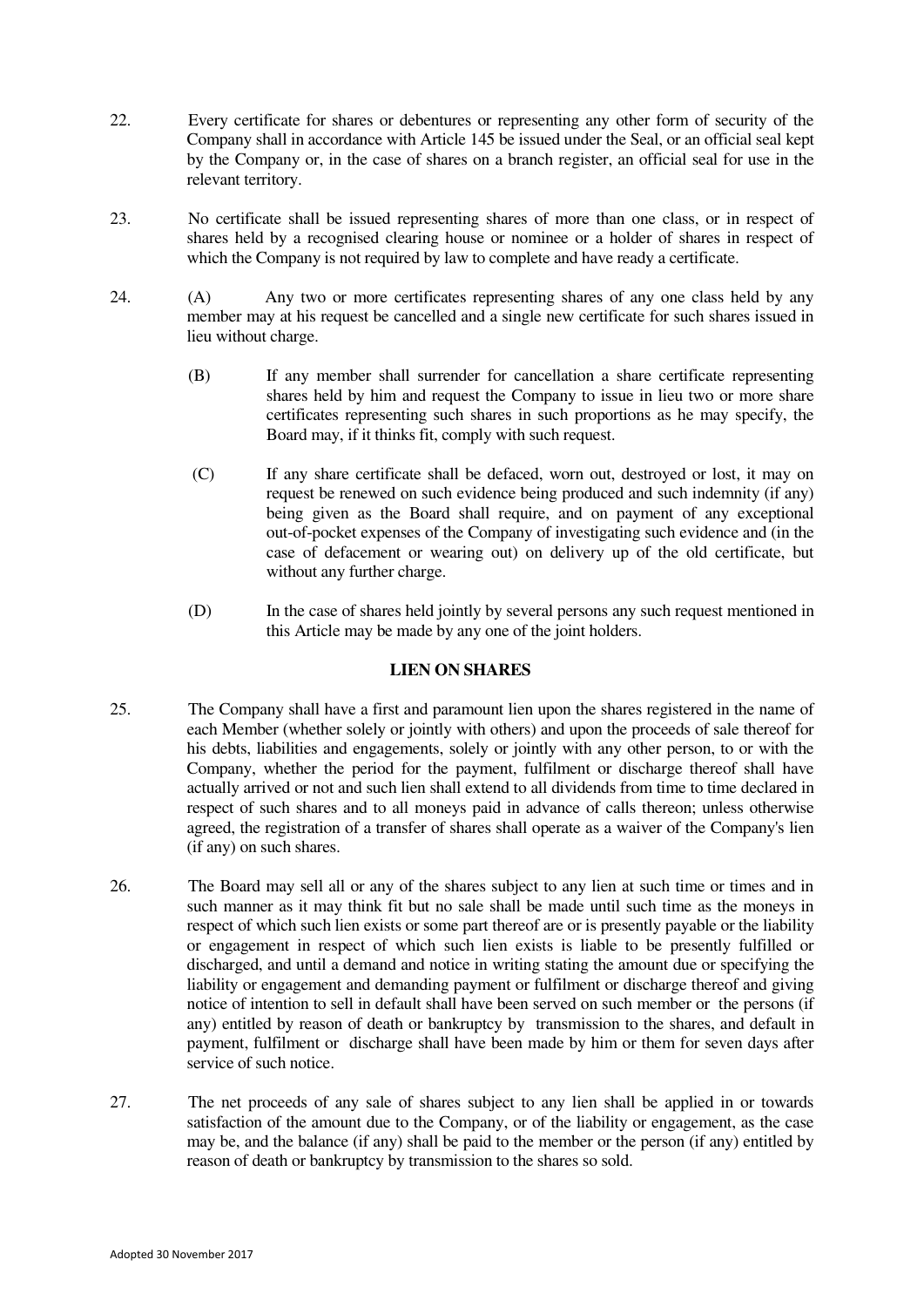28. Upon any such sale as aforesaid, the Board may authorise a person to transfer the shares sold to the purchaser and may enter the purchaser's name in the Register as holder of the shares, and the purchaser shall not be bound to see to the application of the purchase money, nor shall his title to the shares be affected by any irregularity or invalidity in the proceedings in reference to the sale.

## **CALLS ON SHARES**

- <span id="page-10-0"></span>29. Subject to the provisions of these Articles and to the terms of allotment of the shares, the Board may from time to time make such calls on the Members in respect of all moneys unpaid on their shares (whether on account of the nominal amount of the shares or by way of premium) as it may think fit, provided that fourteen days' notice at least is given of each call. Each Member shall be liable to pay the amount of every call so made on him to the persons, by the instalments (if any) and at the times and places appointed by the Board. A call may be revoked or the time fixed for its payment postponed by the Board.
- 30. A call shall be deemed to have been made at the time when the resolution of the Board authorising such call was passed.
- 31. The joint holders of a share shall be jointly and severally liable for the payment of all calls and instalments in respect thereof.
- 32. If before or on the day appointed for payment thereof a call or instalment payable in respect of a share is not paid, the person from whom the same is due shall pay interest on the amount of the call or instalment at such rate not exceeding 15 per cent. per annum as the Board shall fix from the day appointed for payment thereof to the time of actual payment, but the Board may waive payment of such interest wholly or in part.
- 33. No member shall be entitled to receive any dividend or to be present and vote at any General Meeting either personally or (save as proxy for another member) by proxy, or be reckoned in a quorum, or to exercise any other privilege as a member until he shall have paid all calls for the time being due and payable on every share held by him, whether alone or jointly with any other person, together with interest and expenses (if any).
- 34. Any sum which by the terms of issue of a share is made payable upon allotment or at any fixed date, whether on account of the amount of the share or by way of premium, shall for all purposes of these Articles be deemed to be a call duly made and payable on the date fixed for payment, and in case of non-payment the provisions of these Articles as to payment of interest and expenses, forfeiture and the like, and all other relevant provisions of these Articles, shall apply as if such sum were a call duly made and notified.
- 35. The Board may from time to time make arrangements on the issue of shares for a difference between the holders of such shares in the amount of calls to be paid and in the time of payment of such calls.
- 36. The Board may, if it thinks fit, receive from any member willing to advance the same all or any part of the moneys due on his shares beyond the sums actually called up thereon, and on the moneys so paid in advance, or so much thereof as exceeds the amount for the time being called up on the shares in respect of which such advance has been made, the Board may pay or allow such interest as may be agreed between it and such member, in addition to the dividend payable upon such part of the share in respect of which such advance has been made as is actually called up; provided that no dividend shall be payable on so much of the moneys paid up on a share as exceeds the amount for the time being called up thereon. The Board may at any time repay the amount so advanced on giving to such Member not less than three months' notice in writing of its intention in that behalf, unless before the expiration of such notice the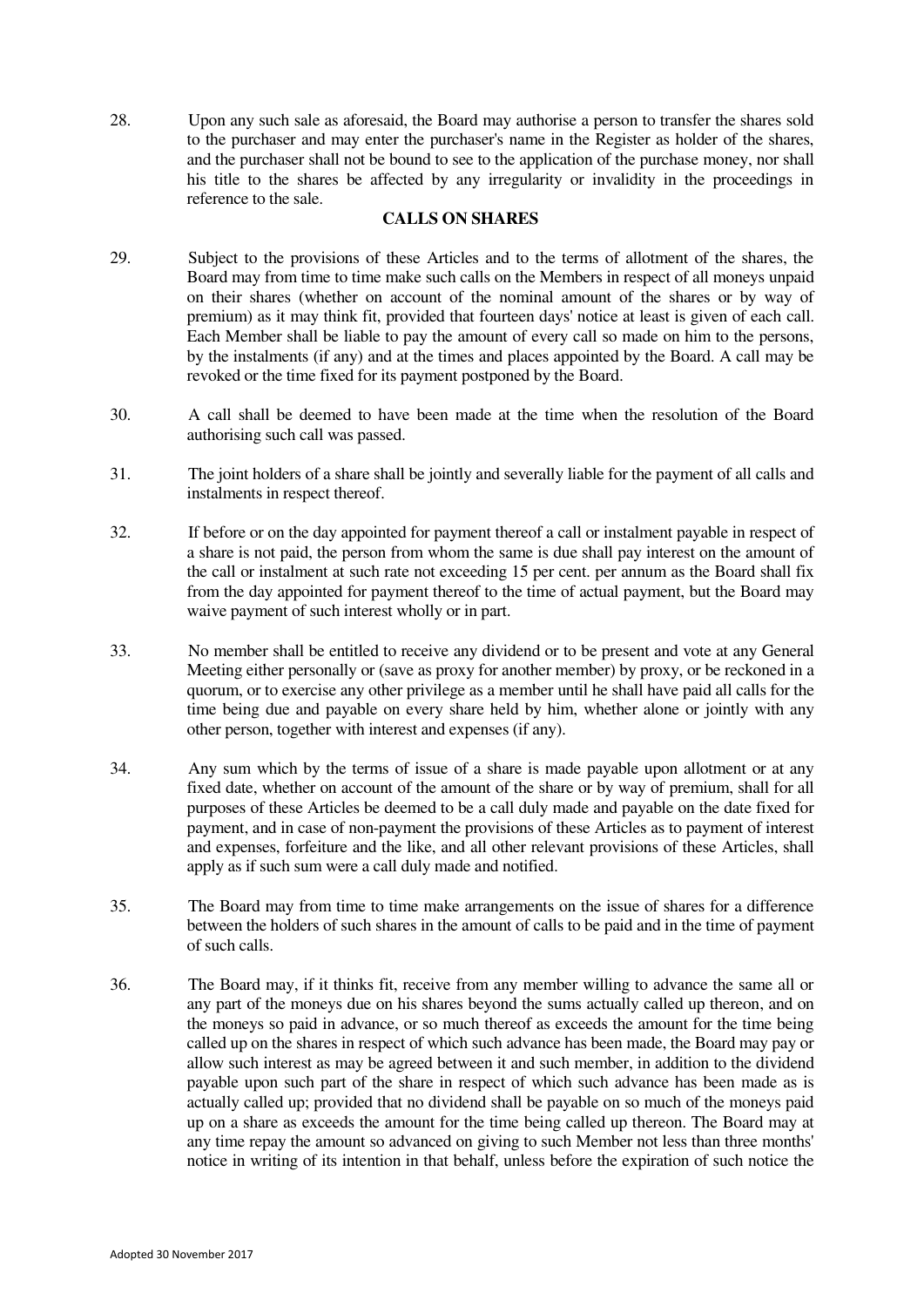amount so advanced shall have been called up on the share in respect of which it was advanced.

#### **TRANSFER OF SHARES**

- <span id="page-11-2"></span>37. Under and subject to the Regulations and the System's Rules, the Board shall have power to implement such arrangements as they may, in their absolute discretion, think fit in order for any class of shares to be admitted to settlement by means of the Relevant System. Where they do so, Articles [38](#page-11-0) and [39](#page-11-1) shall commence to have effect immediately prior to the time at which the Operator admits the class to settlement by means of the Relevant System.
- <span id="page-11-0"></span>38. In relation to any class of shares which, for the time being, an Operator has admitted to settlement by means of the Relevant System, and for so long as such class remains so admitted, no provision of these Articles shall apply or have effect to the extent that it is in any respect inconsistent with:
	- (a) the holding of shares of that class in Uncertificated form;
	- (b) the transfer of title to shares of that class by means of that Relevant System; or
	- (c) the Regulations or the System's Rules.
- <span id="page-11-1"></span>39. Without prejudice to the generality of Article [38](#page-11-0) and notwithstanding anything contained in these Articles where any class of shares is, for the time being, admitted to settlement by means of the Relevant System:
	- (d) such securities may be issued in Uncertificated form in accordance with and subject as provided in the Regulations and the System's Rules;
	- (e) unless the Board otherwise determines, such securities held by the same holder or joint holder in certificated form and Uncertificated form shall be treated as separate holdings;
	- (f) such securities may be changed from Uncertified to certificated form, and from certificated to Uncertificated form, in accordance with and subject as provided in the Regulations and the System's Rules;
	- (g) title to such of the shares as are recorded on the Register as being held in Uncertificated form may be transferred only by means of the Relevant System and as provided in the Regulations and the System's Rules and accordingly (in particular) no provision of these Articles shall apply in respect of such shares to the extent that these Articles require or contemplate the effecting of a transfer by an instrument in writing and the production of a certificate for the security to be transferred;
	- (h) the Company shall comply in all respects with the Regulations and the System's Rules;
	- (i) no provision of these Articles shall apply so as to require the Company to issue a certificate to any person holding such shares in Uncertificated form; and
	- (j) the permitted number of joint holders of a share shall be four.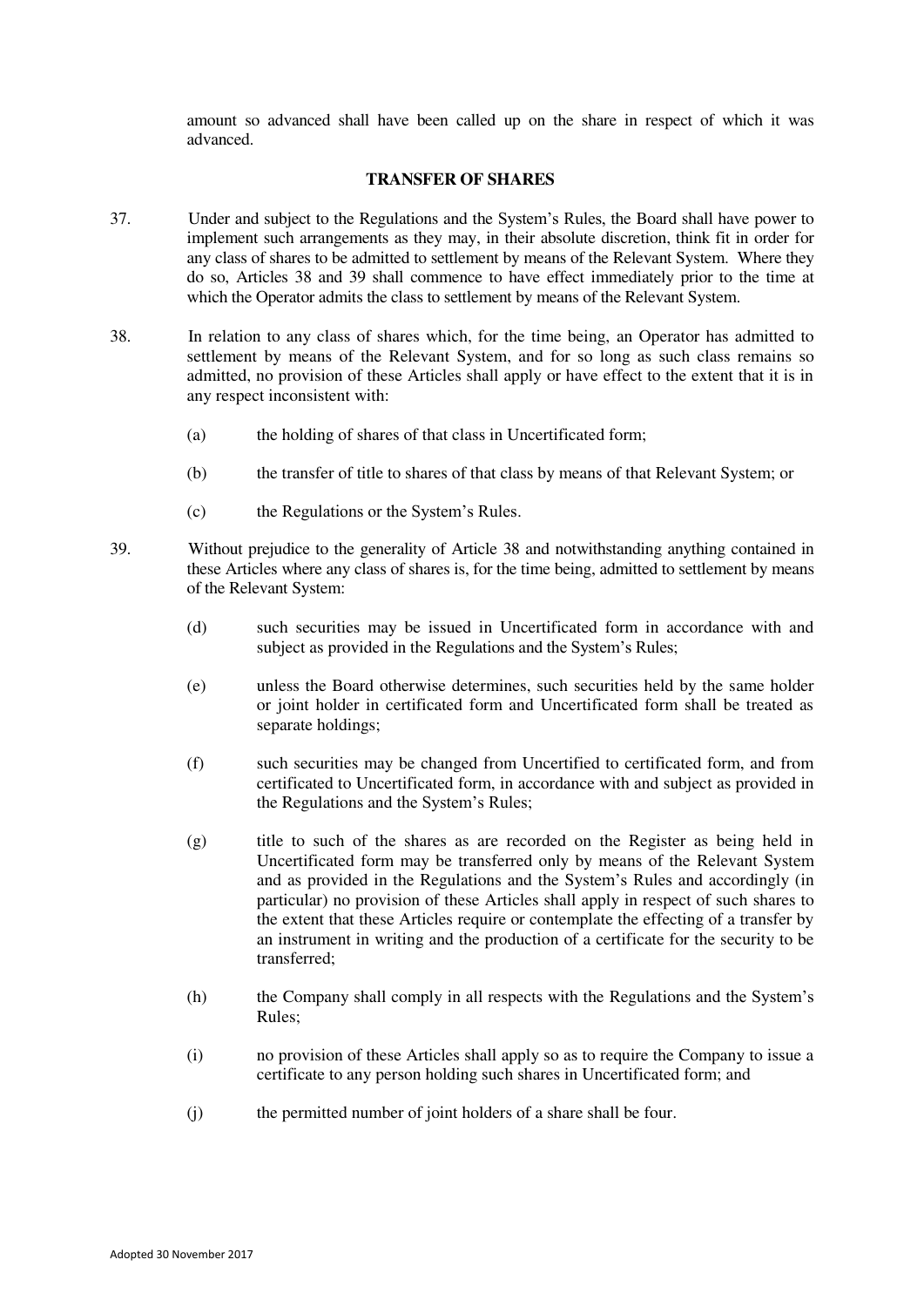- 40. Words and expressions not specifically defined in Articles [37,](#page-11-2) 38 and [39](#page-11-1) shall bear the same meaning as those words and expressions defined in the Regulations and the System's Rules.
- 41. Subject to such of the restrictions of these Articles as may be applicable, any member may transfer all or any of his Uncertified shares by means of a Relevant System in such manner provided for, and subject to the Regulations and the System's Rules and accordingly no provisions of these Articles shall apply in respect of an Uncertificated share to the extent that it requires or contemplates the effecting of a transfer by an instrument in writing or the production of a certificate for the shares to be transferred.
- 42. Subject to such of the restrictions contained in these Articles as may be applicable, any Member may transfer all or any of his Certificated Shares by instrument in writing in any usual or common form, or in such other form as the Board shall from time to time approve. The Board may at any time after the allotment of any share but before any person has been entered in the Register as the holder thereof recognise a renunciation thereof by the allottee in favour of some other person and may accord to any allottee of a share a right to effect such renunciation upon and subject to such terms and conditions as the Board may think fit to impose.
- 43. Such instrument of transfer must (if so required by law) be duly stamped and be left at the Office, or at such other place as the Board may appoint, accompanied by the certificate for the shares to be transferred and such other evidence (if any) as the Board may require to prove the title of the intending transferor (and if the instrument of transfer is executed by some other person on his behalf, the authority of that person to do so).
- 44. Every instrument of transfer must be in respect of only one class of share.
- 45. The instrument of transfer of a share shall be signed by or on behalf of the transferor, and the transferor shall be deemed to remain the holder of the share until the name of the transferee is entered in the Register in respect thereof.
- 46. In the case of a partly paid up share the instrument of transfer must also be signed by or on behalf of the transferee.
- 47. All instruments of transfer which shall be registered shall be retained by the Company, but any instrument of transfer which the Board may refuse to register shall (except in case of fraud) be returned to the party presenting the same.
- 48. The Board may only decline to register a transfer of an Uncertificated share in the circumstances set out in regulations issued for this purpose under the law and the Regulations and the System's Rules, and where, in the case of a transfer to joint holders, the number of joint holders to whom the Uncertificated share is to be transferred exceeds four.
- 49. The Board may, in its absolute discretion, and without assigning any reason refuse to register a transfer of any share (not being a fully paid up share) to a person of whom it does not approve and refuse to register any transfer of any share to more than four joint holders or any transfer of any share (not being a fully paid up share) on which the Company has a lien
- 50. If the Board shall refuse to register a transfer of any share, it shall, within two months after the date on which the transfer was lodged with the Company, send to the transferee notice of such refusal.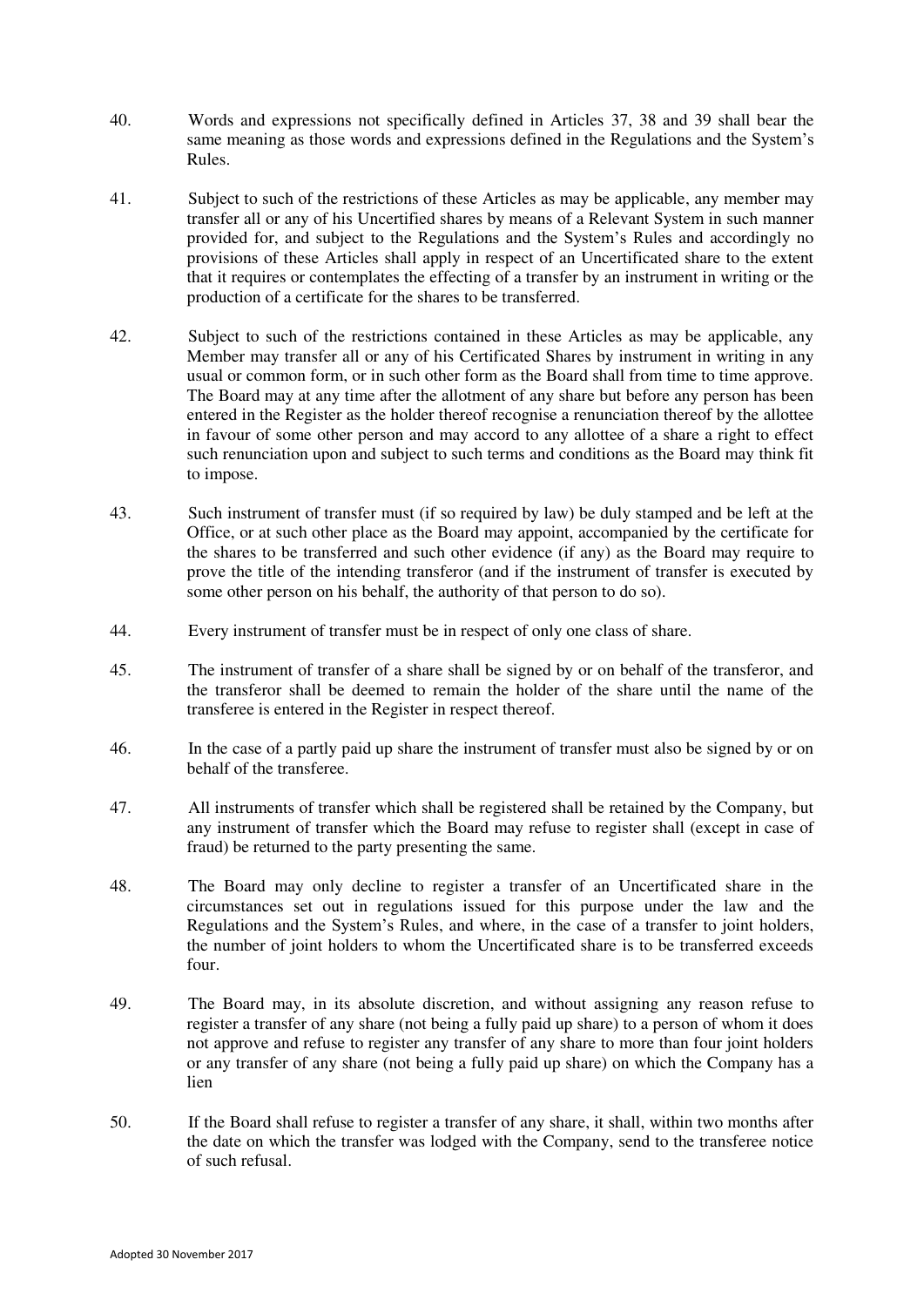- 51. The registration of transfers of shares or of any class of shares may be suspended at such times and for such periods as the Board may from time to time determine provided that such registration shall not be suspended for more than thirty days in any year.
- 52. No fee shall be charged:
	- (i) for registration of a transfer; or
	- (ii) on the registration of any probate, letters of administration, certificate of death or marriage, power of attorney, notice or other instrument relating to or affecting the title to any shares.
- <span id="page-13-0"></span>53. Nothing in these Articles shall prevent title to any securities of the Company from being evidenced and transferred without a written instrument in accordance with statutory regulations from time to time made under the Statutes and the Board shall have power to implement any arrangements it may think fit for such evidencing and transfer which accord with those regulations.

## **TRANSMISSION OF SHARES**

- <span id="page-13-1"></span>54. In the case of the death of a Member, the survivors or survivor, where the deceased was a joint holder, and the executors or administrators of the deceased, where he was a sole or only surviving holder, shall be the only persons recognised by the Company as having any title to his shares, but nothing herein contained shall release the estate of a deceased holder (whether sole or joint) from any liability in respect of any share solely or jointly held by him.
- 55. Subject to the provisions of these Articles, any person becoming entitled to a share in consequence of the death or bankruptcy of a Member may, on such evidence as to his title being produced as the Board may require, elect either to be registered himself as holder of the share or to have some person nominated by him registered as the transferee thereof.
- 56. If the person so becoming entitled shall elect to be registered himself, he shall deliver or send to the Company a notice in writing signed by him stating that he so elects. If he shall elect to have another person registered, he shall testify his election by executing a transfer of such share to such person. All the provisions of these Articles relating to the right to transfer and the registration of transfers of shares shall be applicable to any such notice or transfer as aforesaid as if the death or bankruptcy of the member had not occurred and the notice or transfer were a transfer executed by such member.
- 57. A person entitled to a share by death or bankruptcy by transmission shall be entitled to receive, and may give a discharge for, any dividends or other moneys payable in respect of the share, but he shall not be entitled in respect of it to receive notices of, or to attend or vote at meetings of the Company, or, save as aforesaid, to exercise any of the rights or privileges of a member unless and until he shall become a member in respect of the share. The Board may at any time give notice requiring any such person to elect either to be registered himself or to transfer the share and if the notice is not complied with within 60 days the Board may thereafter withhold payment of all dividends or other moneys payable in respect of the share until the requirements of the notice have been complied with.

## **FORFEITURE OF SHARES**

<span id="page-13-2"></span>58. (A) If a member fails to pay the whole or any part of any call or instalment of a call on or before the day appointed for the payment thereof, the Board may at any time thereafter, during such time as the call or instalment or any part thereof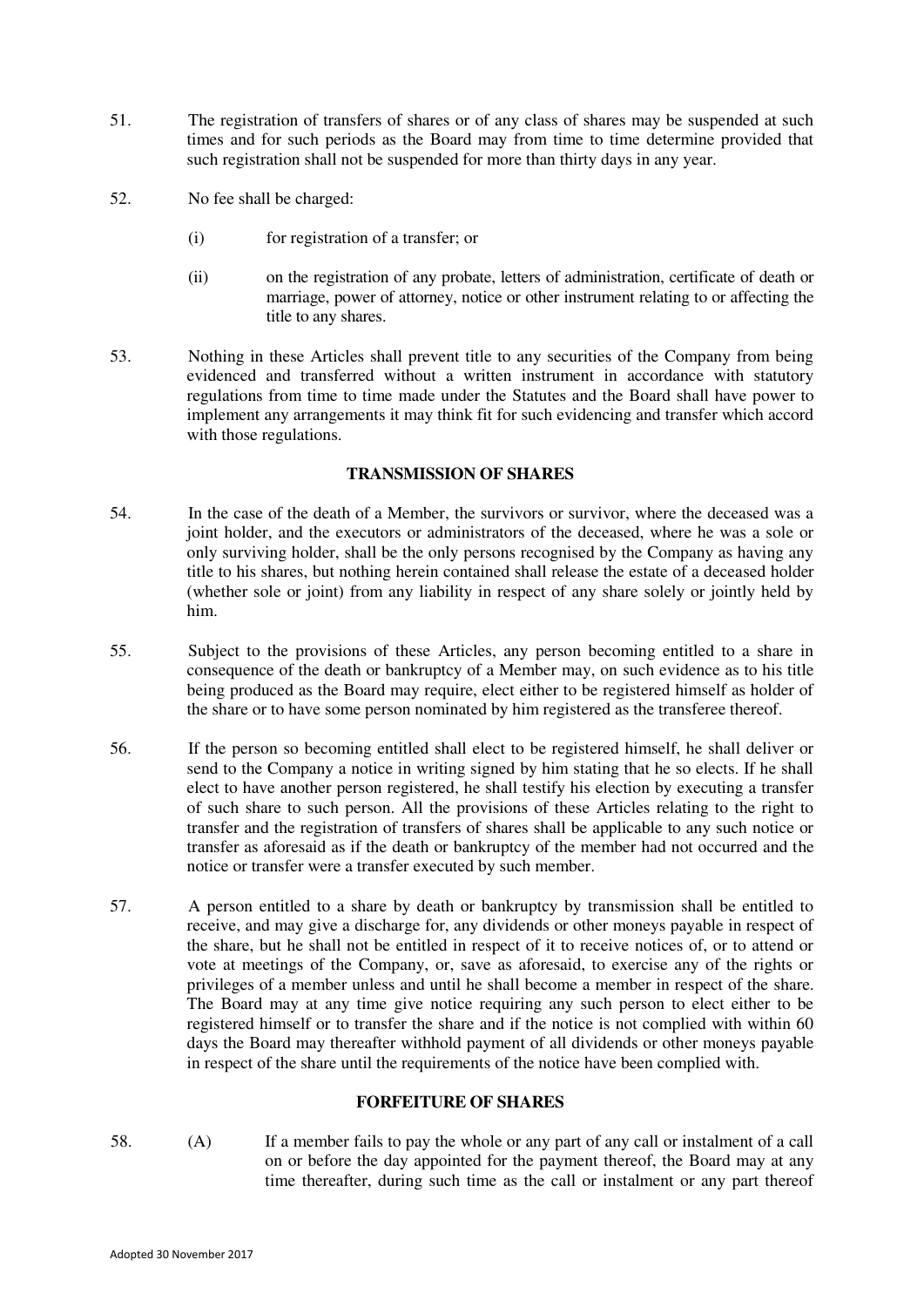remains unpaid, serve a notice on him or on the person entitled to the share by death or bankruptcy by transmission requiring payment of such call or instalment or such part thereof as remains unpaid, together with interest at such rate not exceeding 15 per cent. per annum as the Board shall determine and any expenses incurred by the Company by reason of such non-payment.

- (B) The notice shall:
	- (i) name a further day (not earlier than the expiration of seven days from the date of the notice) on or before which such call or instalment or part thereof and all interest and expenses that have accrued by reason of such non-payment are to be paid;
	- (ii) name the place where the payment is to be made; and
	- (iii) state that, in the event of non-payment at or before the time and at the place appointed, the shares in respect of which such call was made or instalment was due will be liable to be forfeited.
- (C) If the requirements of any such notice as aforesaid are not complied with, any share in respect of which such notice has been given may at any time thereafter, before the payment required by the notice has been made, be forfeited by a resolution of the Board to that effect. A forfeiture of shares shall include all dividends in respect of the shares not actually paid before the forfeiture, notwithstanding that they shall have been declared.
- 59. When any share has been forfeited in accordance with these Articles, notice of the forfeiture shall forthwith be given to the holder of the share or to the person entitled to the share by reason of death or bankruptcy by transmission, as the case may be, and an entry of such notice having been given and of the forfeiture with the date thereof shall forthwith be made in the Register in respect of such share; but the provisions of this paragraph are directory only, and no forfeiture shall be in any manner invalidated by any omission or neglect to give such notice or to make such entry as aforesaid.
- 60. Notwithstanding any such forfeiture as aforesaid, the Board may, at any time before the forfeited shares have been otherwise disposed of, annul the forfeiture, on the terms of payment of all calls and interest due thereon and all expenses incurred in respect of the share and on such further terms (if any) as it shall see fit.
- 61. The Board may accept a surrender of any share liable to be forfeited hereunder.
- 62. Every share which shall be forfeited or surrendered shall thereupon become the property of the Company and within three years of such forfeiture may be sold, cancelled, re-allotted or otherwise disposed of either to the person who was before forfeiture or surrender the holder thereof or entitled thereto or to any other person on such terms and in such manner as the Board shall think fit, and the Board may if necessary authorise a person to transfer the same to such other person as aforesaid.
- 63. A shareholder whose shares have been forfeited or surrendered shall cease to be a Member but nevertheless be liable to pay to the Company all calls made and not paid on such shares at the time of forfeiture or surrender, and interest thereon to the date of payment in the same manner in all respects as if the shares had not been forfeited or surrendered, and to satisfy all (if any) the claims and demands which the Company might have enforced in respect of the shares at the time of forfeiture or surrender without any reduction or allowance for the value of the shares at the time of forfeiture.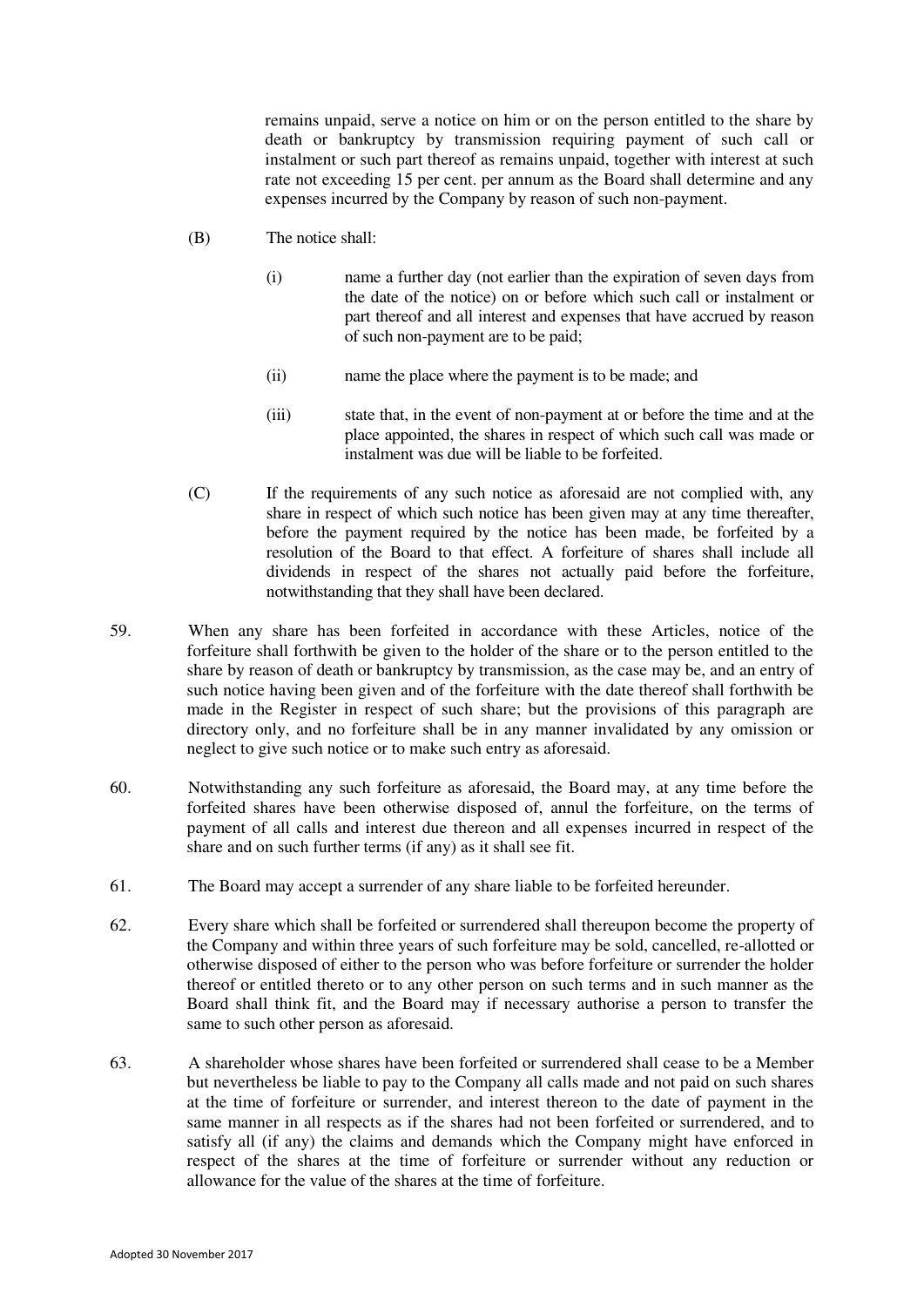- 64. The forfeiture or surrender of a share shall involve the extinction at the time of forfeiture or surrender of all interest in and all claims and demands against the Company in respect of the share as between the shareholder whose share is forfeited or surrendered and the Company, except only such of those rights and liabilities as are by these Articles expressly saved, or as are by the Statutes given or imposed in the case of past Members.
- 65. A declaration in writing that the declarant is a Director or Secretary of the Company and that a share has been duly forfeited or surrendered in pursuance of these Articles, and stating the date on which it was forfeited or surrendered, shall, as against all persons claiming to be entitled to the share adversely to the forfeiture or surrender thereof, be conclusive evidence of the facts therein stated and such declaration, together with the receipt of the Company for the consideration (if any) given for the share on the sale or disposition thereof and a certificate for the share under the Seal delivered to the person to whom the same is sold or disposed of, shall constitute a good title to the share. Subject to the execution of any necessary transfer such person shall be registered as the holder of the share and shall be discharged from all calls made prior to such sale or disposition and shall not be bound to see to the application of the purchase money or other consideration (if any), nor shall his title to the share be affected by any act, omission or irregularity relating to or connected with the proceedings in reference to the forfeiture or surrender, sale, re-allotment or disposal of the share.

# **ALTERATIONS OF CAPITAL AND PURCHASE OF SHARES**

- <span id="page-15-0"></span>66. The Members may by Ordinary Resolution alter the Company's capital in accordance with Section 287 of the Law.
- 66A. In the event of a consolidation or subdivision of any class of shares in the Company in accordance with Section 287 of the Law, the directors may in their discretion determine to round up or round down to the nearest whole share any fractional entitlements to shares held by a Member resulting from such consolidation or subdivision.

## **MODIFICATION OF CLASS RIGHTS**

- <span id="page-15-1"></span>67. All or any of the rights, privileges, or conditions for the time being attached to any class or group of shares may be affected, altered, modified, commuted, abrogated or dealt with, subject to the right (if any) of aggrieved Members to apply to the Court for a variation or cancellation as provided in the Statutes:
	- (1) by an agreement between the Company and any person purporting to contract on behalf of the holders of shares of the class or group affected, provided that such agreement is ratified in writing by the holders of at least two-thirds in nominal value of the issued shares of the class or group affected, or
	- (2) with the consent in writing of the holders of three-fourths of the issued shares of that class or with the sanction of a resolution passed by a majority of three-fourths of the votes of the holders of shares of the class or group affected entitled to vote and voting in person or by attorney or proxy and passed at a separate meeting of the holders of such shares, but not otherwise. To any such meeting all the provisions of these Articles shall mutatis mutandis apply, but so that the necessary quorum shall be Members of the class or group affected, holding or representing by proxy one-third of the capital paid on the issued shares of the class or group affected (but so that if at any adjourned meeting of such holders a quorum as above defined is not present, those Members who are present shall be a quorum) provided that this paragraph is not to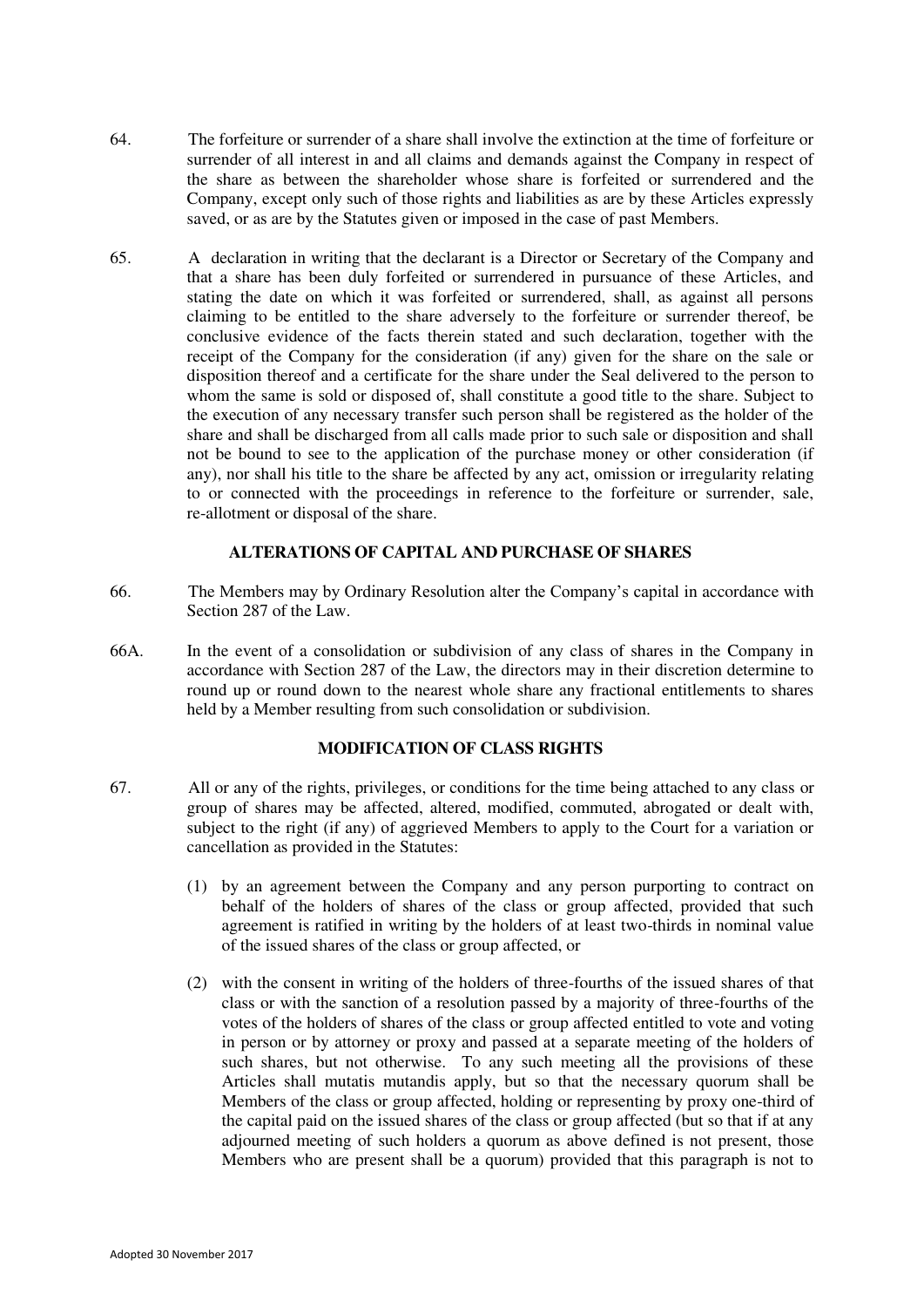derogate from any power the Company would have had if this paragraph were omitted.

#### **GENERAL MEETINGS**

- 68. The Company shall in each year hold a General Meeting as its Annual General Meeting in addition to any other meetings in that year. Not more than fifteen months shall elapse between the date of one Annual General Meeting of the Company and that of the next. The Annual General Meeting shall be held at such time and place as the Board shall determine. All General Meetings, other than Annual General Meetings, shall be called Extraordinary General Meetings.
- 69. The Board may call an Extraordinary General Meeting whenever it thinks fit, and Extraordinary General Meetings shall also be convened on such requisition, or in default may be convened by such requisitionists, as provided by the Statutes. In the case of an Extraordinary General Meeting called in pursuance of a requisition, unless such meeting shall have been called by the Board, no business other than that stated in the requisition as the objects of the meeting shall be transacted.
- 70. Unless special notice is required by the Law, all general meetings shall be called by ten days' notice in writing at the least. The notice shall be exclusive of the day on which it is served or deemed to be served and of the day for which it is given, and shall specify the place, the day and the hour of the meeting, and in the case of special business, the general nature of that business and shall be given in the manner hereinafter mentioned or in such other manner, if any, as may be prescribed by the Company by Ordinary Resolution, to such persons as are, by these Articles, entitled to receive such notices from the Company, provided that a meeting of the Company shall, notwithstanding that it is called by shorter notice than that specified in this Article, be deemed to have been duly called if it is so agreed by all the Members entitled to attend and vote thereat. The accidental omission to give such notice to, or the non-receipt of such notice by, any such person shall not invalidate any resolution passed or proceeding at any such meeting. Every notice convening an Annual General Meeting of the Company shall describe the meeting as an Annual General Meeting.
- 71. In every notice calling a General Meeting of the Company there shall appear with reasonable prominence a statement that a Member entitled to attend and vote is entitled to appoint one or more proxies to attend and (on a poll) vote instead of him and that a proxy need not also be a Member.
- 72. In cases where instruments of proxy are sent out with notices, the accidental omission to send such instrument of proxy to, or the non-receipt of such instrument of proxy by, any person entitled to receive notice shall not invalidate the proceedings at the meeting.

#### **PROCEEDINGS AT GENERAL MEETINGS**

<span id="page-16-0"></span>73. All business that is transacted at an Extraordinary General Meeting shall be deemed special and all business that is transacted at an Annual General Meeting shall also be deemed special, with the exception of the declaration or sanctioning of a dividend, the consideration of the accounts and balance sheet and the reports of the Directors and the Auditors and any other documents required to be annexed to the balance sheet, the election of Directors in place of those retiring, the re-appointment of the Auditors retiring and the fixing of the remuneration of the Directors and the Auditors.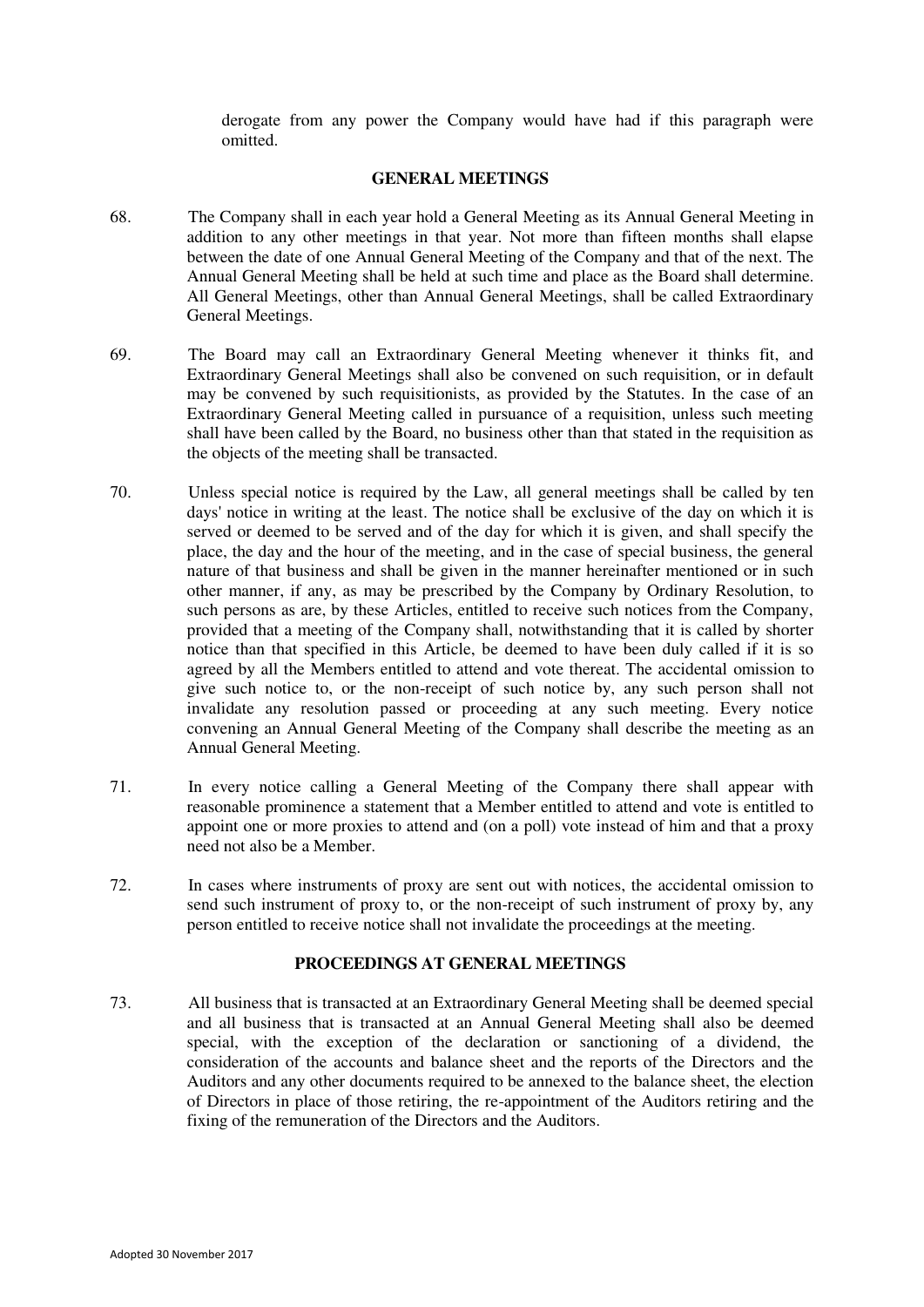- 74. (A) No business shall be transacted at any General Meeting unless a quorum is present when the meeting proceeds to business. For all purposes the quorum shall be not less than two Members present in person or by proxy.
	- (B) If within fifteen minutes from the time appointed for the holding of a General Meeting a quorum is not present, the meeting if convened on the requisition of Members shall be dissolved. In any other case it shall stand adjourned to the same day in the next week at the same time and place, or to such other day and at such time and place as the Board may determine, and if at such adjourned meeting a quorum is not present within fifteen minutes from the time appointed for holding the meeting, the Members present in person or by proxy shall be a quorum.
- 75. The Chairman (if any) of the Board shall preside at every General Meeting of the Company. If there be no such Chairman or if at any meeting he shall not be present within fifteen minutes after the time appointed for holding the same, or shall be unwilling to act as Chairman, the Deputy Chairman (if any) shall if present and willing to act preside at such meeting but if the Chairman and Deputy Chairman shall not be so present and willing to act the Directors present shall choose one of their number to act, or if there be only one Director present he shall be Chairman if willing to act. If there be no Director present and willing to act, the Members present and entitled to vote shall choose one of their number to be Chairman of the Meeting.
- 76. The Chairman may, with the consent of any General Meeting at which a quorum is present, and shall, if so directed by the meeting, adjourn any meeting from time to time and from place to place as the meeting shall determine. Whenever a meeting is adjourned for fourteen days or more, seven clear days' notice at the least, specifying the place, the day, and the hour of the adjourned meeting shall be given in the same manner as in the case of an original meeting, but it shall not be necessary to specify in such notice the nature of the business to be transacted at the adjourned meeting. Save as aforesaid, no member shall be entitled to any notice of an adjournment or of the business to be transacted at any adjourned meeting. No business shall be transacted at any adjourned meeting other than the business which might have been transacted at the meeting from which the adjournment took place.
- 77. At any General Meeting a resolution put to a vote of the meeting shall be decided on a show of hands, unless before or upon the declaration of the result of the show of hands a poll be demanded by:
	- (i) the Chairman; or
	- (ii) in writing by at least five persons entitled to vote at the meeting; or
	- (iii) in writing by a Member or Members representing not less than one-tenth of the total voting rights of all the Members having the right to vote at the meeting; or
	- (iv) in writing by a Member or Members holding shares conferring a right to vote at the meeting, being shares on which an aggregate sum has been paid up equal to not less than one-tenth of the total sum paid up on all the shares conferring that right.
- 78. Unless a poll be so demanded, a declaration by the Chairman of the meeting that a resolution has on a show of hands been carried, or carried unanimously or by a particular majority, or lost, or not carried by a particular majority, shall be conclusive, and an entry to that effect in the minute book of the Company shall be conclusive evidence thereof, without proof of the number or proportion of the votes recorded in favour of or against such resolution.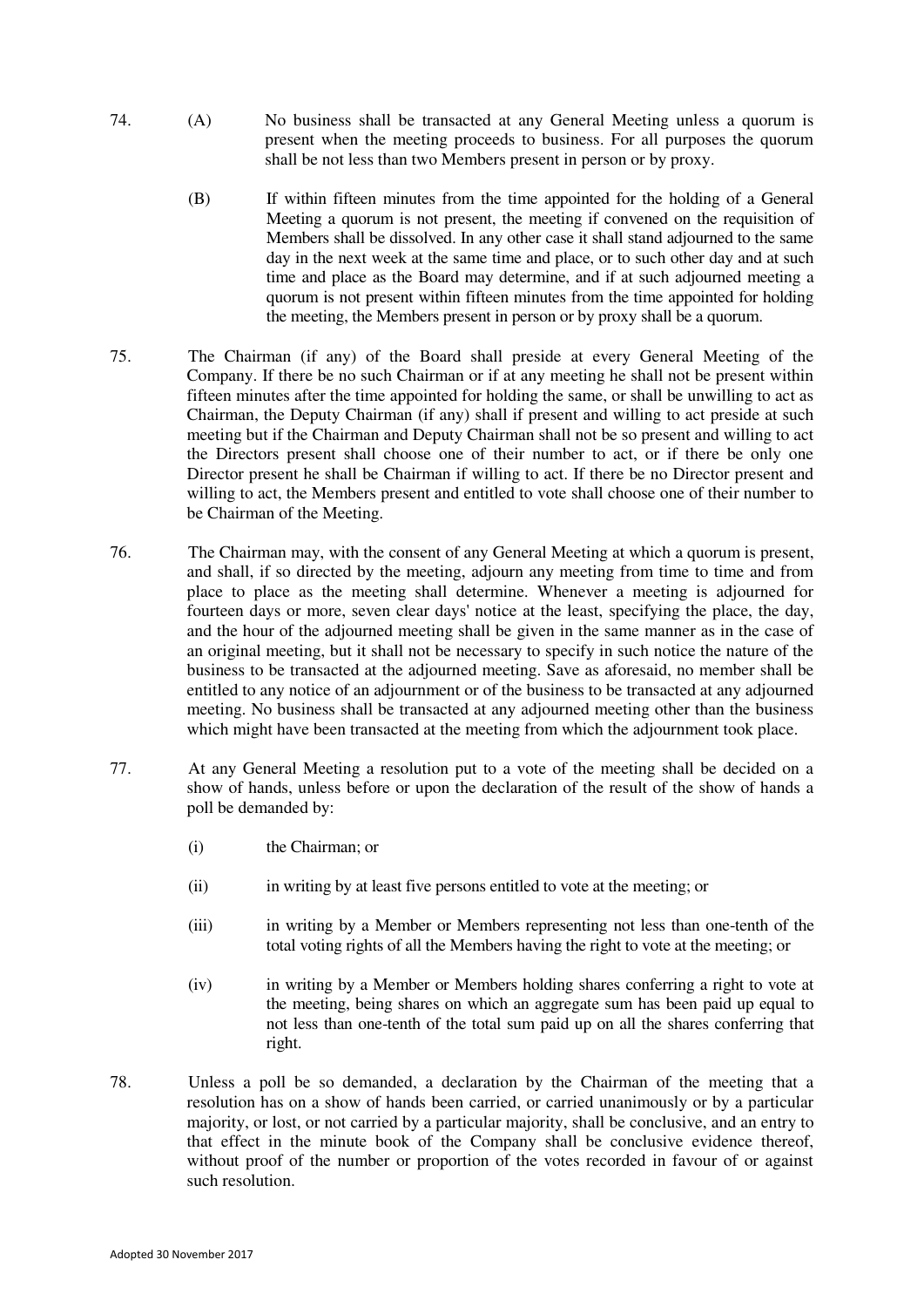79. If:

- (i) any objection is raised to the qualification of any voter; or
- (ii) any votes have been counted which ought not to have been counted or which might have been rejected; or
- (iii) any votes are not counted which ought to have been counted

 the objection or error shall not vitiate the decision of the meeting on any resolution unless the same is raised or pointed out at the meeting or adjourned meeting at which the vote objected to is given or tendered or at which the error occurs. Any objection or error shall be referred to the Chairman of the meeting and shall only vitiate the decision of the meeting on any resolution if the Chairman decides that the same is of sufficient magnitude to vitiate the resolution or may otherwise have affected the decision of the meeting. The decision of the Chairman on such matters shall be final and conclusive.

- 80. If a poll be demanded in the manner aforesaid, it shall (subject as provided in Article 75) be taken in such manner (including the use of ballot or voting papers or tickets) and at such time and place, not being more than thirty days from the date of the meeting or adjourned meeting at which the poll was demanded, as the Chairman shall direct. No notice need be given of a poll not taken immediately. The result of the poll shall be deemed to be the resolution of the meeting at which the poll was demanded.
- 81. A poll demanded on the election of a Chairman or on a question of adjournment shall be taken forthwith.
- 82. In the case of an equality of votes, either on a show of hands or on a poll, the Chairman of the meeting at which the show of hands takes place or at which the poll was demanded shall be entitled to a second or casting vote.
- 83. The demand for a poll shall not prevent the continuance of the meeting for the transaction of any business, other than the question on which a poll has been demanded. The demand for a poll may be withdrawn.

## **VOTING**

- <span id="page-18-1"></span>84. Subject to any rights or restrictions for the time being attached to any class or classes of shares on a show of hands every member present in person, by proxy or by attorney shall have one vote, and on a poll every member present in person, by proxy or by attorney shall have one vote for each share of which he is the holder.
- <span id="page-18-0"></span>85. Where in Guernsey, England or elsewhere a liquidator, receiver or other person (by whatever name called) has been appointed by any court claiming jurisdiction in that behalf to exercise powers with respect to the property or affairs of any Member on the grounds (however formulated) of mental disorder, the Board may in its absolute discretion, on or subject to production of such evidence of the appointment as the Board may require, permit such receiver or other person to vote in person or by proxy on behalf of such member at any General Meeting.
- 86. If two or more persons are jointly entitled to a share, then in voting on any question the vote of the senior who tenders the vote, whether in person or by proxy, shall be accepted to the exclusion of the votes of the other registered holders of the share, and for this purpose seniority shall be determined by the order in which the names stand in the Register.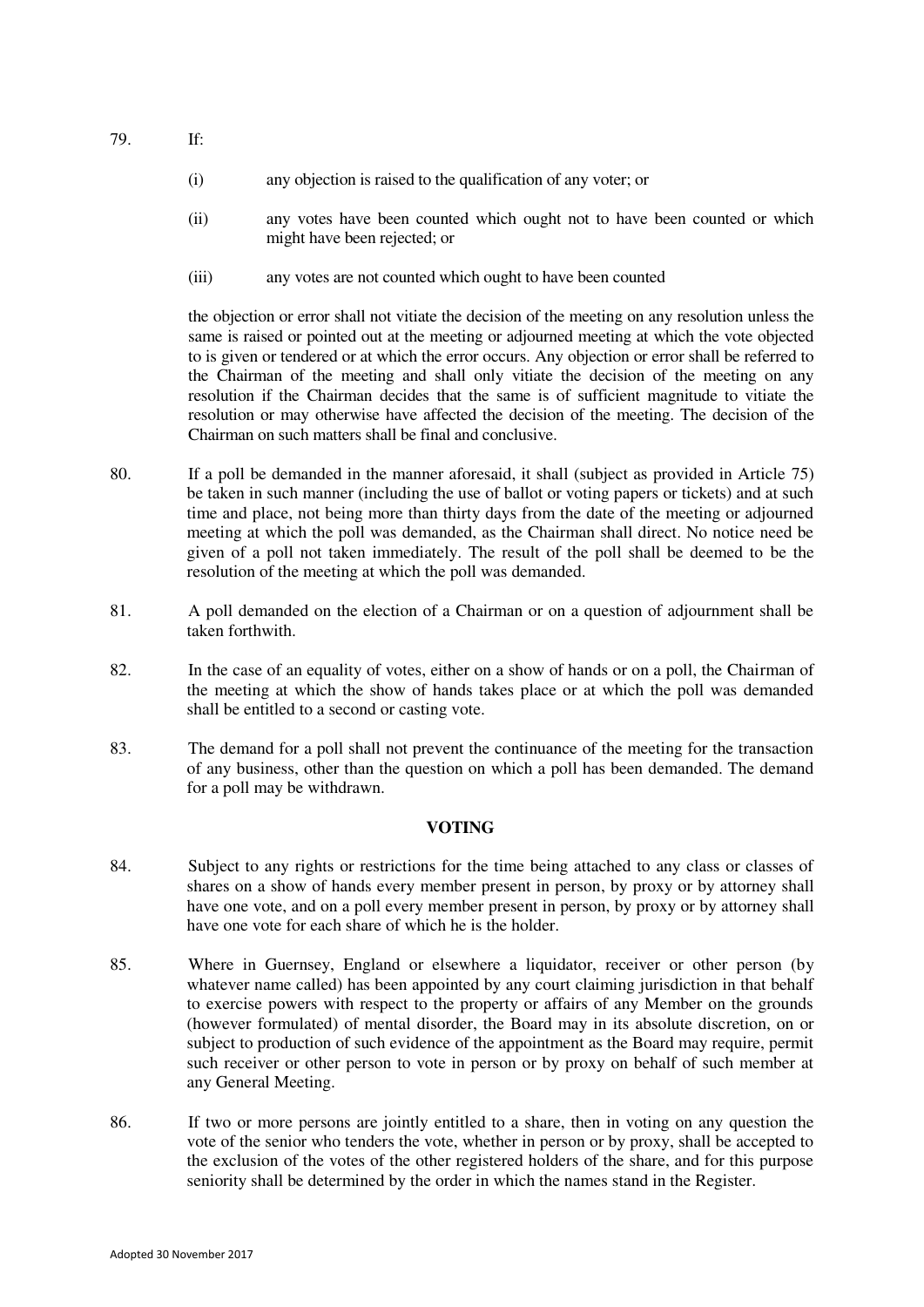- 87. No member shall, unless the Board otherwise determines be entitled to vote at a General Meeting either personally or by proxy or to exercise any privilege as a member unless all calls or other sums presently payable by him in respect of shares in the Company have been paid
- 88. On a poll:
	- (i) votes may be given either personally or by proxy (a proxy not being entitled to vote except on a poll); and
	- (ii) a member entitled to more than one vote need not use all his votes or cast all the votes he uses in the same way.
- 89. Any person (whether a member of the Company or not) may be appointed to act as a proxy. A member may appoint two or more persons as proxies in the alternative but if he shall do so only one of such proxies may attend as such and vote instead of such member on any one occasion.
- 90. Subject to the provisions of the Law, the instrument appointing a proxy shall be in any common form or in such other form as the Directors may approve and (i) if in writing but not sent in electronic form, made under the hand of the appointor or of his attorney duly authorised in writing or if the appointor is a corporation under its common seal or under the hand of an officer or attorney duly authorised in that behalf, or (ii) if sent in electronic form, submitted by or on behalf of the appointor and authenticated.
- <span id="page-19-0"></span>91. Subject to Article [92,](#page-20-0) the instrument appointing a proxy and the power of attorney or other authority (if any) under which it is signed, or a copy of that power or authority certified notarially or in some other way approved by the Directors shall:
	- (a) in the case of an instrument in writing (including, whether or not the appointment of a proxy is sent in electronic form, any such power of attorney or other authority) be deposited at the Company's registered office not less than 48 hours (excluding any days which are not Business Days) before the time of the holding of the meeting or adjourned meeting at which the person named in the appointment proposes to vote; or
	- (b) in the case of an appointment sent in electronic form, where a Relevant Electronic Address has been specified for the purpose of receiving documents of information sent in electronic form;
		- (i) in the notice convening the meeting; or
		- (ii) in any instrument of proxy sent out by the Company in relation to the meeting; or
		- (iii) in any invitation sent in electronic form to appoint a proxy issued by the Company in relation to the meeting,

be received at such an address not less than 48 hours (excluding any days which are not Business Days) before the time for holding the meeting or adjourned meeting at which the person named in the appointment proposes to vote; or

(c) in the case of a poll taken more than 48 hours after it is demanded, be deposited or received as aforesaid after the poll has been demanded and not less than 24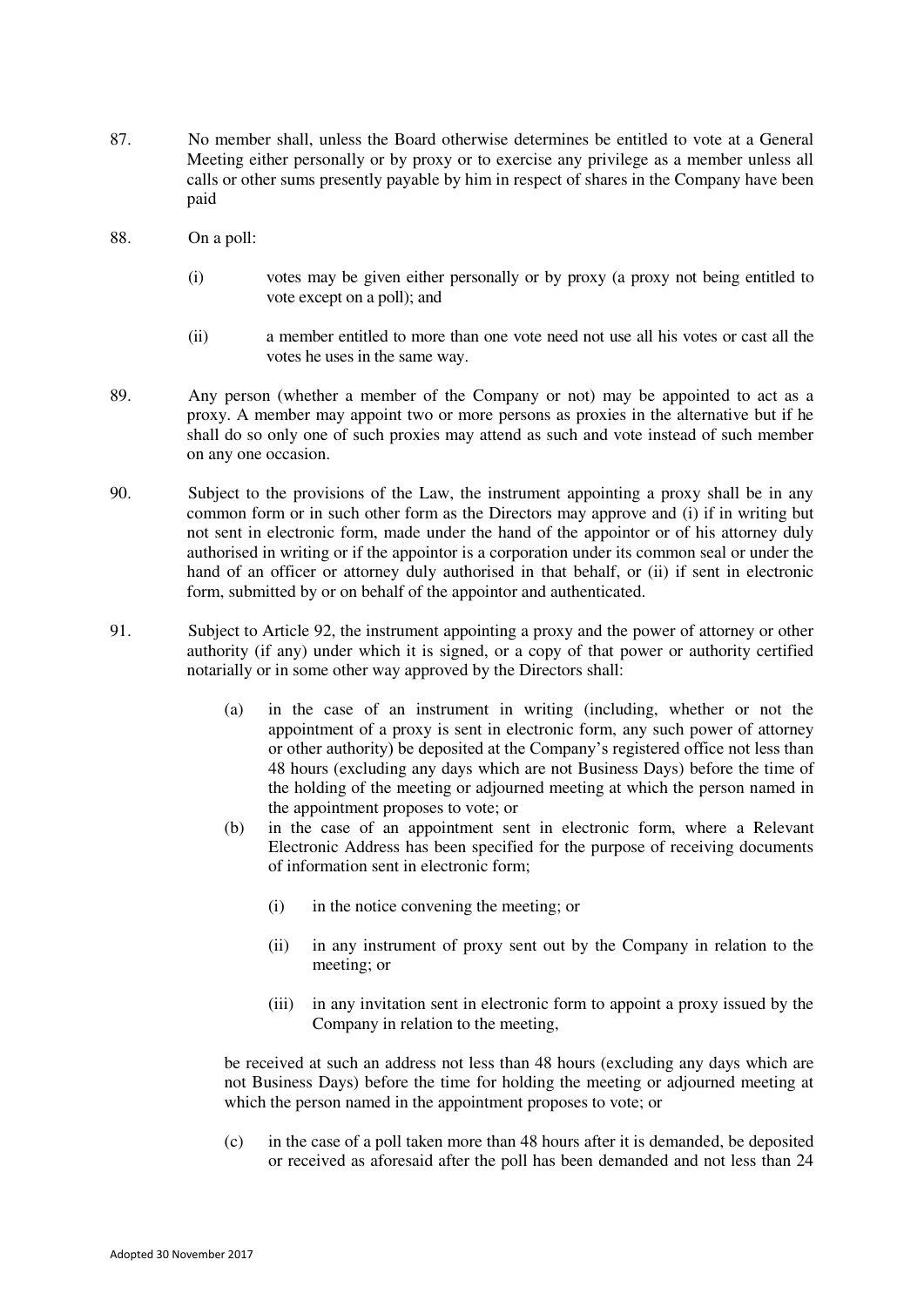hours (excluding any days which are not Business Days) before the time appointed for taking the poll; or

- (d) in the case of a poll not taken forthwith but taken not more than 48 hours (excluding any days which are not Business Days) after it was demanded, be delivered at the meeting at which the poll was demanded to the Chairman of the meeting or any Director, the Secretary or some other person authorised by the Company.
- <span id="page-20-0"></span>92. The Directors may in their absolute discretion elect to treat as valid any instrument appointing a proxy which is deposited later than the times specified in Article [91.](#page-19-0) If the Directors so elect, the person named in such instrument of proxy shall be entitled to vote.
- 93. A Member may appoint more than one proxy to attend on the same occasion provided that each proxy is appointed to exercise the rights attached to a different share or shares held by him. Where multiple proxies have been appointed to exercise rights attached to different shares, on a show of hands those proxy holders taken together will collectively have the same number of votes as the Member who appointed them would have on a show of hands if he were present at the meeting. On a poll, all or any of the rights of a Member may be exercised by one or more duly appointed proxies. Where the same proxy has been appointed by more than one Member, that proxy is permitted to vote on a show of hands both "for" and "against" as applicable in order to reflect the different voting instructions.
- 94. The instrument appointing a proxy shall be deemed to confer authority to demand or join in demanding a poll and shall be as valid for any adjournment as for the meeting to which it relates.
- 95. The Board may at the expense of the Company send, by post or otherwise, instruments of proxy (reply-paid or otherwise) to Members for use at any General Meeting or at any meeting of any class of Members of the Company, either in blank or nominating in the alternative any one or more of the Directors or any other persons. If for the purpose of any meeting invitations to appoint as proxy a person or one of a number of persons specified in the invitations are issued at the expense of the Company, such invitations shall be issued to all (and not some only) of the Members entitled to be sent a notice of the meeting and to vote thereat by proxy.
- 96. A vote given in accordance with the terms of an instrument of proxy shall be valid notwithstanding the death or mental disorder of the principal or the revocation of the instrument of proxy, or of the authority under which the instrument of proxy was executed, or the transfer of the share in respect of which the instrument of proxy is given, provided that no intimation in writing of such death, mental disorder, revocation or transfer shall have been received by the Company at the Office, or at such other place as is referred to in Article [85,](#page-18-0) at least one hour before the commencement of the meeting or adjourned meeting or the taking of the poll at which the instrument of proxy is used.
- 97. Subject to the Statutes, a resolution in writing signed within 28 days of the date of circulation of such written resolution by or on behalf of the requisite majority of eligible Members who, on the date when the resolution is to be passed, would be entitled to vote on the resolution if it were proposed at a meeting, shall be as effective as if the same had been duly passed at a general meeting.

## **CORPORATIONS ACTING BY REPRESENTATIVES**

<span id="page-20-1"></span>98. Any corporation which is a member of the Company may, by resolution of its directors or other governing body, authorise such person as it thinks fit to act as its representative at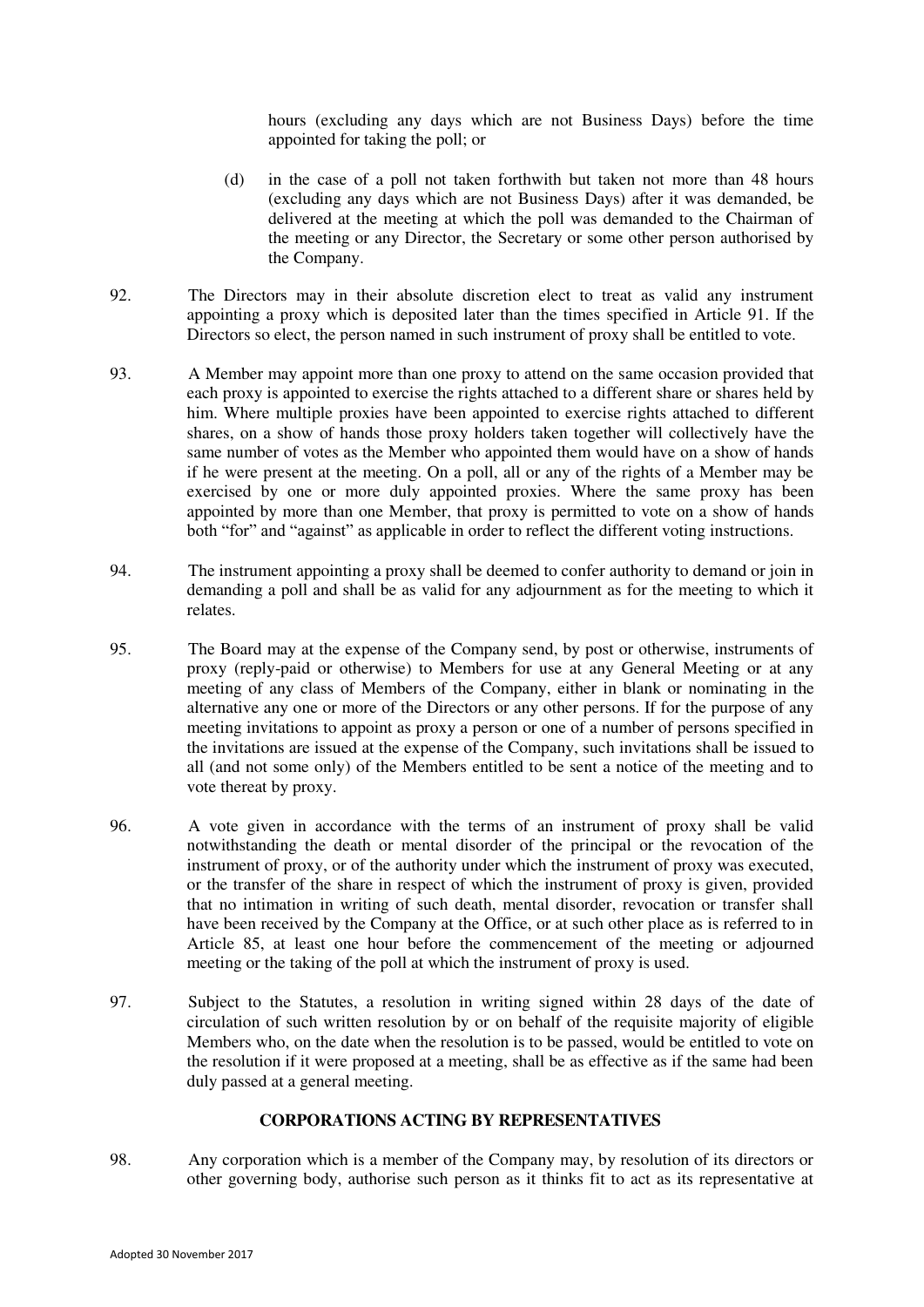any meeting of the Company, or at any meeting of any class of Members of the Company, and the person so authorised shall be entitled to exercise the same powers on behalf of the corporation which he represents as that corporation could exercise if it were an individual member of the Company.

#### **PRESIDENT**

- <span id="page-21-0"></span>99. (A) The Board may from time to time appoint any Director or any other person to be President and may determine the period for which he is to hold office.
	- (B) Any such appointment may be made on such terms as to remuneration and otherwise as the Board shall from time to time determine.
	- (C) It shall be the duty of the President to advise the Board on such matters as he or it may deem to be of interest to the Company but the President shall not by virtue of his office as such have any powers or duties in relation to the management of the business of the Company.

#### **DIRECTORS**

- <span id="page-21-1"></span>100. The number of Directors shall not be less than two.
- 101. A Director shall not be required to hold any qualification shares but shall be entitled to receive notice of, attend and speak at all General Meetings of the Company and of any class of Members of the Company.
- 102. Each of the Directors shall be entitled to receive such remuneration for his services as the Board may determine. The remuneration may be made payable by way of salary, commission, participation in profits, share options or by all or any of those modes, or otherwise as may be thought expedient and it may be a term of his appointment that he shall receive a pension, gratuity or other benefit on his retirement. The Directors shall also be entitled to be repaid all reasonable expenses reasonably incurred by them in or about the performance of their duties as Directors.
- 103. Subject as herein otherwise provided, the office of a Director shall be vacated:
	- (A) if a receiving order is made against him or he makes any arrangement or composition with his creditors generally;
	- (B) if he absents himself from the meetings of the Board during a continuous period of six months without special leave of absence from the Board, and the Board passes a resolution that he has by reason of such absence vacated his office;
	- (C) if he is prohibited from being a Director by any order made under any provision of the Statutes;
	- (D) if in England or Guernsey or elsewhere an order shall be made by any court claiming jurisdiction in that behalf on the ground (however formulated) of mental disorder for his detention or for the appointment of a guardian or for the appointment of a receiver or other person (by whatever name called) to exercise powers with respect to his property or affairs;
	- (E) if by notice in writing given to the Company he resigns his office; or
	- (F) if he is removed from office pursuant to Article [127,](#page-26-0)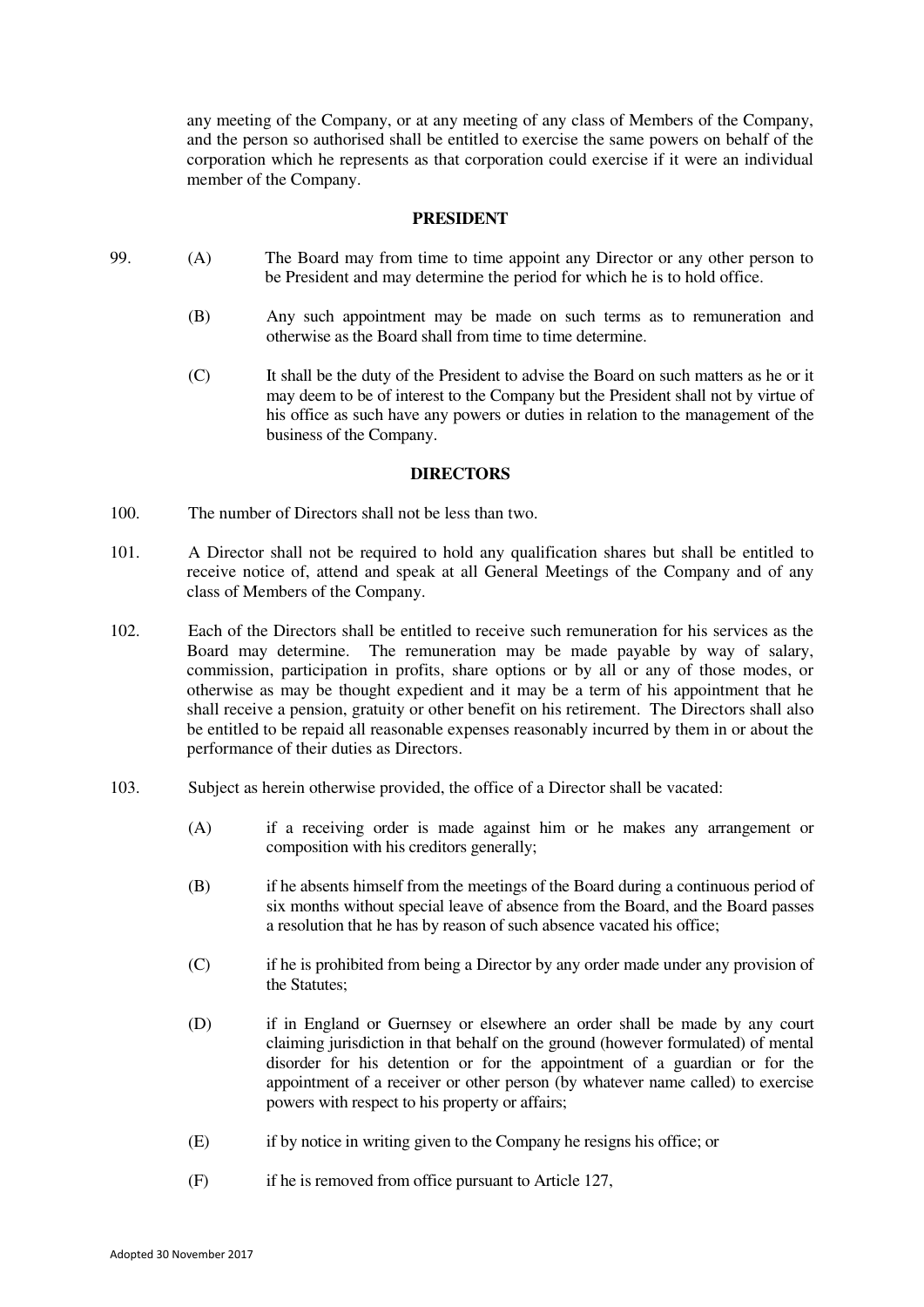but any act done in good faith by a Director whose office is vacated as aforesaid shall be valid unless, prior to the doing of such act, written notice shall have been served upon the Company or an entry shall have been made in the Directors' minute book stating that such Director has ceased to be a Director of the Company.

# **DIRECTORS' CONTRACTING WITH THE COMPANY**

- <span id="page-22-1"></span>104. Subject to the provisions of the Statutes, no Director or intending Director shall be disqualified by his office from contracting with the Company either as vendor, purchaser or otherwise, nor shall any such contract or any contract or arrangement entered into on behalf of the Company in which any Director is in any way directly or indirectly interested be liable to be avoided, nor shall any Director so contracting or being so interested be liable to account to the Company for any profit realised by any such contract or arrangement by reason of such Director holding that office, or of the fiduciary relationship thereby established, provided the nature and extent of this interest has been declared by him at the meeting of the Board at which the question of entering into the contract or arrangement is first taken into consideration, or if the Director was not at the date of that meeting interested in the proposed contract or arrangement, then at the next meeting of the Board held after he became so interested, and in a case where the Director becomes interested in a contract or arrangement after it is made, then at the first meeting of the Board held after he becomes so interested. A general notice in writing given to the Board by any Director to the effect that he is a member of any specified company or firm, and is to be regarded as interested in any contract which may thereafter be made with such company or firm, shall (if such Director shall give the same at a meeting of the Board or shall take reasonable steps to secure that the same is brought up and read at the next meeting of the Board after it is given) be deemed a sufficient declaration of interest in relation to any contract so made. An interest of which a Director has no knowledge and of which it is unreasonable to expect him to have knowledge shall not be treated as an interest of his.
- 105. Save as hereinafter in these Articles provided a Director shall not vote in respect of any contract or arrangement or any other proposal whatsoever in which he has any interest otherwise than by virtue of his interests in shares or debentures or other securities of or otherwise in or through the Company. A Director shall not be counted in the quorum of a meeting in relation to any resolution on which he is debarred from voting.
- <span id="page-22-0"></span>106. A Director shall (in the absence of some other material interest than is indicated below) be entitled to vote (and be counted in the quorum) in respect of any resolution concerning any of the following matters, namely:
	- (i) the giving of any security or indemnity to him in respect of money lent or obligations incurred by him at the request of or for the benefit of the Company or any of its subsidiaries;
	- (ii) the giving of any security or indemnity to a third party in respect of a debt or obligation of the Company or any of its subsidiaries for which he himself has assumed responsibility in whole or in part under a guarantee or indemnity or by the giving of security;
	- (iii) any proposal concerning an offer of shares or debentures or other securities of or by the Company or any of its subsidiaries for subscription or purchase in which offer he is or is to be interested as a participant in the underwriting or sub-underwriting thereof;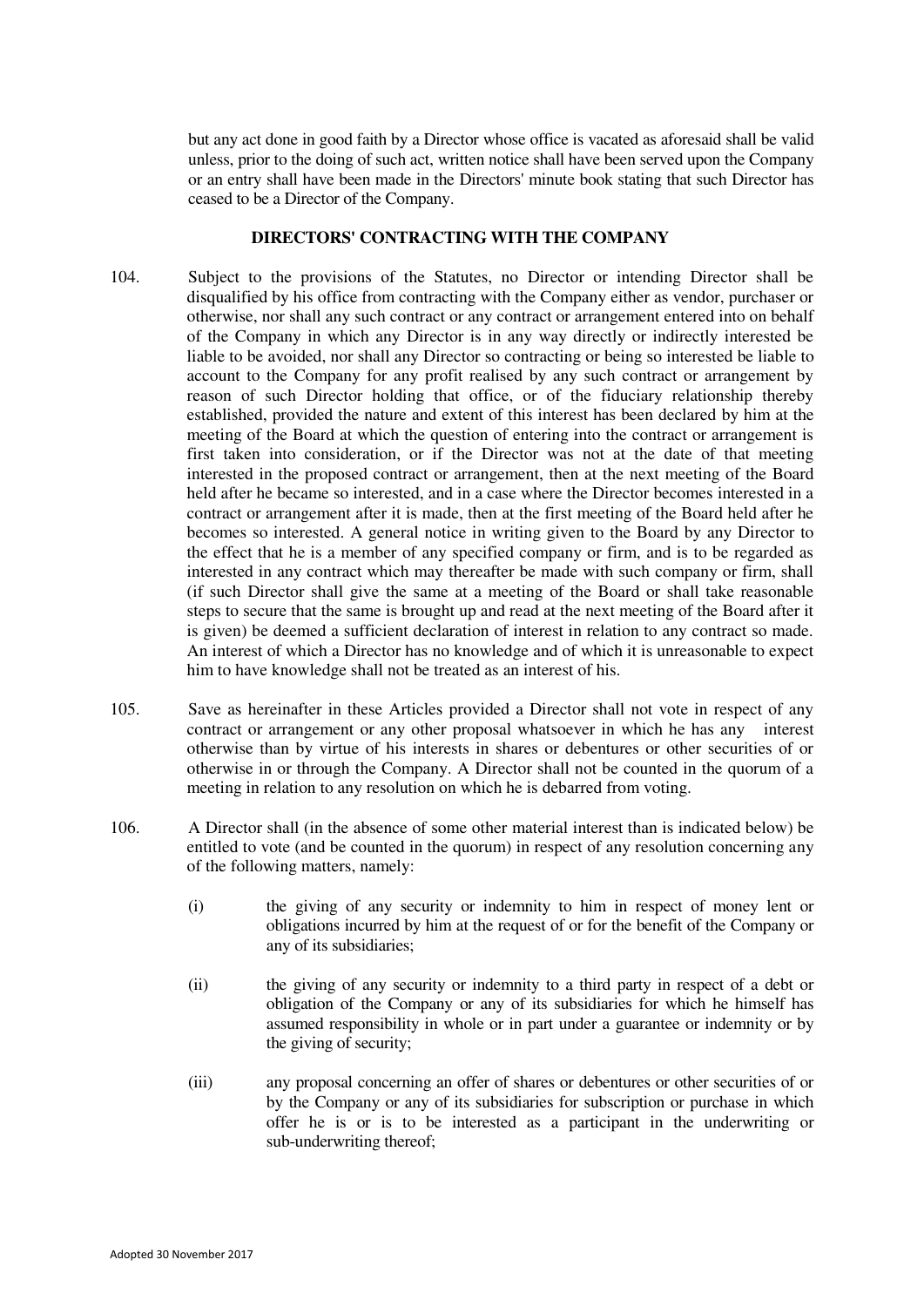- (iv) any proposal concerning any other company in which he is interested directly or indirectly and whether as an officer or shareholder or otherwise howsoever, provided that he is not the holder of or beneficially interested in one per cent. or more of any class of the equity share capital of such company (or of any third company through which his interest is derived) or of the voting rights available to Members of the relevant company (any such interest being deemed for the purpose of this Article to be a material interest in all the circumstances);
- (v) any proposal concerning the adoption modification or operation of a superannuation fund or retirement, death or disability benefits scheme under which he may benefit and which has been approved by or is subject to and conditional on approval by the Board of HMRC for taxation purposes;
- (vi) any proposal relating to any arrangement for the benefit of employees under which he benefits or may benefit in a similar manner as the employees and which does not accord to him as a Director any privilege or advantage not generally accorded to the employees to whom the arrangement relates; or
- (vii) any proposal concerning the purchase and/or maintenance of any insurance policy under which a Director may benefit.
- 107. Where proposals are under consideration concerning the appointment (including fixing or varying the terms of appointment) of two or more Directors to offices or employments with the Company or any company in which the Company is interested, such proposals may be divided and considered in relation to each Director separately. In such case each of the Directors concerned (if not debarred from voting under the proviso to paragraph (iv) of Article [106\)](#page-22-0) shall be entitled to vote (and be counted in the quorum) in respect of each resolution except that concerning his own appointment.
- 108. If any question shall arise at any meeting as to the materiality of a Director's interest or as to the entitlement of any Director to vote and such question is not resolved by his voluntarily agreeing to abstain from voting, such question shall be referred to the Chairman of the meeting and his ruling in relation to any other Director shall be final and conclusive, except in a case where the nature or extent of the interest of the Director concerned has not been fairly disclosed.
- 109. Any Director may act by himself or his firm in a professional capacity for the Company and he or his firm shall be entitled to a remuneration for professional services as if he were not a Director provided that nothing herein contained shall authorise a Director or his firm to act as the Auditors.
- 110. Any Director may continue to be or become a director of, or hold any other office or place of profit under, any other company in which the Company may be interested, and no such Director shall be accountable for any remuneration, salary, commission, participation in profits, pension, superannuation or other benefits received by him as a director of, or holder of any other office or place of profit under, or member of, any such other company. The Board may exercise the voting power conferred by the shares in any company held or owned by the Company in such manner in all respects as it may think fit (including the exercise thereof in favour of any resolution appointing the Directors or any of them directors of such company, or voting or providing for the payment of remuneration to the directors of such company).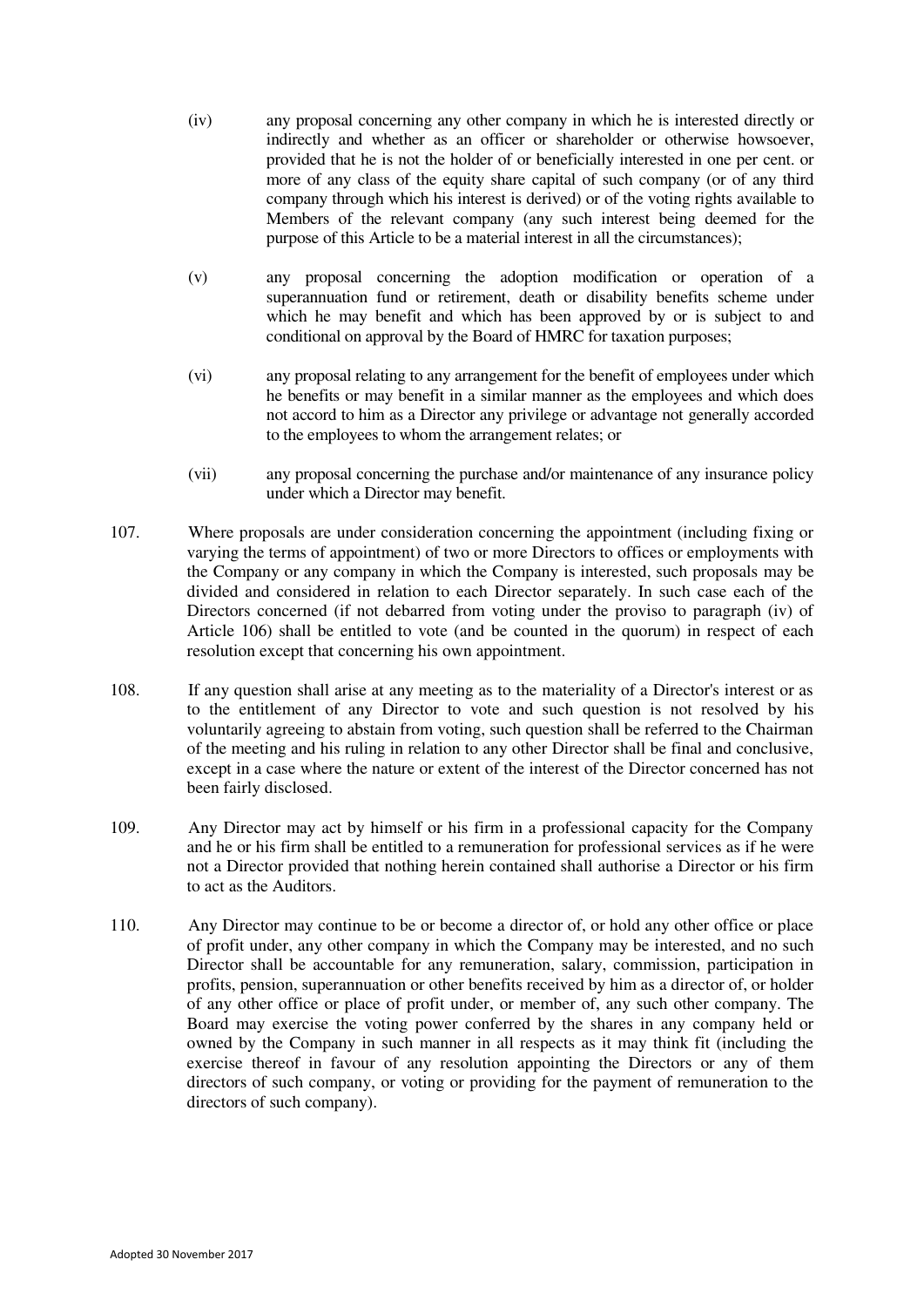#### **POWERS AND DUTIES OF DIRECTORS**

- <span id="page-24-2"></span>111. The business of the Company shall be managed by the Board, which may exercise all such powers of the Company and do on behalf of the Company all such acts as may be exercised and done by the Company and as are not by the Statutes or by these Articles required to be exercised or done by the Company in General Meeting, subject nevertheless to the provisions of the Statutes and of these Articles and to such regulations (not being inconsistent with such aforesaid provisions) as may be prescribed by the Company in General Meeting, but no regulation made by the Company on General Meeting shall invalidate any prior act of the Board which would have been valid if such regulation had not been made. The general powers given by this Article shall not be limited or restricted by any special authority or power given to the Board by any other Article.
- <span id="page-24-1"></span>112. The Board may at any time and from time to time and by power of attorney under the Seal appoint any company, firm or person or any fluctuating body of persons, whether nominated directly or indirectly by the Board, to be the attorney or attorneys of the Company for such purposes and with such powers, authorities and discretions (not exceeding those vested in or exercisable by the Board under these Articles) and for such period and subject to such conditions as it may think fit, and any such power of attorney may contain such provisions for the protection and convenience of persons dealing with any such attorney as the Board may think fit, and may also authorise any such attorney to sub-delegate all or any of the powers, authorities and discretions vested in him.
- 113. The continuing Directors may act as a Board at any time notwithstanding any vacancy in their body provided always that in case the Directors shall at any time be reduced in number to less than the minimum number prescribed by or in accordance with these Articles it shall be lawful for them to act as a Board for the purpose of filling any vacancies in their body or of summoning a General Meeting of the Company, but not for any other purpose.
- 114. All cheques, promissory notes, drafts, bills of exchange and other negotiable instruments, and all receipts for moneys paid to the Company shall be signed, drawn, accepted, endorsed or otherwise executed (as the case may be) in such manner as the Board shall from time to time by resolution determine.

### **BORROWING POWERS**

<span id="page-24-3"></span>115. The Board may exercise all the powers of the Company to borrow money and to mortgage or charge its undertaking, property and uncalled capital or any part thereof and to issue debentures and other securities, whether outright or as collateral security for any debt, liability or obligation of the Company or of any third party.

#### **LOCAL BOARDS**

<span id="page-24-0"></span>116. The Board may establish any committees, local boards or agencies for managing any of the affairs of the Company either in Guernsey, the United Kingdom or elsewhere, and may appoint any persons to be members of such committees, local boards or agencies and may fix their remuneration, and may delegate to any committee, local board, or agent any of the powers, authorities and discretions vested in the Board (other than the powers set out in Article [142](#page-29-0) (B)), with power to sub-delegate, and may authorise the members of any local board, or any of them, to fill any vacancies, and any such appointment or delegation may be on such terms and subject to such conditions as the Board may think fit. The Board may remove any person so appointed and may annul or vary any such delegation, but no person dealing in good faith and without notice of any such annulment or variation shall be affected thereby.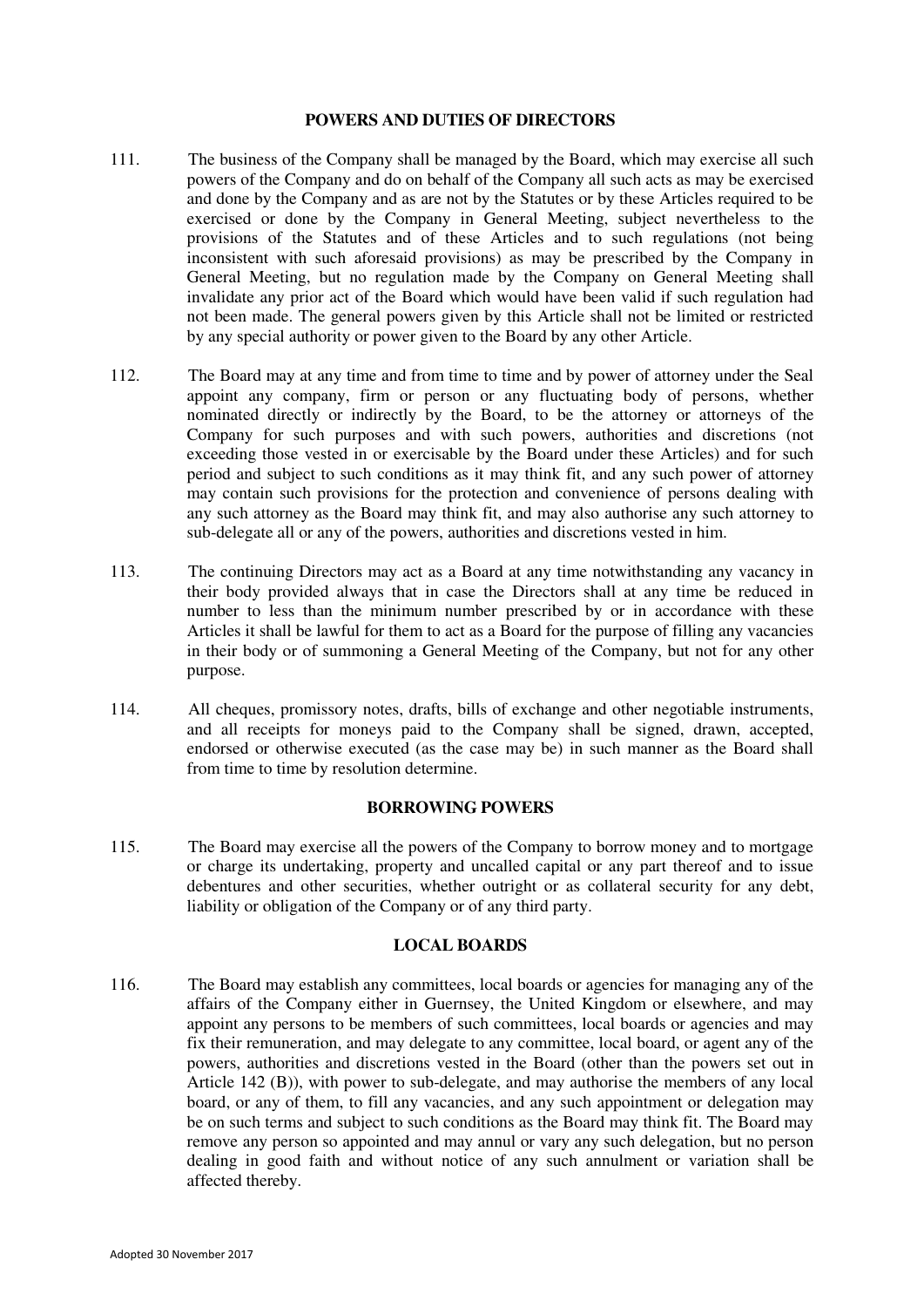#### **MANAGING DIRECTOR AND OTHER APPOINTMENTS**

- <span id="page-25-0"></span>117. The Board may from time to time appoint any one or more of its body to the office of Managing Director and/or such other office in the management of the business of the Company or place of profit under the Company, except that of the Auditors, as it may decide for such period and on such terms as it thinks fit, and may vest in such Managing Director or such other officer such of the powers hereby vested in the Board as it may think fit, and such powers may be made exercisable for such period or periods, and on such conditions and subject to such restrictions, and generally on such terms as to remuneration and otherwise, as it may determine. The remuneration of a Managing Director or such other officer may be made payable by way of salary or commission or participation in profits, or by any or all of those modes, or otherwise as may be thought expedient and it may be made a term of his appointment that he shall receive a pension, gratuity or other benefit on his retirement.
- 118. A Managing Director or such other officer as is referred to in Article [117](#page-25-0) shall be subject to annual retirement pursuant to Article [119](#page-25-1) and in all other respects he shall be subject to the same provisions as to removal as the other Directors of the Company, and he shall (subject to the provisions of any contract of service between him and the Company) ipso facto and immediately cease to be Managing Director or holder of such other office if he ceases to hold the office of Director for any cause.

#### **ROTATION, APPOINTMENT AND REMOVAL OF DIRECTORS**

- <span id="page-25-1"></span>119. At each Annual General Meeting one-third of the Directors for the time being, (or, if their number is not a multiple of three, the number nearest one-third) shall retire from office. The Directors to retire by rotation shall include (so far as necessary to obtain the number required) any Director who wishes to retire and not offer himself for re-election. Any further Directors so to retire shall be those of the other Directors subject to retirement by rotation who have been longest in office since their last re-election or appointment and so that as among persons who became or were last re-elected Directors on the same day those to retire shall (unless they otherwise agree among themselves) be determined by lot. A retiring Director shall be eligible for re-election.
- 120. Unless and until otherwise determined by the Company by Ordinary Resolution, either generally or in any particular case, no Director shall vacate or be required to vacate his office as a Director on or by reason of his attaining or having attained the age of seventy, and any Director retiring or liable to retire under the provisions of these Articles and any person proposed to be appointed a Director shall be capable of being re-appointed or appointed, as the case may be, as a Director notwithstanding that at the time of such re-appointment or appointment he has attained the age of seventy and no special notice need be given of any resolution for the re-appointment or appointment or approving the appointment as a Director of a person who shall have attained the age of seventy, and it shall not be necessary to give to the Members notice of the age of any Director or person proposed to be re-appointed or appointed as such.
- 121. Articl[e 119](#page-25-1) shall not apply to any Director exempted from its requirements either generally or for a specified period of time by these Articles or by Ordinary Resolution of the Company.
- 122. A retiring Director shall be eligible for re-election.
- 123. The Company at the meeting at which a Director retires in manner aforesaid may fill the vacated office by electing a person thereto, and in default the retiring Director shall if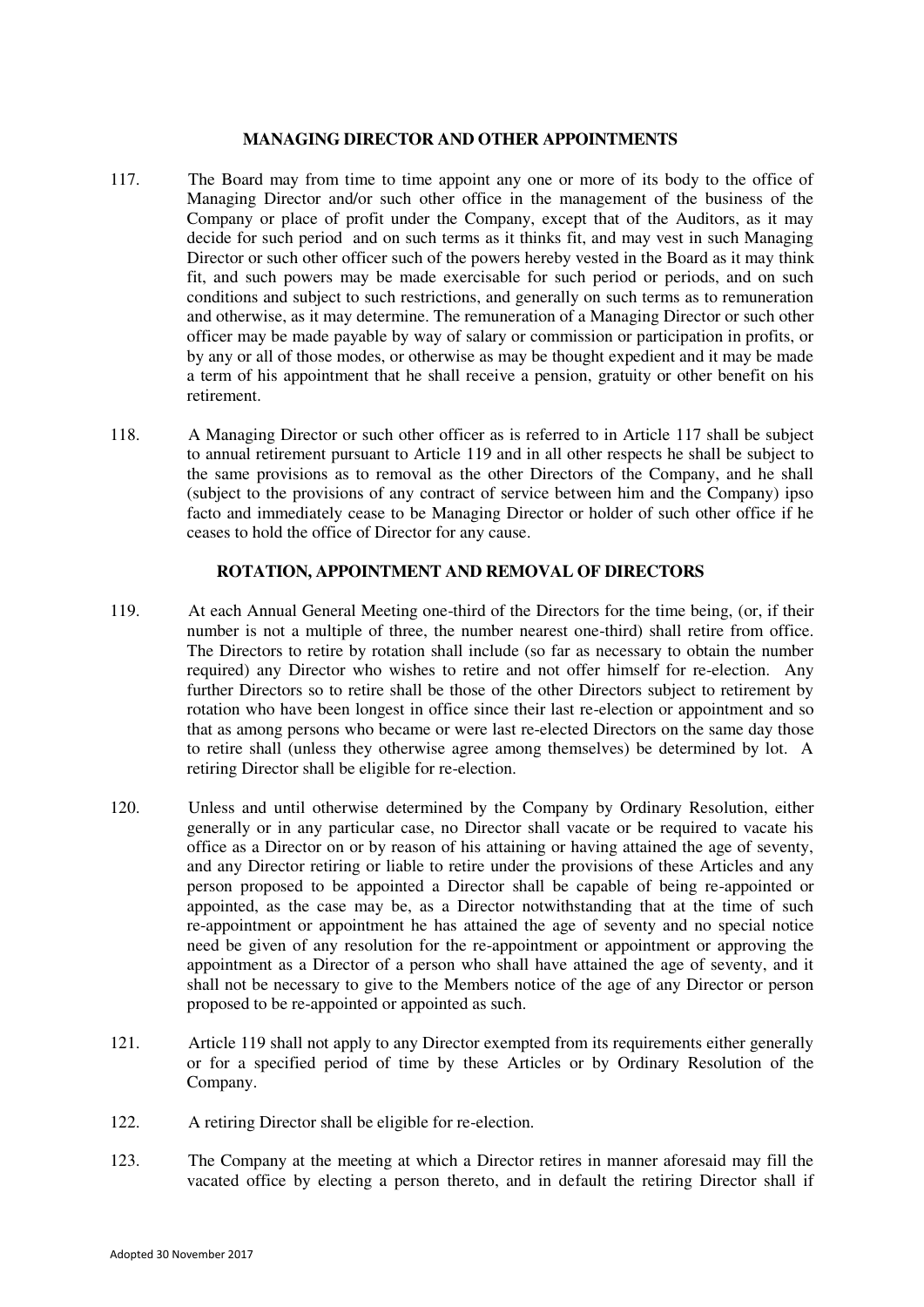offering himself for re-election be deemed to have been re-elected except in any of the following cases:

- (i) at such meeting it is expressly resolved not to fill such vacated office or a resolution for the re-election of such Director is put to the meeting and lost; or
- (ii) such Director has given notice in writing to the Company that he is unwilling to be re-elected; or
- (iii) such Director has attained any retiring age applicable to him as Director pursuant to the Statutes.
- <span id="page-26-2"></span>124. A resolution for the appointment of two or more persons as Directors by a single resolution shall not be moved at any General Meeting unless a resolution that it shall be so moved has first been agreed to by the meeting without any vote being given against it; and any resolution moved in contravention of this provision shall be void.
- 125. No person other than a Director retiring at the meeting shall, unless recommended by the Board, be eligible for election to the office of Director at any General Meeting unless not less than seven nor more than twenty one days before the date appointed for the meeting there shall have been left at the Office (or, if a Relevant Electronic Address or another electronic address has been specified by the Company for such purposes, sent to the Company's Relevant Electronic Address or other electronic address) a notice in writing signed by a member duly qualified to attend and vote at the meeting for which such notice is given of his intention to propose such person for election, and also notice in writing signed by that person of his willingness and eligibility under the Law to be so elected.
- <span id="page-26-3"></span>126. The Board shall have power at any time and from time to time to appoint any person to be a Director, either to fill a casual vacancy or as an addition to the existing Directors.
- <span id="page-26-0"></span>127. Any Director appointed to fill a casual vacancy or as an addition to the existing Directors shall hold office only until the conclusion of the next following Annual General Meeting and shall then be eligible for re-election.
- <span id="page-26-1"></span>128. The Company may by Ordinary Resolution remove any Director before the expiration of his period of office notwithstanding anything in these Articles or in any agreement between the Company and such Director. Such removal shall be without prejudice to any claim which such Director may have for damages for breach of any contract of service between him and the Company.
- 129. The Company may by Ordinary Resolution appoint another person in place of a Director removed from office under Article [128](#page-26-1) and without prejudice to the powers of the Directors under Article [124](#page-26-2) the Company in General Meeting may appoint any person to be a Director either to fill a casual vacancy or as an additional Director. A person appointed in place of a Director so removed or to fill such a vacancy shall be subject to retirement at the same time as if he had become a Director on the day on which the Director in whose place he is appointed was last elected a Director.

# **DIVISIONAL DIRECTORS**

<span id="page-26-4"></span>130. (A) The Board may from time to time appoint any manager or other officer or person in the employment of any company in the Group for the time being to be a Divisional Director of the Company.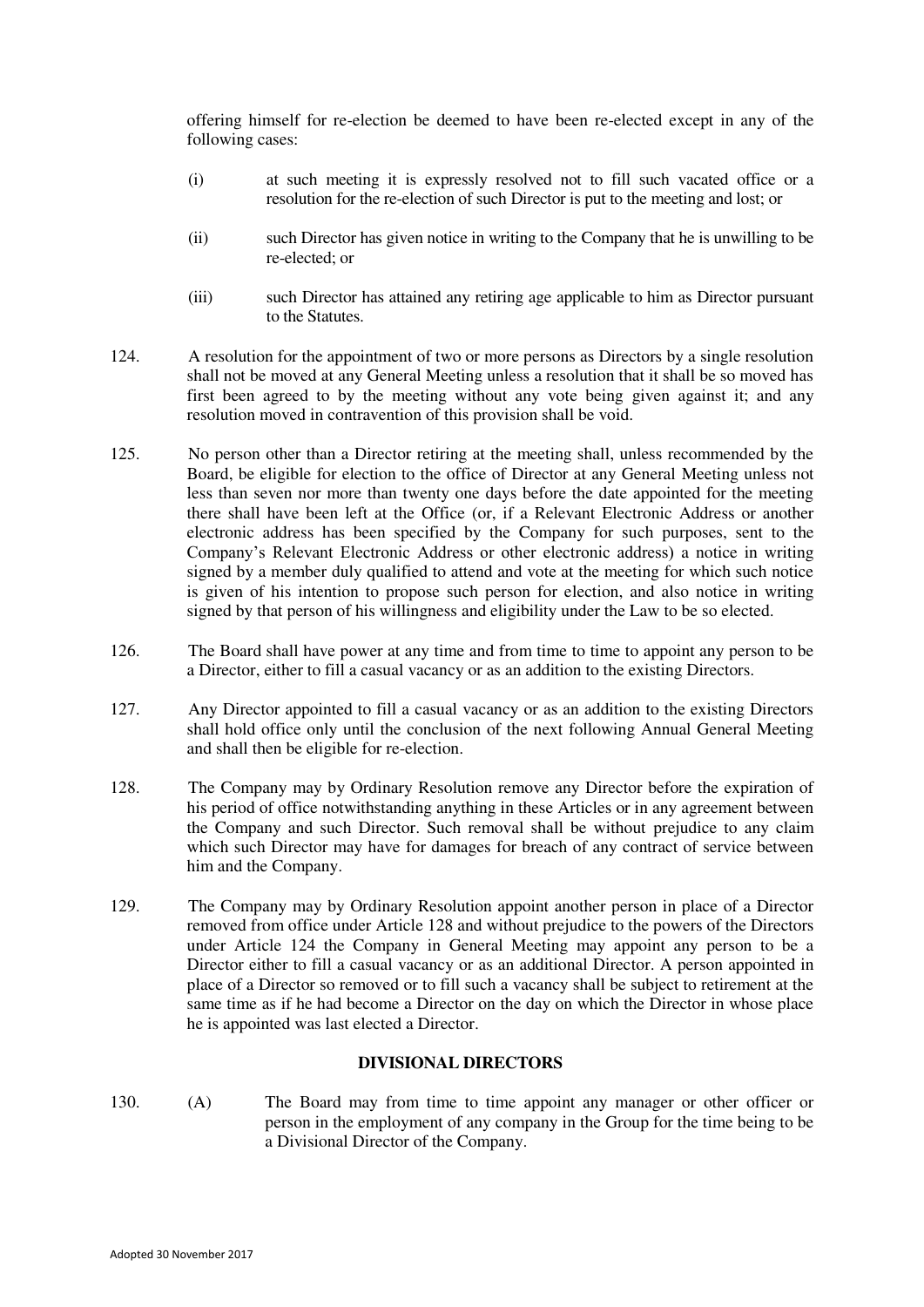- (B) The appointment of a person to be a Divisional Director shall not, save as otherwise agreed between him and the Company or the subsidiary (if any) in whose service he may be, affect the terms and conditions of his employment by the Company or by any such subsidiary, whether as regards duties, remuneration, pension or otherwise, and his office as a Divisional Director shall be vacated in the event of his being removed from office by a resolution of the Board.
- (C) The appointment, removal and remuneration of a Divisional Director shall be determined by the Board with full powers to make such arrangements as the Board may think fit, and the Board shall have the right to enter into any contract on behalf of the Company or to transact any business of any description without the knowledge or approval of any Divisional Director, except that no act shall be done that would impose any personal liability on any or all of the Divisional Directors except with his or their knowledge and consent.
- (D) In calculating the number to form a quorum at any meeting of the Board any Divisional Director shall not be counted.
- (E) A Divisional Director shall not be entitled to receive notice of or to vote at a meeting of the Board or (except when expressly invited by the Board to do so) to attend a meeting of the Board. He shall not require any share qualification and shall not be deemed to be a Director for the purposes of the Statutes or these Articles.

#### **ALTERNATE DIRECTORS**

- <span id="page-27-0"></span>131. (A) Each Director shall have the power to nominate any other Director or any person approved for that purpose by Resolution of the Board and who has consented and is eligible under the Law to act as alternate Director at Meetings of the Board in his place during his absence and, at his discretion, to revoke such nomination.
	- (B) Any appointment or removal of an alternate Director shall be effected by an instrument in writing delivered at the Office and signed by the appointor.
	- (C) An alternate Director shall (except when absent from Guernsey or the United Kingdom) be entitled to receive notice of meetings of the Board and of any committee of the Board of which the appointor is a member and to attend and to vote at any such meeting and to perform thereat all the functions of his appointor. An alternate Director shall have one vote for each Director whom he represents, in addition to his own vote if he is a Director, but he shall not be counted more than once in the quorum. If his appointor is for the time being absent from Guernsey or the United Kingdom or otherwise not available the appointee's signature to any resolution in writing of the Directors shall be as effective as the signature of his appointor. Save as otherwise provided in these Articles, an alternate Director shall be deemed for all purposes to be a Director and shall alone be responsible for his own acts and defaults and he shall not be deemed to be the agent of the Director appointing him.
	- (D) An alternate Director shall be entitled to contract and to be interested in and to benefit from contracts or arrangements with the Company and to be repaid expenses and to be indemnified to the same extent mutatis mutandis as if he were a Director, but he shall not be entitled to receive from the Company in respect of his appointment as alternate Director any remuneration except such part (if any) of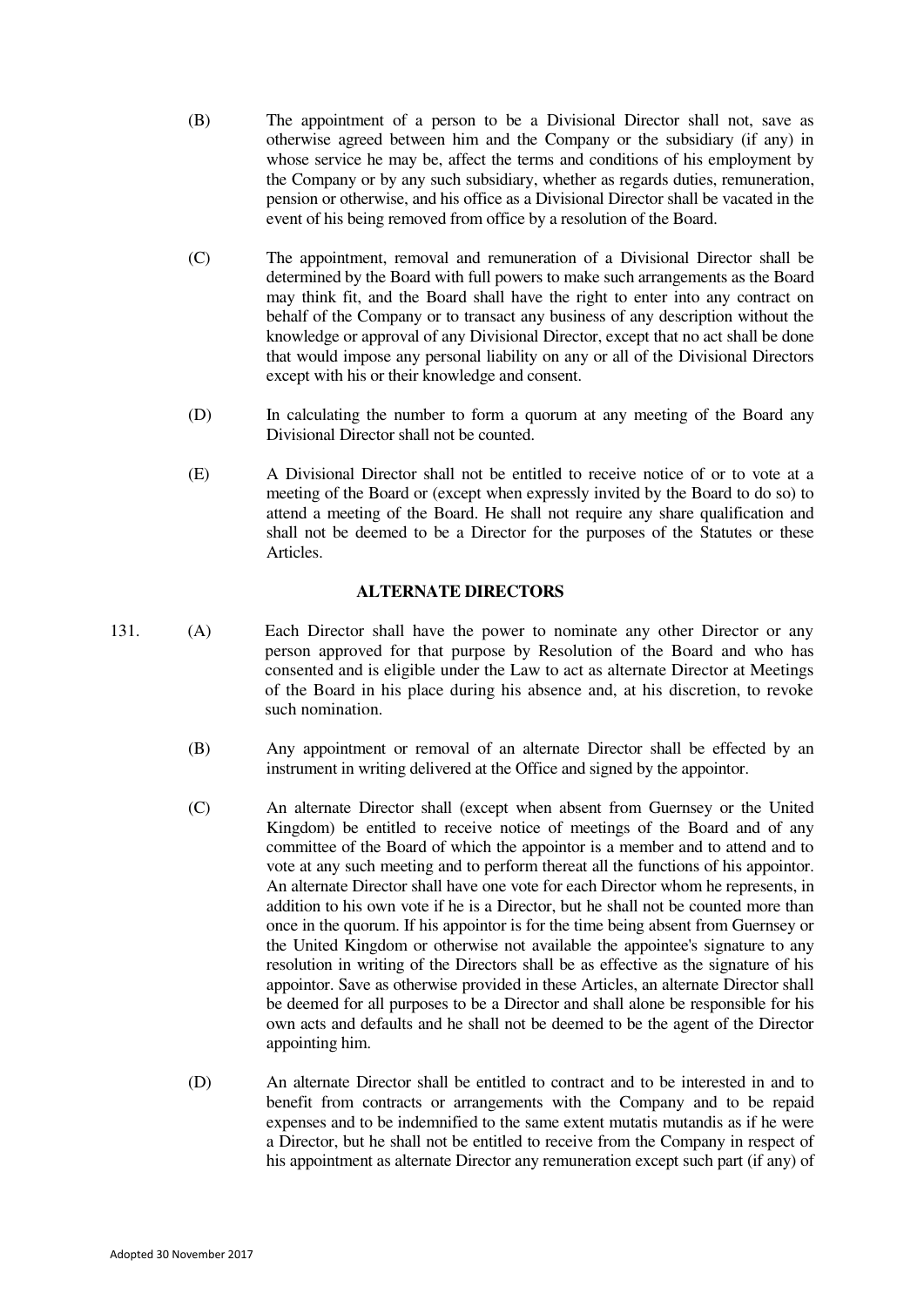the remuneration otherwise payable to his appointor as such appointor may by notice in writing to the Company from time to time direct.

 (E) An alternate Director shall ipso facto cease to be an alternate Director if his appointor ceases for any reason to be a Director, provided that if any Director retires by rotation or otherwise but is re-elected at the same Meeting, any appointment made by him pursuant to this Article which was in force immediately before his retirement shall remain in force.

#### **PROCEEDINGS OF DIRECTORS**

- <span id="page-28-0"></span>132. A Director may, and on request of a Director the Secretary shall, at any time summon a meeting of the Board.
- 133. Notice of a Meeting of the Board shall be deemed to be duly given to a Director if it is given to him either personally or by sending the same through the post addressed to him at the address given to the Company by him for this purpose. It shall not be necessary to give notice of a Board Meeting to any Director for the time being absent from Guernsey or the United Kingdom, but where such Director is represented by an alternate Director, due notice of such meeting shall be given to such alternate Director either personally or by sending the same through the post addressed to him at the address in Guernsey or the United Kingdom given to the Company.
- 134. The Board may meet together for the despatch of business, adjourn and otherwise regulate its meetings as it thinks fit and determine the quorum necessary for the transaction of business. Any Director may participate in a meeting of the Board by means of conference telephone or similar communication equipment whereby all the Directors participating in the meeting can hear each other and the Directors participating in this manner shall be deemed to be present in person at such meeting and shall be entitled to vote or be counted in a quorum accordingly. Such a meeting shall be deemed to take place where the largest group of those participating is assembled or, if there is no such group, where the Chairman of the meeting then is.
- 135. Until otherwise determined, two Directors shall be a quorum.
- 136. Questions arising at any meeting shall be decided by a majority of votes.
- 137. In case of an equality of votes the Chairman shall have a second or casting vote.
- 138. For the purpose of these Articles an alternate Director shall be counted in a quorum provided that at least one other Director or person duly appointed as an alternate Director is also present and a Director who is an alternate Director shall be entitled to a separate vote on behalf of the Director whom he is representing in addition to his own vote.
- 139. A resolution in writing signed by all the Directors for the time being in Guernsey or the United Kingdom, if constituting a majority of the Directors, shall be as effective for all purposes as a resolution passed at a meeting of the Board duly convened, held and constituted and may consist of several documents in like form each signed by one or more of the Directors.
- 140. The Board may from time to time elect or otherwise appoint a Director to be Chairman or Deputy Chairman and determine the period for which each of them is to hold office.
- 141. The Chairman, or in his absence the Deputy Chairman, shall preside at meetings of the Board, but if no such Chairman or Deputy chairman be elected or appointed, or if at any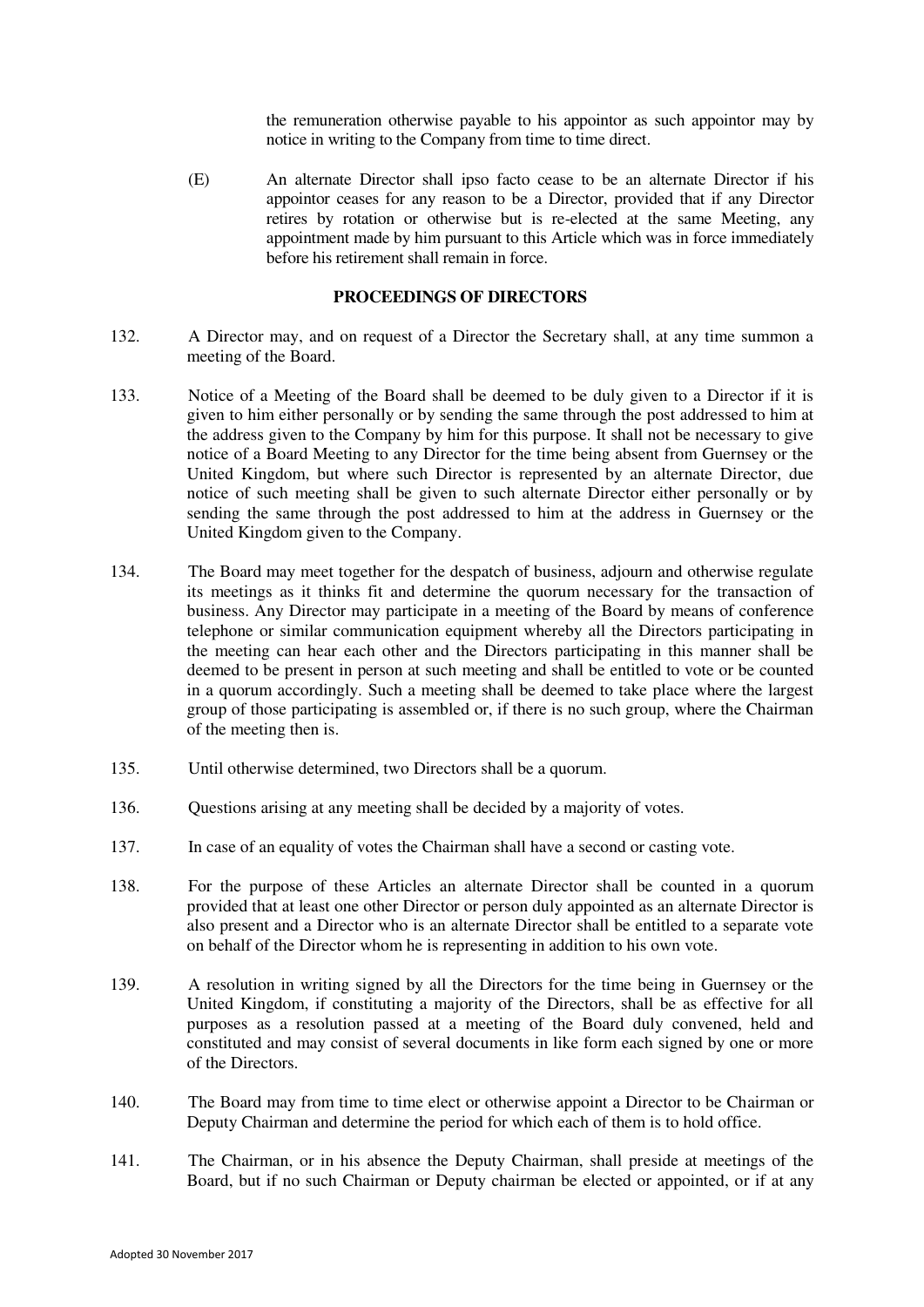meeting the Chairman or Deputy Chairman be not present within five minutes after the time appointed for holding the same, the Directors present shall choose one of their number to be Chairman of such meeting.

- 
- <span id="page-29-0"></span>142. (A) Except as provided in paragraph (B) of this Article the Board may delegate to: (i) any committee appointed under paragraph (C) of this Article;
	- (ii) any executive Director (within the scope of Article [117\)](#page-25-0);
	- (iii) any board established under Article [116;](#page-24-0)
	- (iv) the Secretary; and
	- (v) any attorney or attorneys appointed under Article [112,](#page-24-1)

 such of the powers, authorities or discretions vested in it as the Board thinks fit. Such delegation may include power to sub-delegate and may be annulled or varied by the Board at any time, but no person dealing in good faith and without notice of such annulment or variation shall be affected thereby.

- (B) The following powers of the Board may not be delegated except to a committee of the Board appointed under paragraph (C) of this Article, namely:- issuing shares; making calls; declining to register transfers; determining Directors' remuneration; appointing and removing executive Directors (within the scope of Article [117\)](#page-25-0); appointing Directors under Article [126;](#page-26-3) borrowing; recommending and declaring dividends; forfeiting shares or accepting surrenders.
- (C) The Board may delegate any of its powers to committees consisting of such member or members of its body as it thinks fit.
- (D) Any committee so formed shall in the exercise of the power so delegated conform to any regulations that may be imposed on it by the Board.
- (E) Any committee shall have power unless the Board directs otherwise to co-opt as a member or members of the committee for any specific purpose any person or persons although not being members of the Board or of the Company provided that the number of such co-opted persons shall be less than one half of the total number of the committee, and no resolution of the committee shall be effective unless the majority of the members of the committee present at the meeting at which the resolution is passed are Directors.
- (F) A committee may elect a Chairman of its meetings. If no such Chairman is elected, or if at any meeting the Chairman is not present within five minutes after the time appointed for holding the same, the members present may choose one of their number to be Chairman of the meeting.
- (G) A committee may meet and adjourn as its members think fit. Questions arising at any meeting shall be determined by a majority of votes. In the case of an equality of votes the Chairman shall have a second or casting vote.
- (H) The meetings and proceedings of a committee shall be governed by the provisions herein contained for regulating the meetings and proceedings of the Board, so far as the same are applicable thereto and are not suspended by any regulations imposed by the Board under or by the provisions of paragraph (D) of this Article.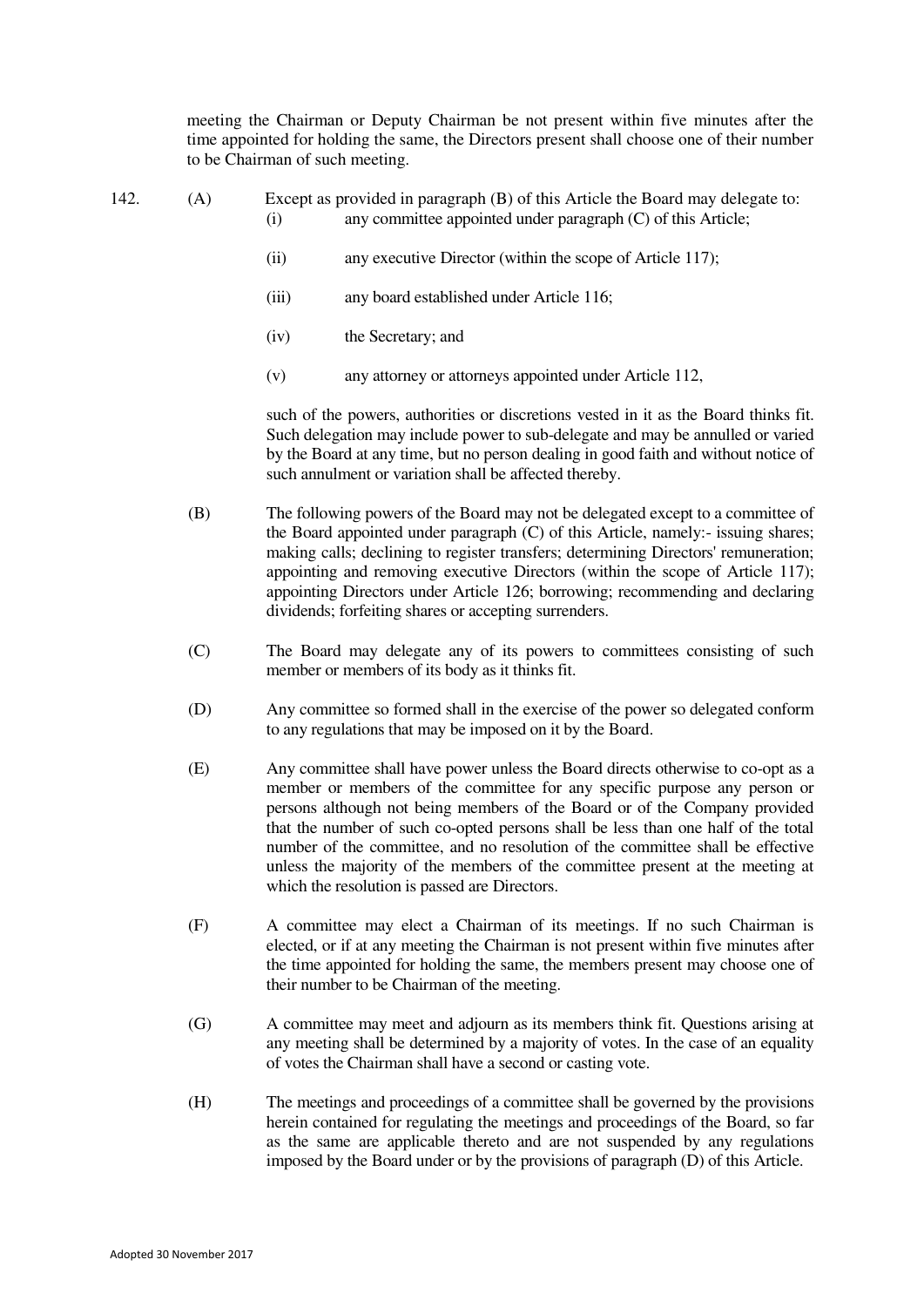<span id="page-30-1"></span>143. All acts bona fide done by any meeting of the Board, or of a committee of the Board, or by any person acting as a Director or by an alternate Director shall, notwithstanding that it be afterwards discovered that there was some defect in the appointment of any such Director or person acting as aforesaid, or that they or any of them were disqualified, or had vacated office or was not entitled to vote, be as valid as if every such person had been duly appointed or had duly continued in office and was qualified and had continued to be a Director or, as the case may be, an alternate Director and had been entitled to vote.

#### **MINUTES**

- <span id="page-30-2"></span>144. (A) The Board shall cause minutes to be made:
	- (i) of all appointments of officers made by the Board;
	- (ii) of the names of the Directors present at each meeting of the Board and of committees of the Board; and
	- (iii) of all resolutions and proceedings at all meetings of the Company and of the Board and of committees of the Board.
	- (B) Any such minutes shall be conclusive evidence of any such proceedings, if they purport to be signed by the Chairman of the meeting at which the proceedings were had or by the Chairman of the next succeeding meeting.

#### **THE SEAL**

- <span id="page-30-0"></span>145. (A) Subject to paragraph (B) of this Article, the Board shall provide for the safe custody of the Seal, which shall only be used by the authority of the Board or of a committee of the Board authorised by the Board in that behalf, and every instrument to which the Seal shall be affixed shall be signed by a Director and shall be countersigned by the Secretary or by a second Director or by some other person appointed by the Board for the purpose: Provided that the Board may either generally or in any particular case or cases resolve (subject to such restrictions as to the manner in which the Seal may be affixed as the Board may determine) that such signatures or any of them may be affixed to certificates for shares or debentures or representing any other form of security by some mechanical means other than autographic to be specified in such resolution or that such certificates need not be signed by any person.
	- (B) Subject to the Statutes, the Company may dispense with the need for the Seal, either generally or in respect of particular classes of documents, at the Board's discretion, and, whether it does or does not dispense with the Seal, a document signed by a Director and the Secretary or by any two Directors and expressed (in whatever form of words) to be executed by the Company shall have the same effect as if executed under the Seal, and a document so executed by the Company which makes it clear on its face that it is intended to be a deed shall have effect upon delivery as a deed.

#### <span id="page-30-3"></span>146. The Company may have:

- (i) an official seal in accordance with the Statutes; and
- (ii) an official seal for use abroad under the provisions of the Statutes, where and as the Board shall determine, and the Company may by writing under the Seal appoint any agents or agent, committees or committee abroad to be the duly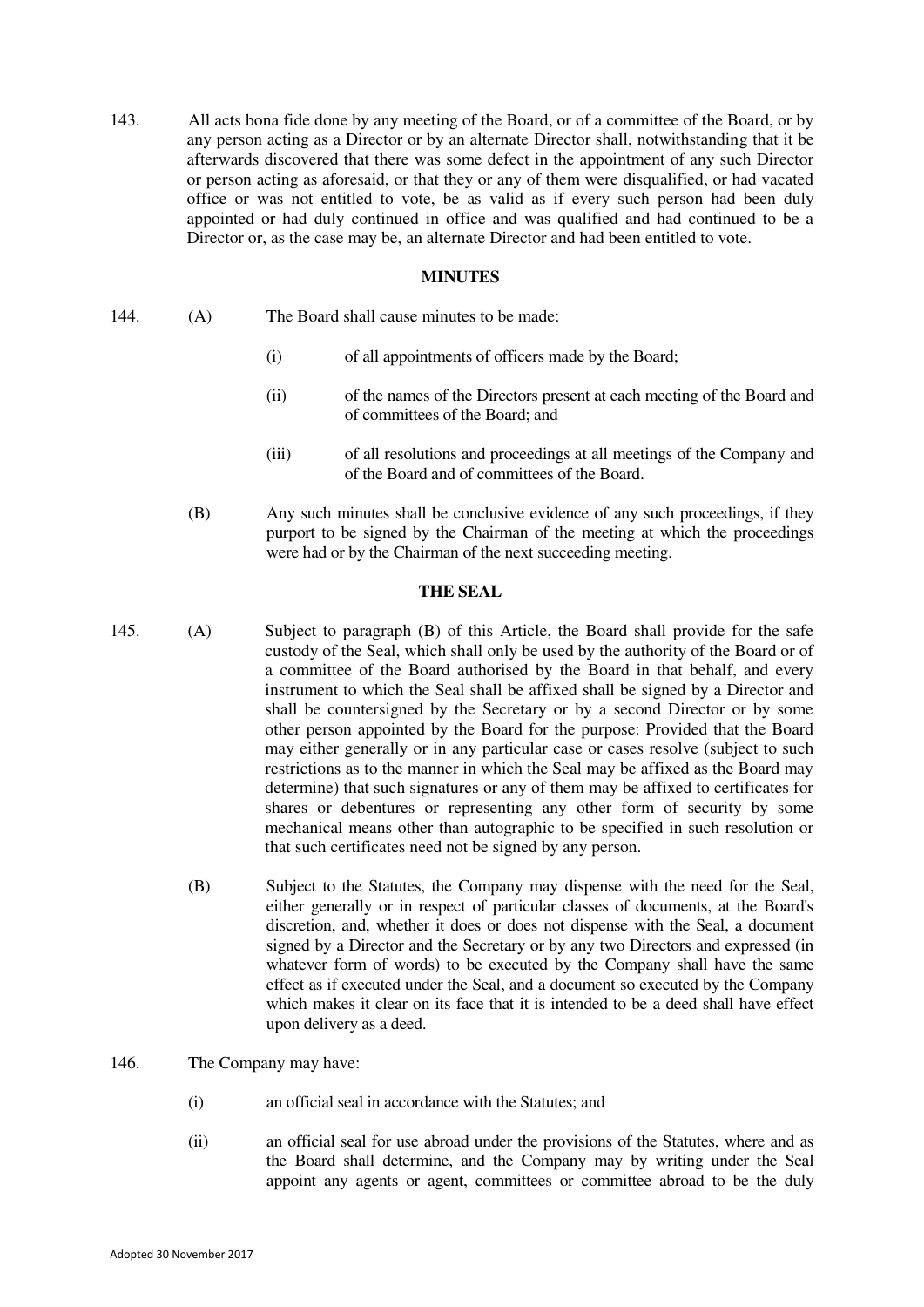authorised agents of the Company for the purpose of affixing and using such official seal and may impose such restrictions on the use thereof as may be thought fit.

 Wherever in these Articles reference is made to the Seal, the reference shall, when and so far as may be applicable, be deemed to include any of such official seals as aforesaid. **SECRETARY** 

- <span id="page-31-2"></span>147. The Secretary may be appointed by the Board for such term, at such remuneration and on such conditions as it may think fit, and if any Secretary is so appointed, may be removed by the Board.
- 148. Anything by the Statutes or these Articles required or authorised to be done by or to the Secretary, if the office is vacant or there is for any reason no Secretary capable of acting, may be done by or to any assistant or deputy Secretary, or if there is no assistant or deputy Secretary capable of acting, by or to any officer of the Company authorised generally or specially in that behalf by the Board.
- 149. Where the Company has appointed a Secretary, and without prejudice to the responsibility of any other person or to any other responsibilities he may hold, the functions and responsibilities of a Secretary are those which are set out in any agreement under which the Secretary is appointed from time to time or, failing such agreement, the Secretary shall take reasonable steps to ensure:
	- (i) that all registers and indexes are maintained in accordance with the provisions of the Law;
	- (ii) that all notices and documents required to be filed or served upon the Registrar or other persons are duly so filed or served;
	- (iii) that all resolutions, records and minutes of the Company are properly kept;
	- (iv) that copies of the Memorandum and Articles are kept fully up to date; and
	- (v) that the Directors are aware of any obligations imposed by:
		- (a) the Memorandum and Articles; and
			- (b) (if applicable) the rules of any stock exchange that the Company is listed on.

## **RECORD DATES**

- <span id="page-31-1"></span>150. Subject to any restriction thereon contained in the Statutes, for the purposes of serving notices of meetings, whether under the Statutes or under a provision in these Articles or any other instrument, the Directors may determine that those persons who are entered on the Register at the close of business on a day determined by the Directors shall be persons who are entitled to receive such notices provided that such day may not be more than 21 days before the day on which the notices of the meeting are sent.
- <span id="page-31-0"></span>151. For the purposes of determining which persons are entitled to attend or vote at a meeting, and how many votes they may cast, the Directors may specify in the notice of the meeting a time, being not more than 48 hours, excluding any days which are not Business Days, before the time fixed for the meeting, by which a person must be entered on the Register in order to have the right to attend or vote at the meeting.
- 152. Notwithstanding any provision to the contrary in these Articles, changes to entries on the Register after the time specified under Article [151](#page-31-0) may at the discretion of the Directors be disregarded in determining the rights of any person to attend or vote at the meeting.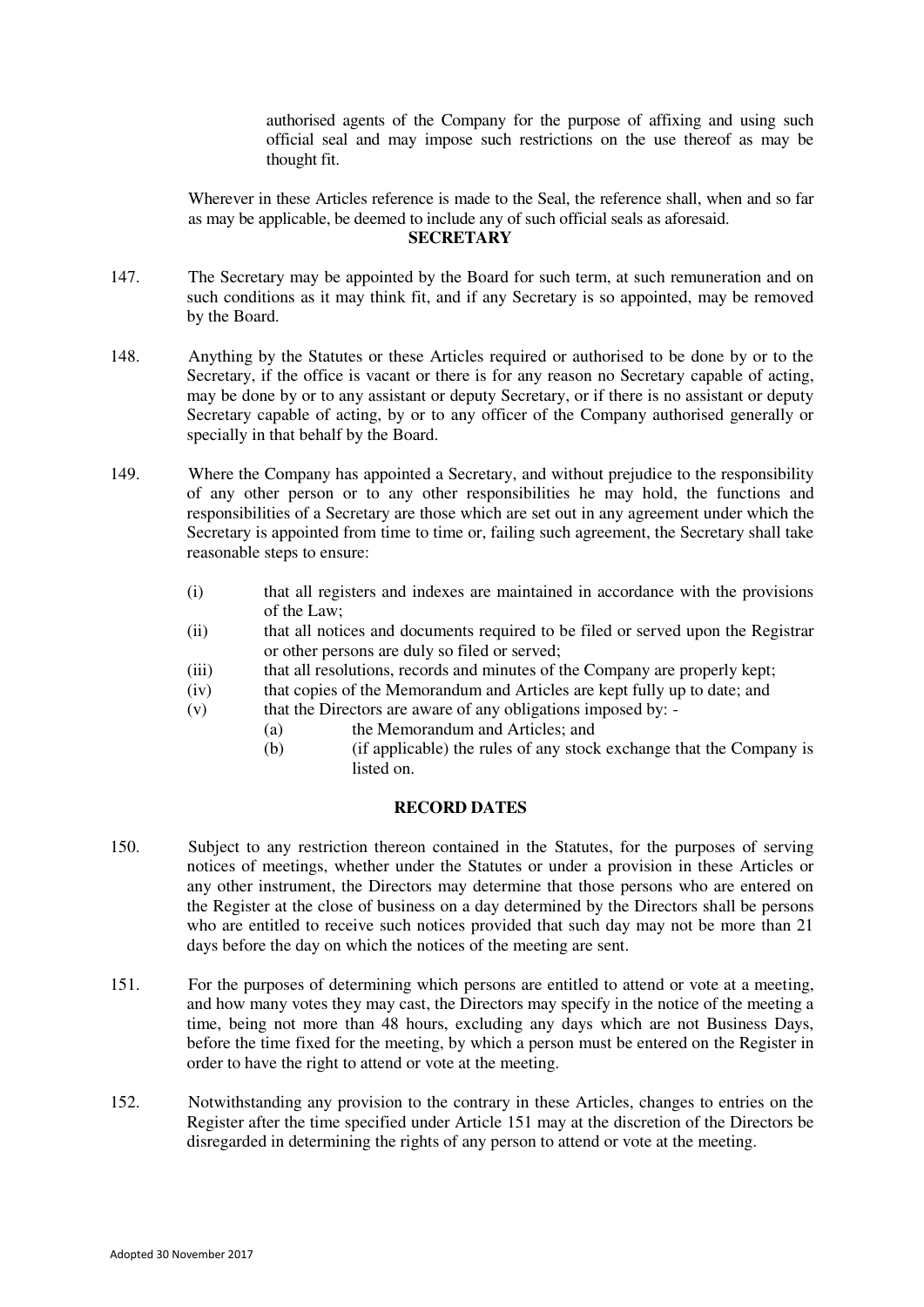153. Subject to any restriction thereon contained in the Statutes or in the terms of issue of any share in the Company, for the purposes of issuing any share, making any distribution or paying any dividend, the Directors may determine that those persons who are entered on the Register at the close of business on a day determined by the Directors shall be the persons who are entitled to receive such shares, dividends or distributions provided that such day may not be more than 6 months before or after any date on which such dividend, distribution or issuance is given, made or paid (as appropriate).

#### **DIVIDENDS AND RESERVES**

- <span id="page-32-0"></span>154. The Company in General Meeting may declare dividends but no dividends shall exceed the amount recommended by the Board. The Board may, before recommending any dividend, set aside such sums as it thinks fit as a reserve to, inter alia, meet any claim on, or liabilities of, the Company or for paying off any loan capital or for any other purpose.
- 155. The Board may from time to time pay to the members such interim dividends as appear to the Board to be justified and in particular (but without prejudice to the generality of the foregoing) if at any time the share capital of the Company is divided into different classes the Board may pay such interim dividends in respect of those shares in the capital of the Company which confer on the holders thereof deferred or non-preferential rights as well as in respect of those shares which confer on the holders thereof preferential rights with regard to dividend but no interim dividend shall be paid on shares carrying deferred or non-preferential rights if at the time of payment any preferential dividend is in arrear. Provided that the Board acts bona fide the Board shall not incur any responsibility to the holders of shares conferring any preference for any damage that they may suffer by reason of the payment of an interim dividend on any shares having deferred or non-preferential rights.
- 156. The Board may also pay half-yearly or at other suitable intervals to be settled by it any dividend which may be payable at a fixed rate if the Board is of the opinion that the payment is justified.
- 157. No dividend shall bear interest against the Company.
- 158. Any dividend unclaimed for a period of twelve years after having been declared (or, in the case of an interim dividend, remaining uncashed for a period of twelve years after having been sent) shall be forfeited and shall revert to the Company.
- 159. The Board may, before recommending any dividend (whether preferential or otherwise), set aside such sums as it thinks fit as a reserve or reserves which shall (subject to the Statutes) at the discretion of the Board, be applicable for meeting claims on or liabilities of the Company or contingencies or for paying off any loan capital or for equalising dividends or for any other purpose, and pending such application may, at the like discretion, either be employed in the business of the Company or be invested in such investments (other than shares of the Company) as the Board may from time to time think fit, and so that it shall not be necessary to keep any investments constituting the reserve or reserves separate or distinct from any other investments of the Company.
- 160. Subject to the rights of persons, if any, entitled to shares with special rights as to dividend, all dividends shall be declared and paid according to the amounts paid up on the shares in respect whereof the dividend is paid, but no amount paid up on a share in advance of calls shall be treated for the purposes of this Article as paid up on the share.
- 161. All dividends shall be apportioned and (subject to any lien of the Company) paid to Members on the register on the date the dividend is declared, made or paid notwithstanding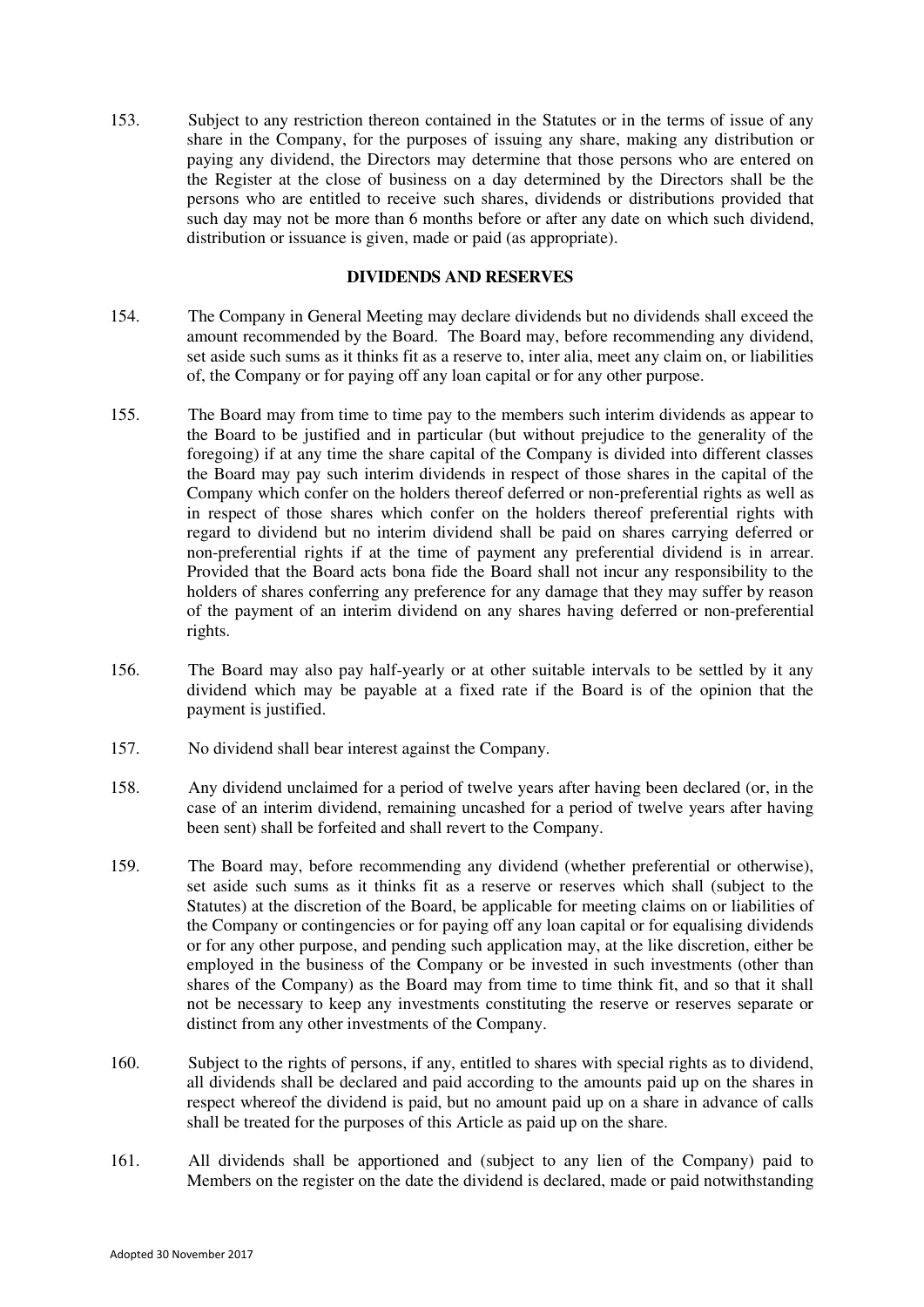any subsequent transfer or transmission of shares proportionately to the amounts paid up on the shares during any portion or portions of the period in respect of which the dividend is paid; but if any share is issued on terms providing that it shall rank for dividend as from a particular date such share shall rank for dividend accordingly.

- 162. The Board may deduct from any dividend payable to any member all sums of money (if any) presently payable by him to the Company on account of calls or otherwise in relation to the shares of the Company.
- 163. Subject to the provisions of the Statutes, any General Meeting declaring a dividend may upon the recommendation of the Board direct payment of such dividend wholly or partly by the distribution of specific assets and in particular of paid up shares or debentures of any other company or in any one or more of such ways, and the Board shall give effect to such resolution, and where any difficulty arises in regard to such distribution, the Board may settle the same as it thinks expedient, and in particular may issue fractional certificates and fix the value for distribution of such specific assets or any part thereof and may determine that cash payments shall be made to any Members on the footing of the value so fixed in order to adjust the rights of all parties, and may vest any such specific assets in trustees as may seem expedient to the Board.
- 164. Any dividend, interest or other moneys payable in cash in respect of shares may be paid by cheque, direct debt, bank transfer, money order, or warrant sent through the post directed to the registered address of the holder or person entitled thereto or, in the case of joint holders, to the registered address of that one of the joint holders who is first named on the Register or to such person and to such address as the holder or joint holders may in writing direct. Every such cheque, direct debt, bank transfer, money order, or warrant shall be made payable to the order of the person to whom it is sent. Any one of two or more joint holders may give effectual receipts for any dividends or other moneys payable in respect of the shares held by them as joint holders.
- 165. In respect of shares in Uncertificated form, where the Company is authorised to do so by or on behalf of the holder or joint holders in such manner as the Board shall from time to time consider sufficient, the Company may pay any such dividends, interest or other monies by means of the Relevant System. Every such payment shall be made in such manner as may be consistent with the System's Rules and, without prejudice to the generality of the foregoing, may include the sending by the Company or by any person on its behalf of an instruction to the Operator to credit the cash memorandum account of the holder or joint holders or, if permitted by the Company, of such person as the holder or joint holders may in writing direct.
- 166. The Company shall not be responsible for any loss of any cheque, warrant or order and any payment made in any manner permitted by these Articles shall be at the sole risk of the holder or joint holders. Without prejudice to the generality of the foregoing, if any such cheque, warrant or order has been, or is alleged to have been, lost, stolen or destroyed, the Board may, on request of the person entitled thereto, issue a replacement cheque, warrant or order subject to compliance with such conditions as to evidence and indemnity and the payment of out of pocket expenses of the Company in connection with the request as the Board may think fit.
- 167. The issue of such cheque, warrant or order, the collection of funds from or transfer of funds by a bank in accordance with such direct debit or bank transfer or, in respect of shares in Uncertificated form, the making of payment in accordance with the System's Rules, shall be a good discharge to the Company.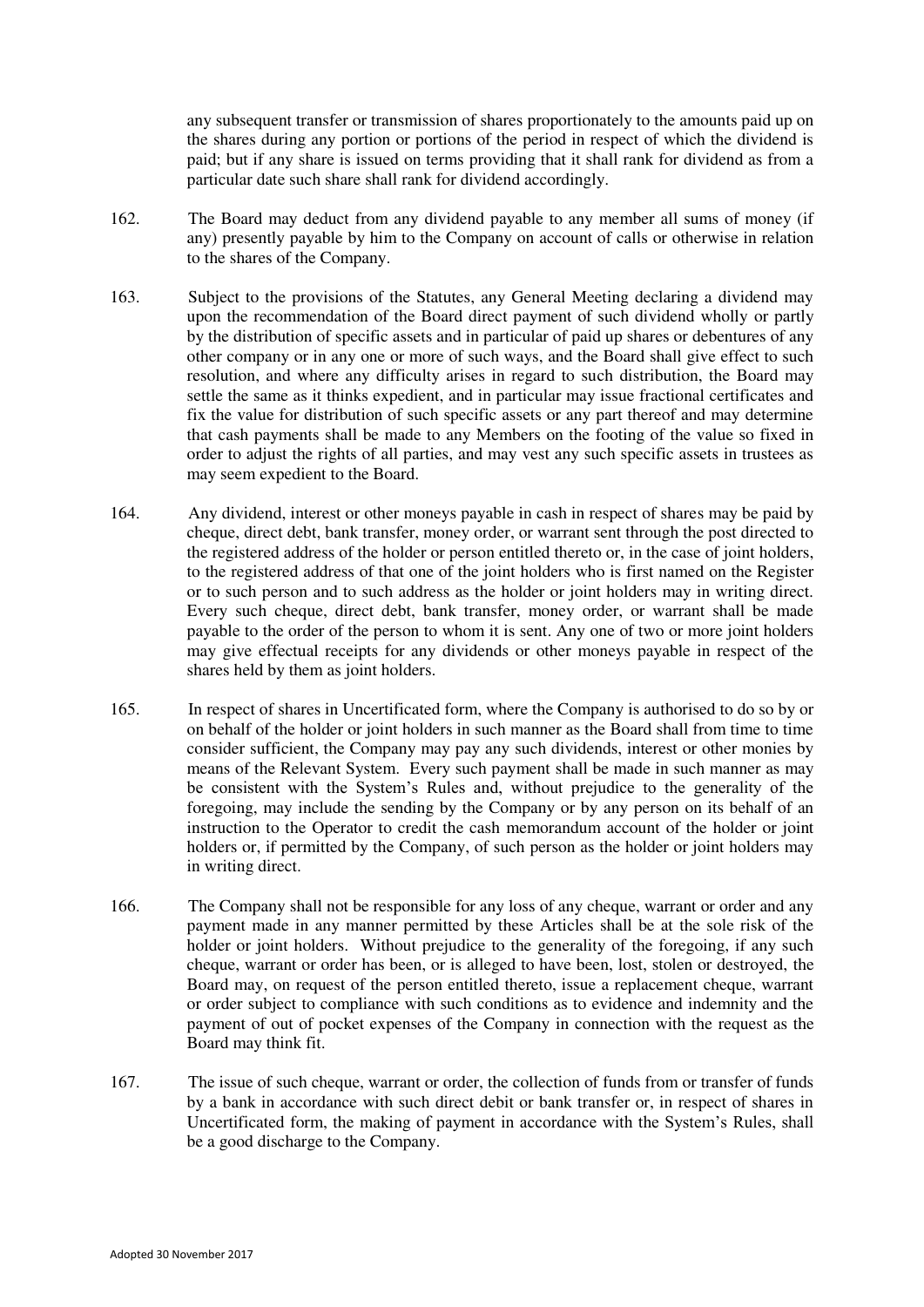- 168. All dividends or other sums payable on or in respect of any shares which remain unclaimed may be invested or otherwise made use of by the Board for the benefit of the Company until claimed. Any dividend which has remained unclaimed for six years from the date when it became due for payment shall, if the Board so resolves, be forfeited and cease to remain owing by the Company. The payment by the Board of any unclaimed dividend or other sums payable on or in respect of a share into a separate account shall not constitute the Company a trustee in respect of it.
- 169. A general meeting declaring a dividend may, upon the recommendation of the Board, direct that it shall be satisfied wholly or partly by the distribution of assets, and in particular of paid up shares or debentures of any other company, and where any difficulty arises in regard to the distribution, the Board may settle the same as it thinks expedient and in particular may issue fractional certificates or authorise any person to sell and transfer any fractions or may ignore fractions altogether, and may fix the value for distribution of any assets and may determine that cash shall be paid to any Member upon the footing of the value so fixed in order to adjust the rights of Members and may vest any assets in trustees as may seem expedient to the Board.

#### **CAPITALISATION OF RESERVES**

- <span id="page-34-0"></span>170. (A) The Company may, upon recommendation of the Board, resolve to capitalise any part of the amount for the time being standing to the credit of any of the Company's reserve accounts or to the credit of the profit and loss account and not required for payment of dividend on any shares with a preferential right to dividend and accordingly that such sum be set free for distribution amongst the Members on the record date specified in the relevant resolution who would have been entitled thereto if distributed by way of dividend and in the same proportion, on condition that the same be not paid in cash but be applied either in or towards paying up any amounts for the time being unpaid on any shares held by such Members respectively or paying up in full unissued shares or debentures of the Company to be allotted and distributed credited as fully paid up to and amongst such Members on the record date specified in the relevant resolution in the proportion aforesaid, or partly in the one way and partly in the other, and the Board may give effect to such resolution.
	- (B) Subject to approval by the Company in General Meeting and subject as hereinafter provided, the Board may at their discretion resolve (at the same time as they resolve to recommend or to pay any dividend in respect of shares in the capital of the Company) that the holders of such fully paid shares will have the option to elect to receive in lieu of such dividend (or part thereof) an allotment of additional shares in the capital of the Company credited as fully paid provided that:
		- (i) an adequate number of unissued shares is available for the purpose;
		- (ii) the approval by the Company in General Meeting may only be given in respect of a specified dividend or of any dividends declared or to be declared or paid in respect of a specified financial year;
		- (iii) the number of shares to be allotted in lieu of any amount of dividend as aforesaid shall be determined by the Board so that the value of such shares shall equal (as nearly as may be without exceeding) such amount and for this purpose the value of a share shall, if the shares are admitted to trading on AIM, be deemed to be the average of the middle market quotations of such shares on AIM (adjusted as below) on the ex-dividend date and on the next four business days and each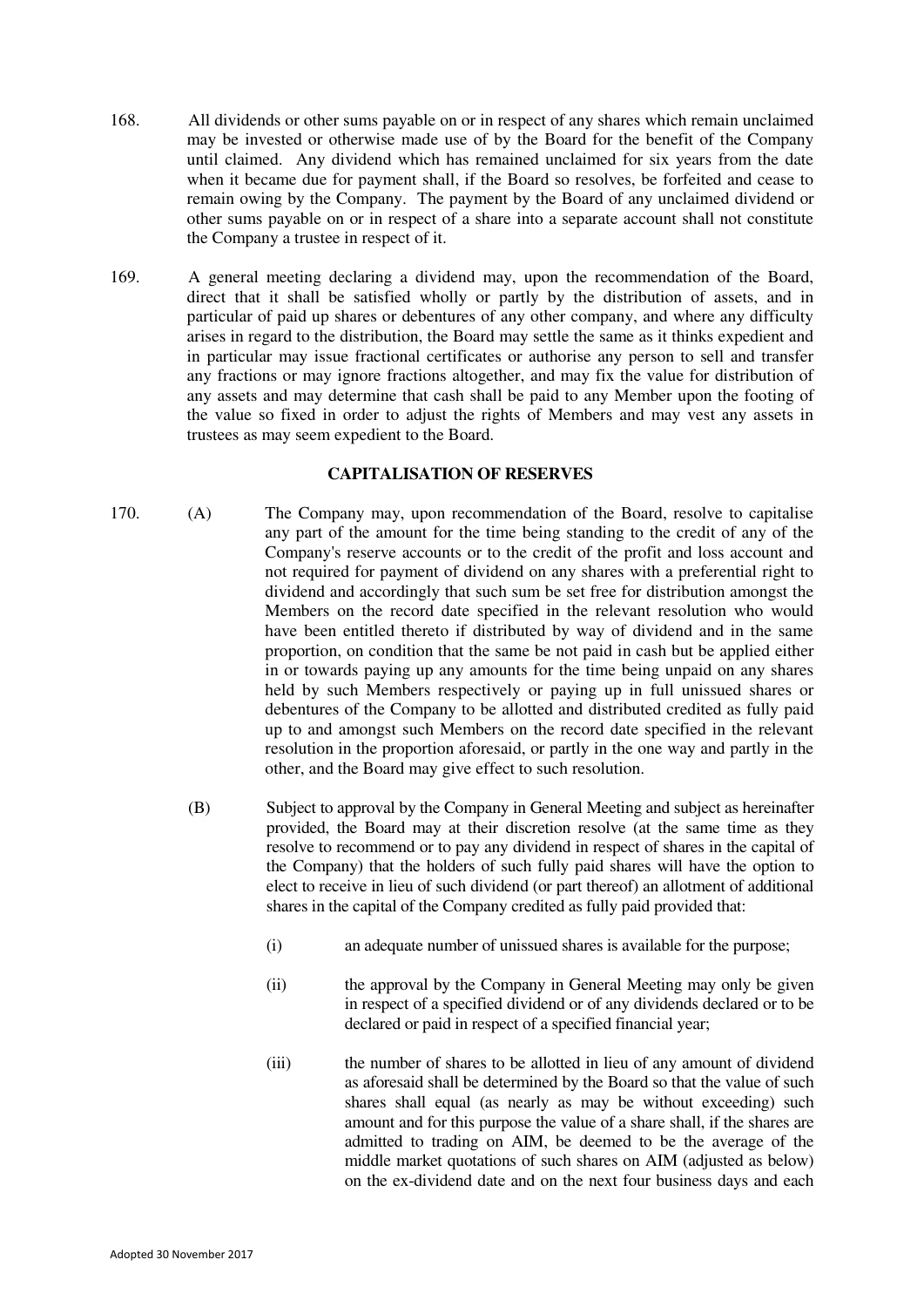such middle market quotation shall be adjusted by deducting therefrom the cash amount of such dividend per share except in the case of any "ex-dividend" quotation;

- (iv) the Board after determining the number of shares to be allotted as aforesaid shall give notice in writing to the Members of the option to elect accorded to them and shall send with such notice forms of election which specify the procedure to be followed and the place at which duly completed forms of election must be lodged in order to be effective;
- (v) following the receipt of a notice or notices of election pursuant to paragraph (iv) of this Article the Board shall allot to the holders of those shares in respect of which the share election has been or is duly exercised in lieu of the dividend (or that part of the dividend in respect of which the right of election has been accorded) such number of additional shares determined as aforesaid and for such purpose the Board shall appropriate and capitalise out of any reserve or fund which is available for distribution as they shall determine an amount equal to the aggregate nominal amount of the additional shares so to be allotted and apply the same in paying up in full the appropriate number of unissued shares for allotment and distribution to and amongst those Members who have given notices of election as aforesaid, such additional shares to rank pari passu in all respects with the fully paid shares then in issue save only as regards participation in the relevant dividend.
- <span id="page-35-0"></span>171. Whenever such a capitalisation as aforesaid shall have been resolved upon the Board shall make all appropriations and applications of the reserves resolved to be capitalised thereby and all allotments and issues of fully paid up shares or debentures, if any, and generally shall do all acts and things required to give effect thereto, with full power to make such provision by the issue of fractional certificates or by payment in cash or otherwise as it thinks fit including the right of the Company to retain amounts the cost of apportionment of which would be disproportionate to the amounts involved in the case of shares or debentures becoming distributable in fractions and also to authorise any person to enter on behalf of all the Members entitled thereto into an agreement with the Company providing for the allotment to them respectively, credited as fully paid up, of any shares or debentures to which they may be entitled on such capitalisation and (as the case may require) for the payment up by the Company on their behalf by the application thereto of their respective proportions of the reserves resolved to be capitalised, of the amounts or any part of the amounts remaining unpaid on their existing shares. Any agreement made under such authority shall be effective and binding on all such Members.

### **ACCOUNTS**

- <span id="page-35-1"></span>172. The Board shall cause accounting records to be kept in accordance with the Statutes.
- 173. Subject to the Statutes, the Board shall from time to time determine whether, in any particular case or class of cases, or generally, and to what extent, and at what times and places and under what conditions or regulations the accounts and books of the Company, or any of them, shall be open to the inspection of Members, and no member (not being a Director) shall have any right of inspecting any account or book or document of the Company, except as conferred by the Statutes or as authorised by the Board or by resolution of the Company in General Meeting.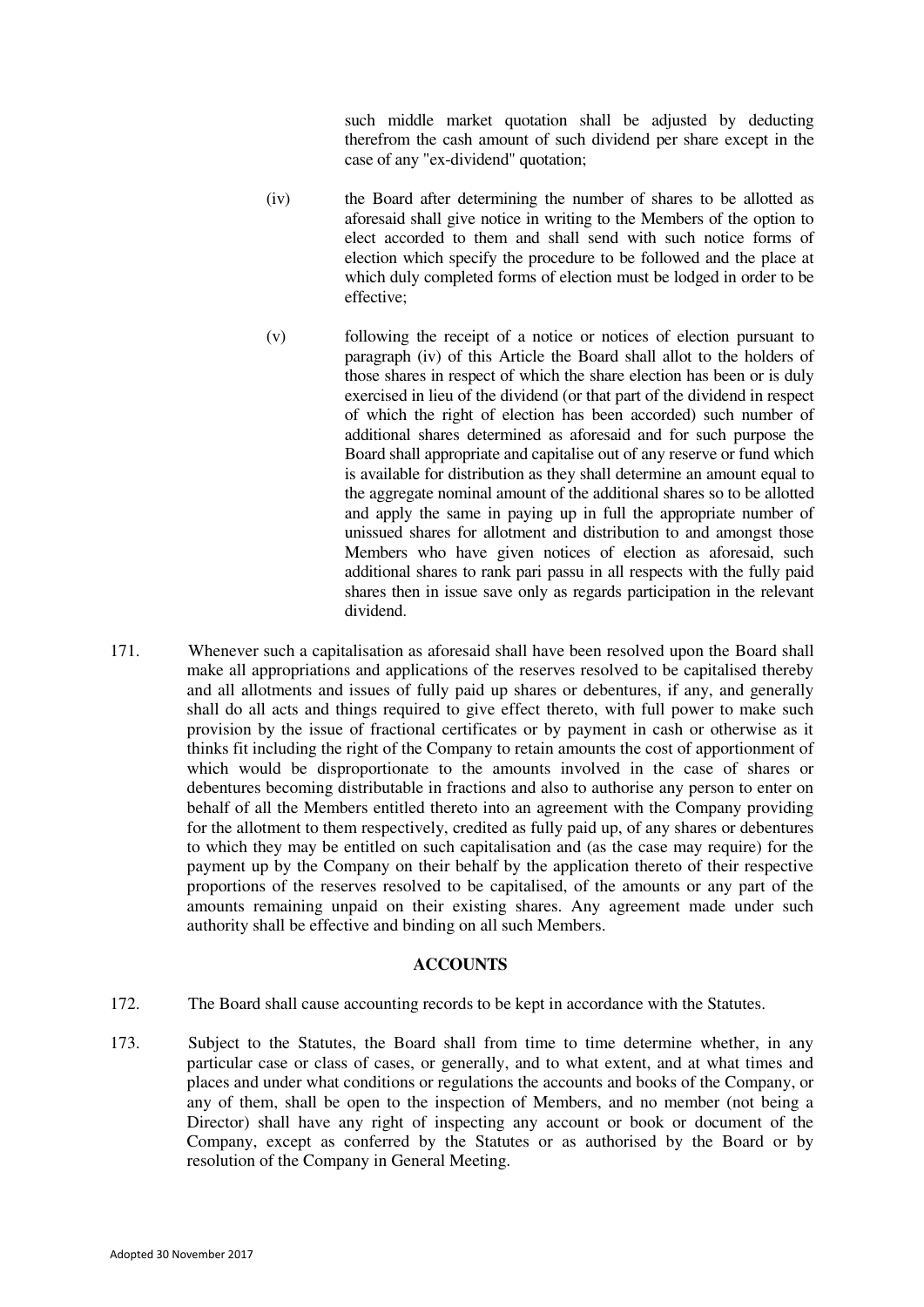- <span id="page-36-0"></span>174. The Board shall from time to time, in accordance with the Statutes, cause to be prepared and to be laid before the Company in General Meeting such profit and loss accounts, balance sheets, group accounts (if any) and reports as are referred to in the Statutes. The Board shall in its report state the amount which it recommends to be paid by way of dividend.
- 175. (A) Subject to paragraph (B) of this Article, copies of all such documents as are referred to in Article [174](#page-36-0) and any other documents required by law to be annexed thereto shall, within 12 months after the end of the financial year to which they relate, be sent to all the Members at their registered address and to all holders of debentures of the Company and to the Auditors as required by and subject to the provisions of the Statutes.
	- (B) Instead of the documents referred to in paragraph (A) of this Article, the Company may send a summary financial statement prepared in accordance with the Statutes and any relevant regulations to Members where permitted by the Statutes and any such regulations, subject to such exclusions or other arrangements as the Board may deem necessary or expedient to deal with legal or practical problems arising in any overseas territory or by virtue of shares being represented by depositary receipts or the requirements of any regulatory body or stock exchange.
	- (C) This Article shall not require a copy of the documents referred to in paragraphs (A) or (B) of this Article to be sent to any person of whose address the Company is not aware or to more than one of the joint holders of any shares or debentures.

# **AUDIT**

<span id="page-36-1"></span>176. The accounts of the Company shall be examined and audited by the Auditors in accordance with the Statutes.

# **AUTHENTICATION OF DOCUMENTS**

- <span id="page-36-2"></span>177. Any Director or the Secretary or any person appointed by the Board for the purpose shall have power to authenticate any documents affecting the constitution of the Company and any resolutions passed by the Company or the Board and any books, records, documents and accounts relating to the business of the Company, and to certify copies thereof or extracts therefrom as true copies or extracts; and where any books, records, documents or accounts are elsewhere than at the Office the officer of the Company having the custody thereof shall be deemed to be a person appointed by the Board as aforesaid.
- 178. A document purporting to be a copy of a resolution of the Board or an extract from the minutes of a meeting of the Board or any committee which is certified as aforesaid shall be conclusive evidence in favour of all persons dealing with the Company upon the faith thereof that such resolution has been duly passed or, as the case may be, that such minutes or extract is a true and accurate record of the proceedings at a duly constituted meeting.

## **AUDITORS**

- <span id="page-36-3"></span>179. Subject to the provisions of the Statutes, all acts done by any person or persons acting as Auditors shall, as regards all persons dealing in good faith with the Company, be valid, notwithstanding that there was some defect in their appointment or that they have at the time of their appointment not qualified for appointment.
- <span id="page-36-4"></span>180. The Auditors shall be entitled to attend any General Meeting and to receive all notices of and other communications relating to any General Meeting which any member is entitled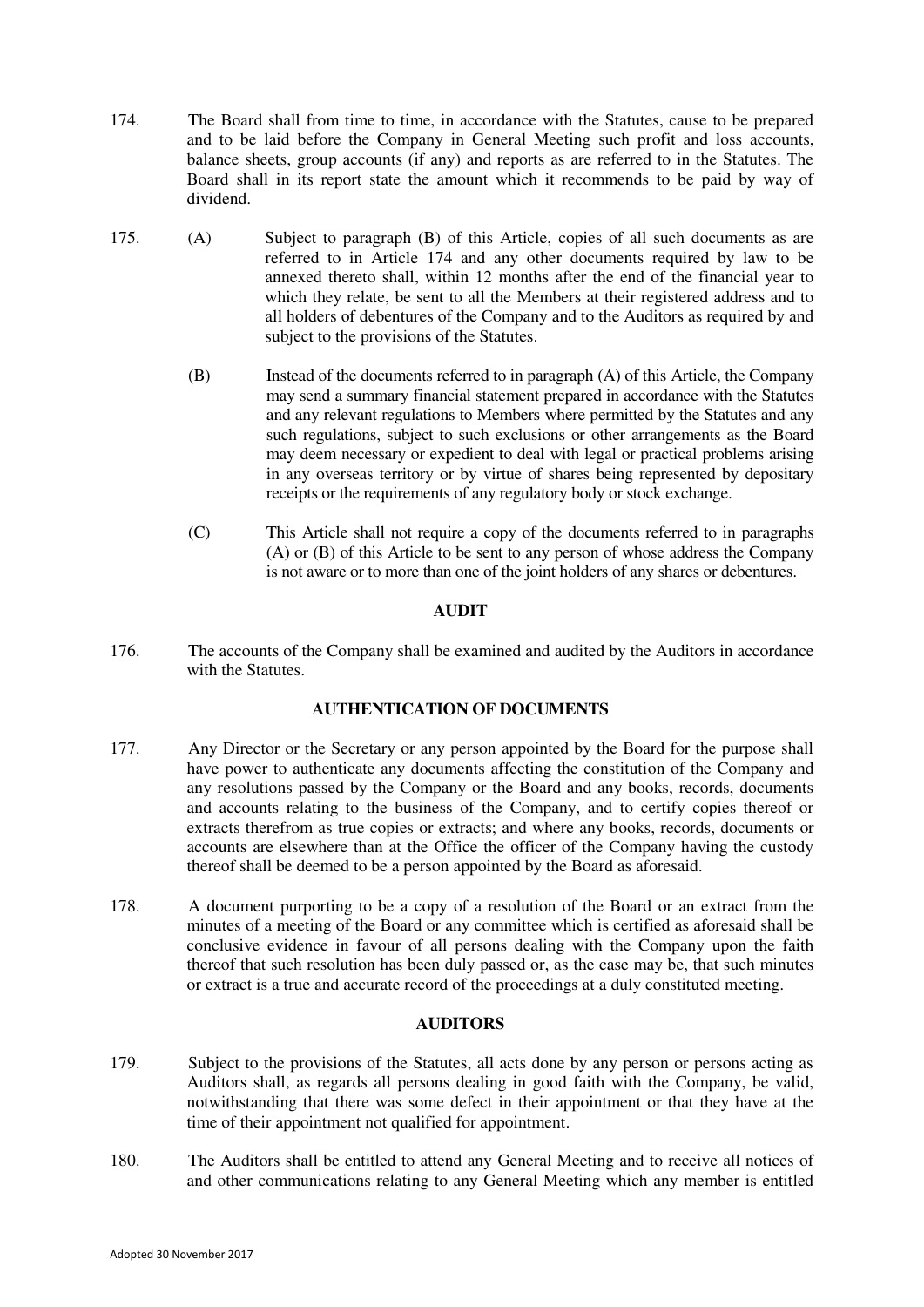to receive, and to be heard at any General Meeting on any part of the business of the meeting which concerns them as Auditors.

### **UNTRACED SHAREHOLDERS**

- <span id="page-37-0"></span>181. The Company shall be entitled to sell at the best price reasonably obtainable any share or stock of a Member or any share or stock to which a person is entitled by transmission if and provided that:
	- (i) for a period of twelve years no cheque or warrant sent by the Company through the post in a pre-paid letter addressed to the Member or to the person entitled by transmission to the share or stock at his address on the Register, or other the last known address given by the Member or the person entitled by transmission to which cheques and warrants are to be sent, has been cashed; at least three dividends in respect of the shares in question have become payable and no dividend has been claimed, and no communication has been received by the Company from the Member or the person entitled by transmission; and
	- (ii) the Company has at the expiration of the said period of twelve years by advertisement in two national daily newspapers and in a newspaper circulating in the area in which the address referred to in paragraph (i) of this Article is located given notice of its intention to sell such share or stock; and
	- (iii) the Company has not during the further period of three months after the date of the advertisement and prior to the exercise of the power of sale received any communication from the Member or person entitled by transmission.

 To give effect to any such sale the Company may appoint any person to execute as transferor an instrument of transfer of such share or stock and such instrument of transfer shall be as effective as if it had been executed by the registered holder of or person entitled by transmission to such share or stock. The company shall account to the Member or other person entitled to such share or stock for the net proceeds of such sale and shall be deemed to be his debtor, and not a trustee for him in respect of the same. Any monies not accounted for to the Member or other person entitled to such share or stock shall be carried to a separate account and shall be a permanent debt of the Company. Monies carried to such separate account may either be employed in the business of the Company or invested in such investments (other than shares of the Company or its holding company if any) as the Directors may from time to time think fit.

## **DESTRUCTION OF DOCUMENTS**

- <span id="page-37-1"></span>182. The Company may destroy:
	- (i) any share certificate which has been cancelled at any time after the expiry of one year from the date of such cancellation;
	- (ii) any dividend mandate or any variation or cancellation thereof or any notification of change of name or address at any time after the expiry of two years from the date such mandate, variation, cancellation or notification was recorded by the Company;
	- (iii) any instrument of transfer of shares which has been registered at any time after the expiry of six years from the date of registration; and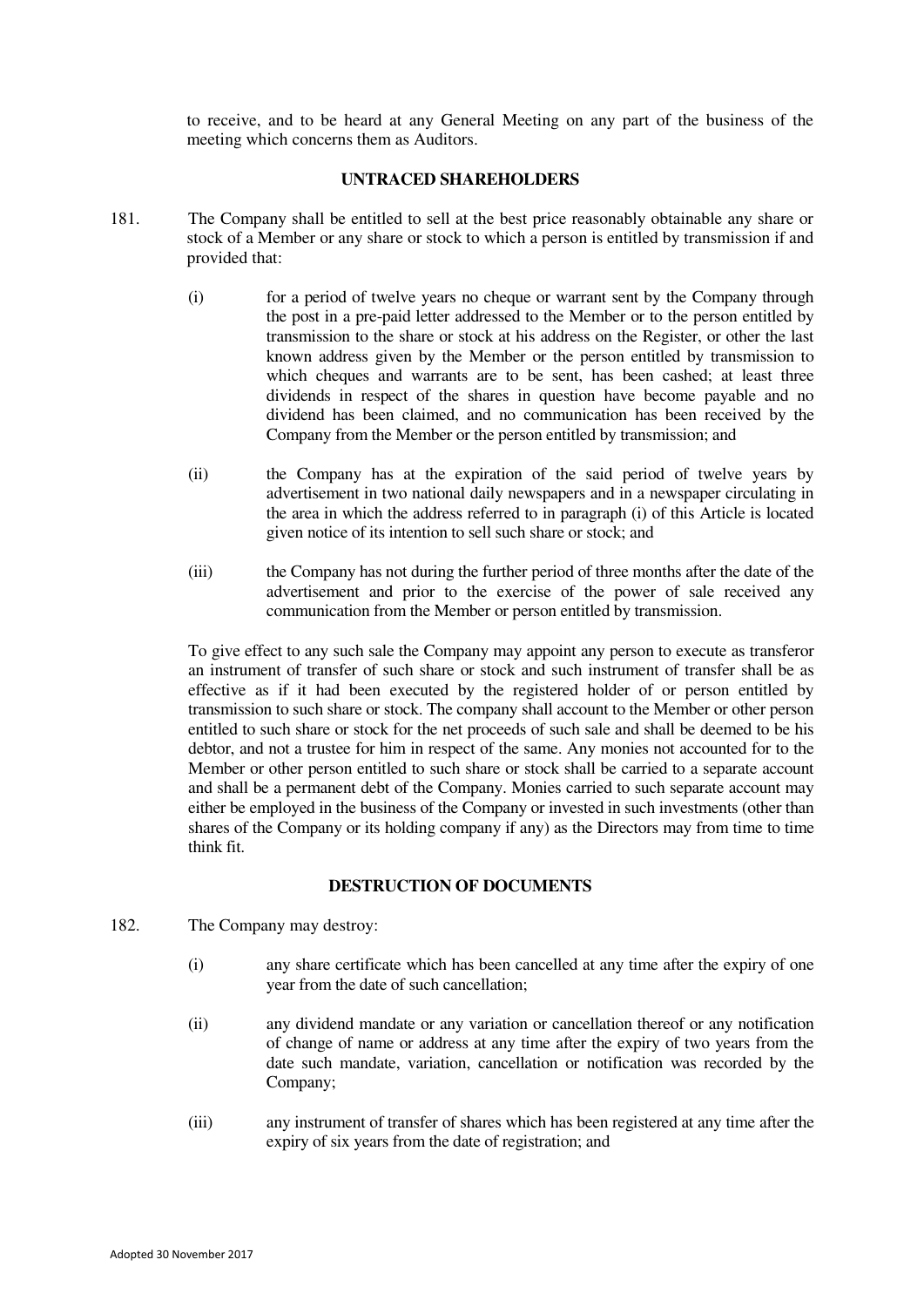(iv) any other document on the basis of which any entry in the Register is made, at any time after the expiry of six years from the date on which an entry in the Register was first made in respect of it;

 and it shall conclusively be presumed in favour of the Company that every share certificate so destroyed was a valid certificate duly and properly sealed and that every instrument of transfer so destroyed was a valid and effective instrument duly and properly registered and that every other document destroyed hereunder was a valid and effective document in accordance with the recorded particulars thereof in the books or records of the Company; provided always that:

- (a) the foregoing provisions of this Article shall apply only to the destruction of a document in good faith and without express notice to the Company that the preservation of such document was relevant to a claim;
- (b) nothing contained in this Article shall be construed as imposing upon the Company any liability in respect of the destruction of any such document earlier than as aforesaid or in any case where the conditions of proviso (a) above are not fulfilled; and
- (c) references in this Article to the destruction of any document include references to its disposal in any manner.

#### **NOTICES**

- 183. A notice may be given by the Company to any Member either personally or by sending it by post in a pre-paid envelope addressed to the Member at his registered address or by being transmitted to his Relevant Electronic Address by Electronic Communications in accordance with this Article. Unless the Law shall specify otherwise a notice shall, unless the contrary is shown, be deemed to have been:
	- (i) received in the case of a notice sent by post to an address in the United Kingdom, Channel Islands or the Isle of Man, on the second day after the day of posting;
	- (ii) received in the case of a notice sent by post elsewhere by airmail, on the third day after posting;
	- (iii) served in the case of a notice transmitted by Electronic Communications, immediately after it was transmitted in accordance with Article [188,](#page-39-0)

 excluding, in the first two cases, any day which is a Saturday, Sunday, Good Friday, Christmas Day, a bank holiday in Guernsey or a day appointed as a day of public thanksgiving or public mourning in Guernsey.

- 184. A notice may be given by the Company to the joint holders of a share by giving the notice to the joint holder first named in the Register in respect of the share.
- 185. A notice may be given by the Company to the persons entitled to a share in consequence of the death or bankruptcy of a Member by sending it through the post in a prepaid letter addressed to them by name, or by the title of representatives of the deceased, or trustee of the bankrupt, or by any like description, at the address, if any, supplied for the purpose by the persons claiming to be so entitled, or (until such an address has been so supplied) by giving the notice in any manner in which the same might have been given if the death or bankruptcy had not occurred.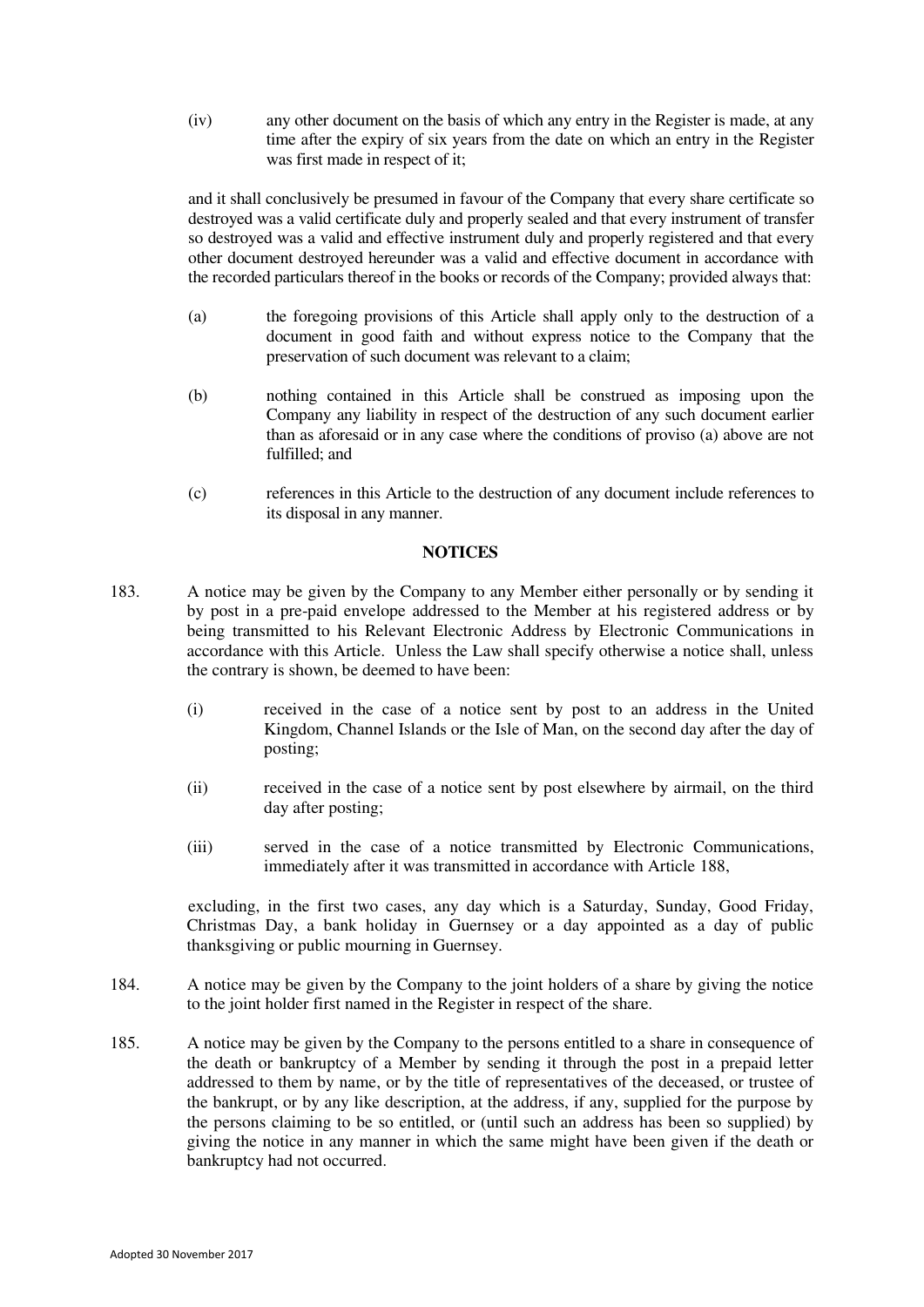- 186. Subject to Article [150,](#page-31-1) notice of every general meeting shall be given in any manner hereinbefore authorised to:
	- (i) every Member who has supplied to the Company a registered address for the giving of notices to him;
	- (ii) every person upon whom the ownership of a share devolves by reason of his being a legal personal representative or a trustee in bankruptcy of a Member where the Member but for his death or bankruptcy would be entitled to receive notice of the meeting;
	- (iii) each Director who is not a Member; and
	- (iv) the Company's auditor (where the Company has one).

No other person shall be entitled to receive notices of general meetings.

- 187. The accidental failure to send, or the non-receipt by any person entitled to, any notice of or other document relating to any meeting or other proceeding shall not invalidate the relevant meeting or other proceeding.
- <span id="page-39-0"></span>188. Any Member may notify the Company of a Relevant Electronic Address or fax number for the purpose of his receiving communications by Electronic Communications from the Company, and having done so shall be deemed to have agreed to receive, and be served with, notices and other documents from the Company by Electronic Communications of the kind to which the Relevant Electronic Address or fax number relates. In addition, if a Member notifies the Company of his Relevant Electronic Address or fax number, the Company may, but is not obliged to, satisfy its obligation to send him any notice or other document by:
	- (i) publishing such notice or document on a web site; and
	- (ii) notifying him by e-mail to that e-mail address or fax to that fax number that such notice or document has been so published, specifying the address of the web site on which it has been published, the place on the web site where it may be accessed, how it may be accessed and (if it is a notice relating to a shareholders' meeting) stating (i) that the notice concerns a notice of a company meeting served in accordance with the Law (ii) the place, date and time of the meeting, (iii) whether the meeting is to be an annual or extraordinary general or class meeting, and (iv) such other information as the Law may prescribe.
- 189. For the avoidance of doubt, any Relevant Electronic Address or fax number specified by a Member to the Company prior to the date of adoption of these Articles for the purpose of communicating by Electronic Communications will constitute a notification of that Relevant Electronic Address or fax number for the purposes of Article [188.](#page-39-0)
- 190. Any document or notice which, in accordance with these Articles, may be transmitted by the Company in electronic form and by Electronic Communications shall, if so transmitted, be deemed to be regarded as served immediately after it was transmitted unless the contrary is shown. Proof (in accordance with the formal recommendations of best practice contained in the guidance issued by the United Kingdom Institute of Chartered Secretaries and Administrators) that a communication was transmitted by Electronic Communications by the Company shall be conclusive evidence of such transmission.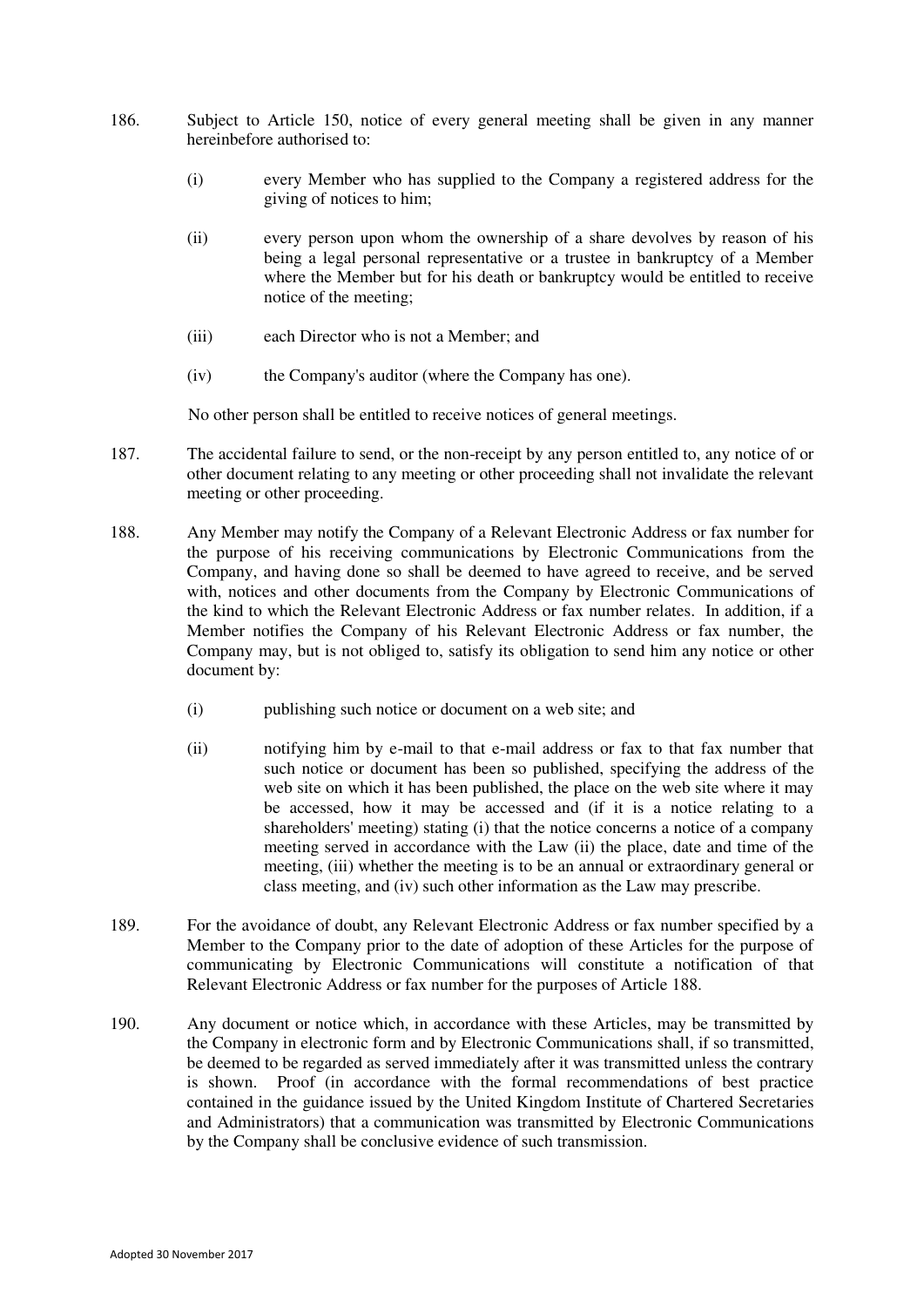191. A communication by Electronic Communications shall not be treated as served by the Company if it is rejected by computer virus protection arrangements.

# **DIVISION OF ASSETS IN SPECIE**

<span id="page-40-1"></span>192. The Liquidator on any winding-up of the Company (whether voluntary or under supervision or compulsory) may with the authority of a Special Resolution, divide among the Members in kind the whole or any part of the assets of the Company whether or not the assets shall consist of property of one kind, or shall consist of properties of different kinds, and for such purposes may set such value as he deems fair upon any one or more class or classes of property, and may determine how such division shall be carried out as between Members or classes of Members The liquidator may, with the like sanction, vest the whole or any part of such assets in trustees upon such trusts for the benefit of the contributories as the liquidator, with the like sanction, shall think fit, but so that no Member shall be compelled to accept any shares or other securities whereon there is any liability.

#### **INDEMNITY**

193. To the fullest extent permitted by the Statutes, the Company may indemnify any Director or a director of a group company against any liability.

#### **THE REGISTER**

- <span id="page-40-2"></span>194. The Company shall keep a Register in accordance with the Statutes.
- 195. In the case of the death of a Member, the survivors or survivor where the deceased was a joint holder, and the executors or administrators of the deceased where he was a sole holder, shall be the only persons or person recognised by the Company as having any title to or interest in his shares; but nothing herein contained shall release the estate of a deceased joint holder from any liability in respect of any share jointly held by him.
- 196. A person entitled to shares in consequence of the death or bankruptcy of a Member shall not be entitled to receive notice of or attend or vote at any meeting, or, save as aforesaid and save as regards the receipt of such dividends as the Directors shall not elect to retain, to exercise any of the rights and privileges of a Member, unless and until he shall have been registered as the holder of the shares.

## **INSPECTION OF REGISTERS AND OTHER RECORDS**

- <span id="page-40-0"></span>197. Subject to the Statutes:
	- (1) A Director shall be entitled at any time to inspect the Register, the minute books, the annual validation, the register of Directors and secretaries and the index, if any, of **Members**
	- (2) A Member shall be entitled on giving not less than one day's notice to inspect the Register and the other documents mentioned in Article [197\(](#page-40-0)1) other than the minutes of proceedings at Directors' meetings.
	- (3) Any person who is not a Director or a Member shall be entitled on giving not less than three days' notice to inspect the Register, the register of Directors and secretaries and the index, if any, of Members.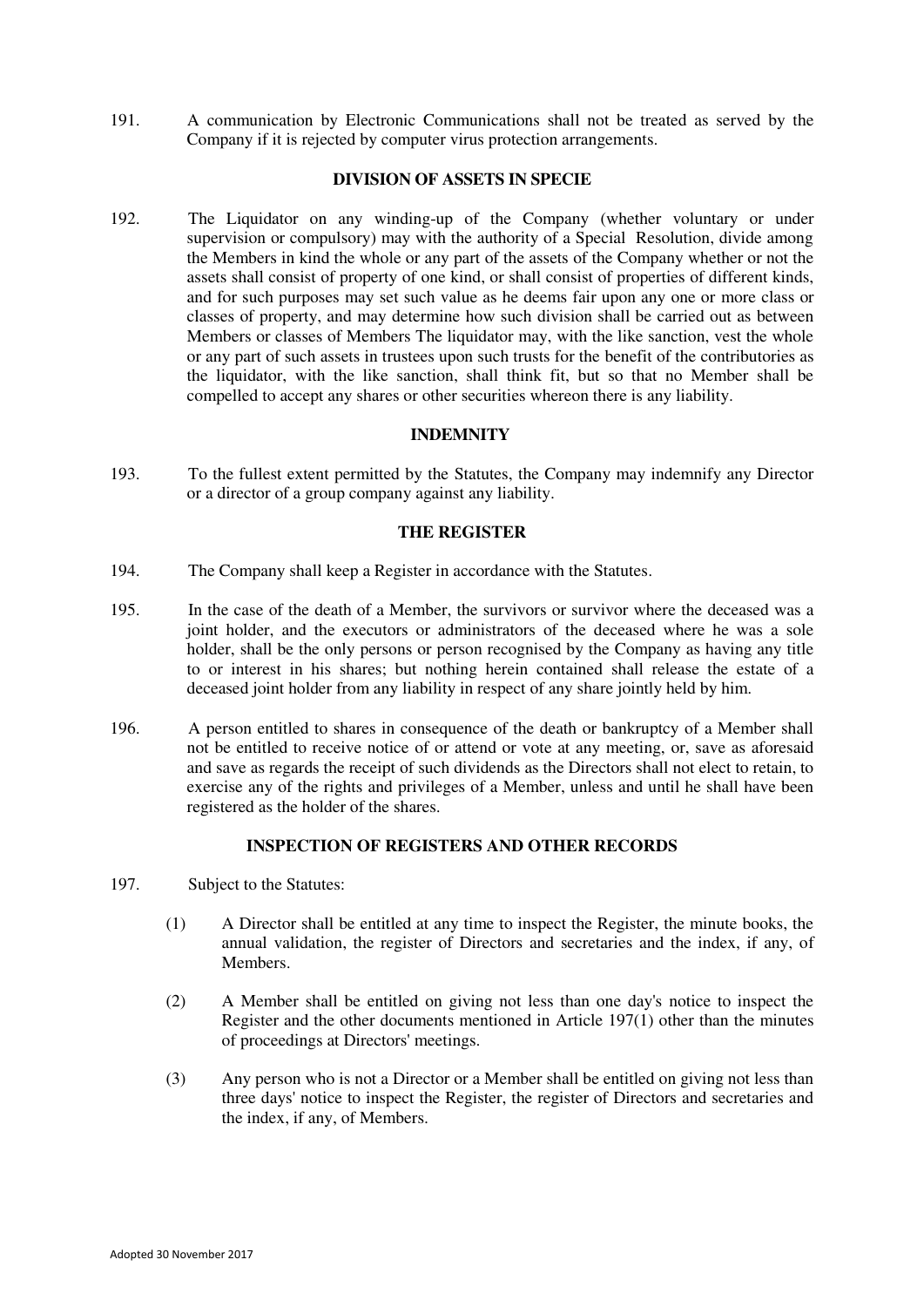<span id="page-41-0"></span>198. Subject to Article [197\(](#page-40-0)2), no Member shall (as such) have any right of inspecting any accounting records or other books or documents of the Company except as conferred by the Statutes or authorised by the Directors or by Ordinary Resolution.

# **COMMON SIGNATURE**

- 199. The common signature of the Company may be either:
	- (1) The Company name with the addition of the signature(s) of one or more Director(s), or of one or more officer(s) of the Company authorised generally or specifically by the Board for such purpose, or such other person or persons as the Board may from time to time appoint; or
	- (2) If the Board resolves that the Company shall have a common seal, the common seal of the Company affixed in such manner as these Articles may from time to time provide.